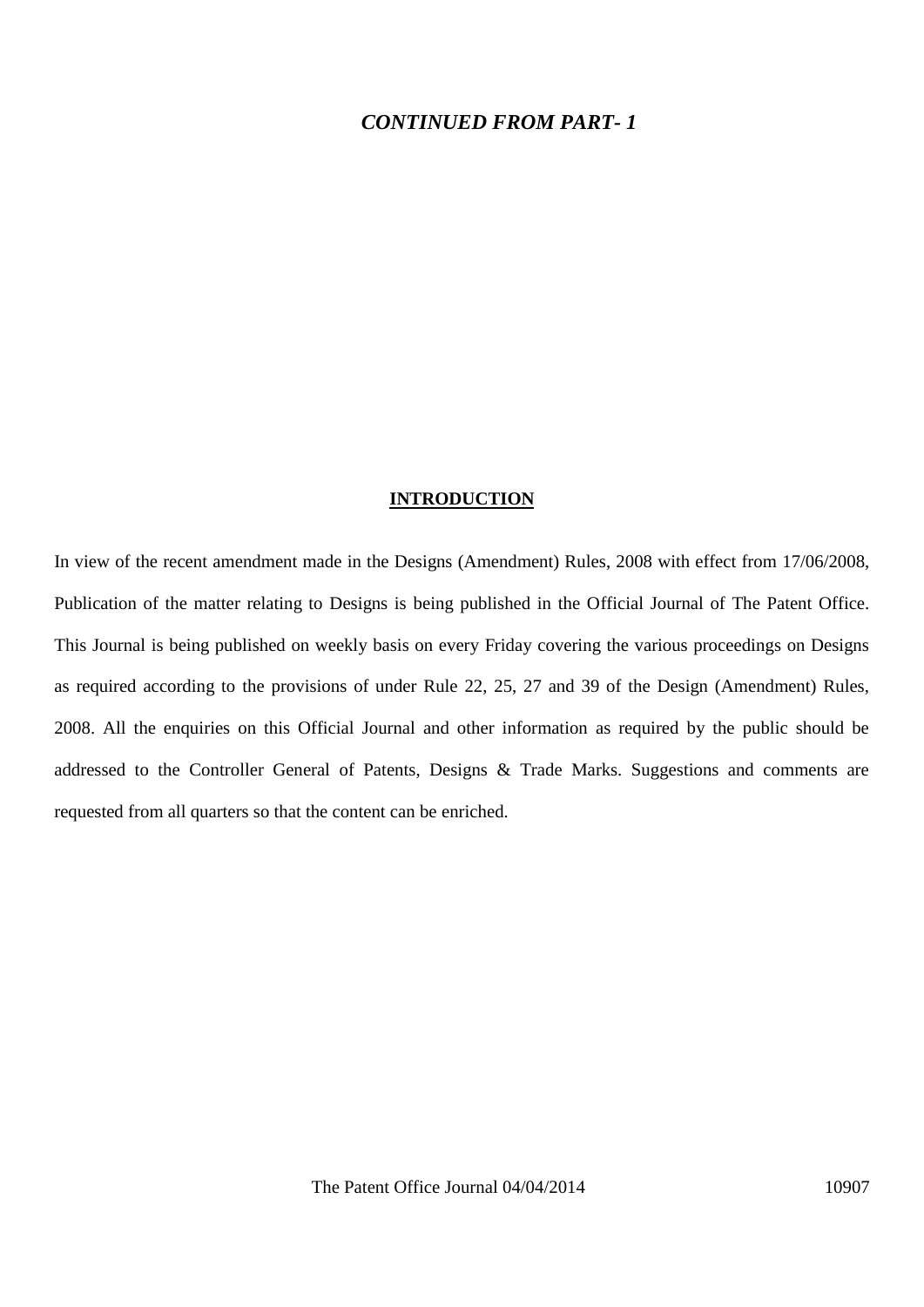### **CANCELLATION PROCEEDINGS under Section 19 of the Designs Act, 2000**

**"The Asstt. Controller of Patents & Designs passed an order on 31/3/2014 to dismiss the petition filed by Ultra Motor India Private Limited of 19, Ground Floor, Okhla Industrial Estate, Phase III, New Delhi-110020, India on 16/1/2009 for cancellation of registration of registered Design No.** 202494 **dated 19/8/2005 (Reciprocity date in Japan) under class 12- 16 titled as 'Front Cover for a Motor Scooter' in the name of Honda Motor Co. Ltd., of 1- 1, Minami-Aoyama, 2-Chome, Minato-Ku, Tokyo, Japan**."

**"The Asstt. Controller of Patents & Designs passed an order on 31/3/2014 to dismiss the petition filed by Ultra Motor India Private Limited of 19, Ground Floor, Okhla Industrial Estate, Phase III, New Delhi-110020, India on 16/1/2009 for cancellation of registration of registered Design No.**202495 **dated 19/8/2005 (Reciprocity date in Japan) under class 26- 06 titled as 'Front Turn Signal Lamp for a Motor Scooter' in the name of Honda Motor Co. Ltd., of 1-1, Minami-Aoyama, 2-Chome, Minato-Ku, Tokyo, Japan."**

"The Asstt. Controller of Patents & Designs passed an order on 31/3/2014 to dismiss the petition filed by Ultra Motor India Private Limited of 19, Ground Floor, Okhla Industrial Estate, Phase III, New Delhi-110020, India on 16/1/2009 for cancellation of registration of registered Design No. **202496** dated 19/8/2005 (Reciprocity date in Japan) under class 26-06 titled as 'Rear combinatiion Lamp for a Motor Scooter' in the name of Honda Motor Co. Ltd., of 1-1, Minami-Aoyama, 2-Chome, Minato-Ku, Tokyo, Japan."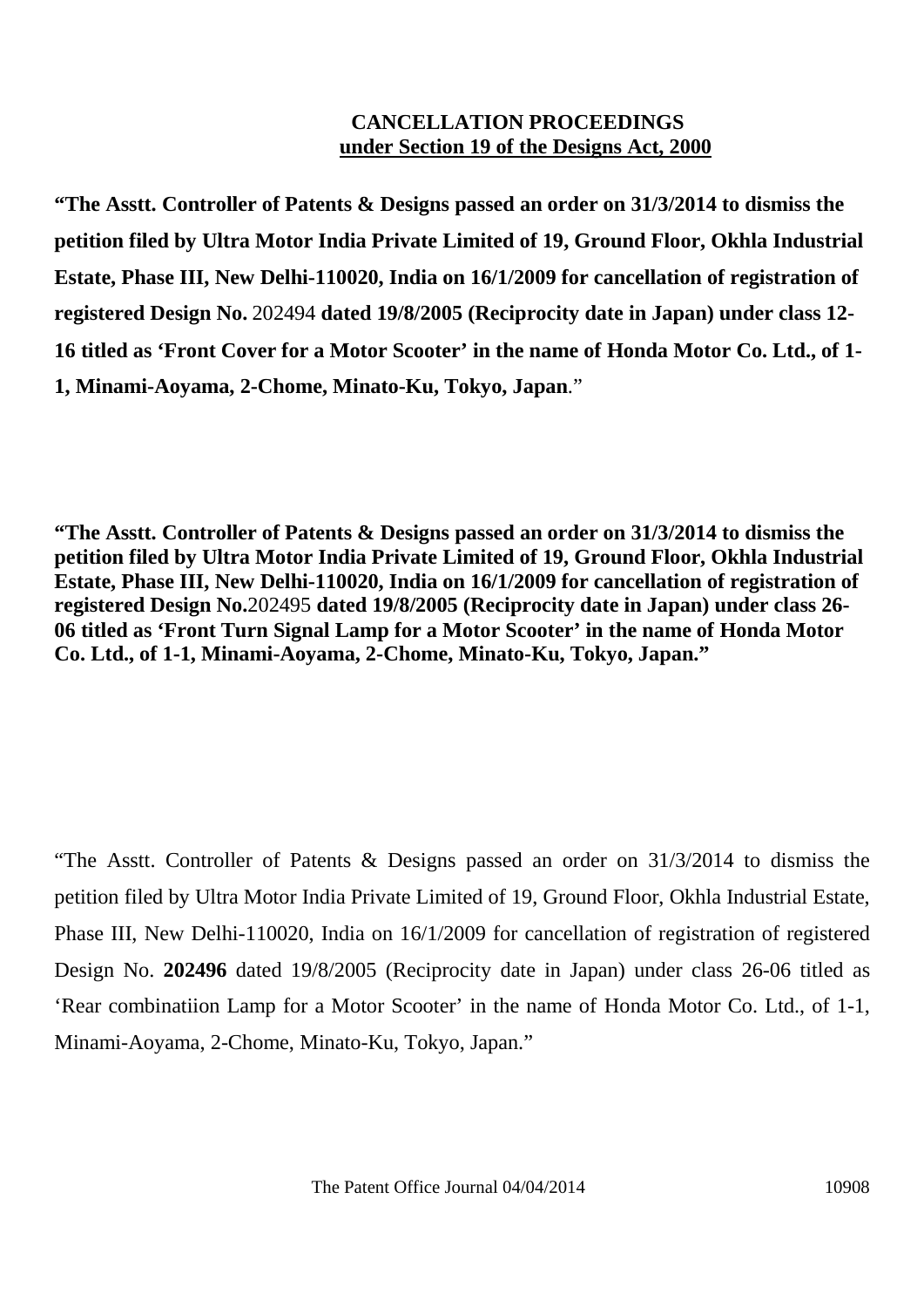## **CANCELLATION PROCEEDINGS under Section 19 of the Designs Act, 2000**

"The Asstt. Controller of Patents & Designs passed an order on 31/3/2014 to dismiss the petition filed by Ultra Motor India Private Limited of 19, Ground Floor, Okhla Industrial Estate, Phase III, New Delhi-110020, India on 16/1/2009 for cancellation of registration of registered Design No. **202497** dated 19/8/2005 (Reciprocity date in Japan) under class 26-06 titled as 'Headlight for a Motor Scooter' in the name of Honda Motor Co. Ltd., of 1-1, Minami-Aoyama, 2-Chome, Minato-Ku, Tokyo, Japan."

"The Asstt. Controller of Patents & Designs passed an order on 31/3/2014 to dismiss the petition filed by Ultra Motor India Private Limited of 19, Ground Floor, Okhla Industrial Estate, Phase III, New Delhi-110020, India on 16/1/2009 for cancellation of registration of registered Design No. **202498** dated 19/8/2005 (Reciprocity date in Japan) under class 12-16 titled as 'Rear cover for a Motor Scooter' in the name of Honda Motor Co. Ltd., of 1-1, Minami- Aoyama, 2-Chome, Minato-Ku, Tokyo, Japan."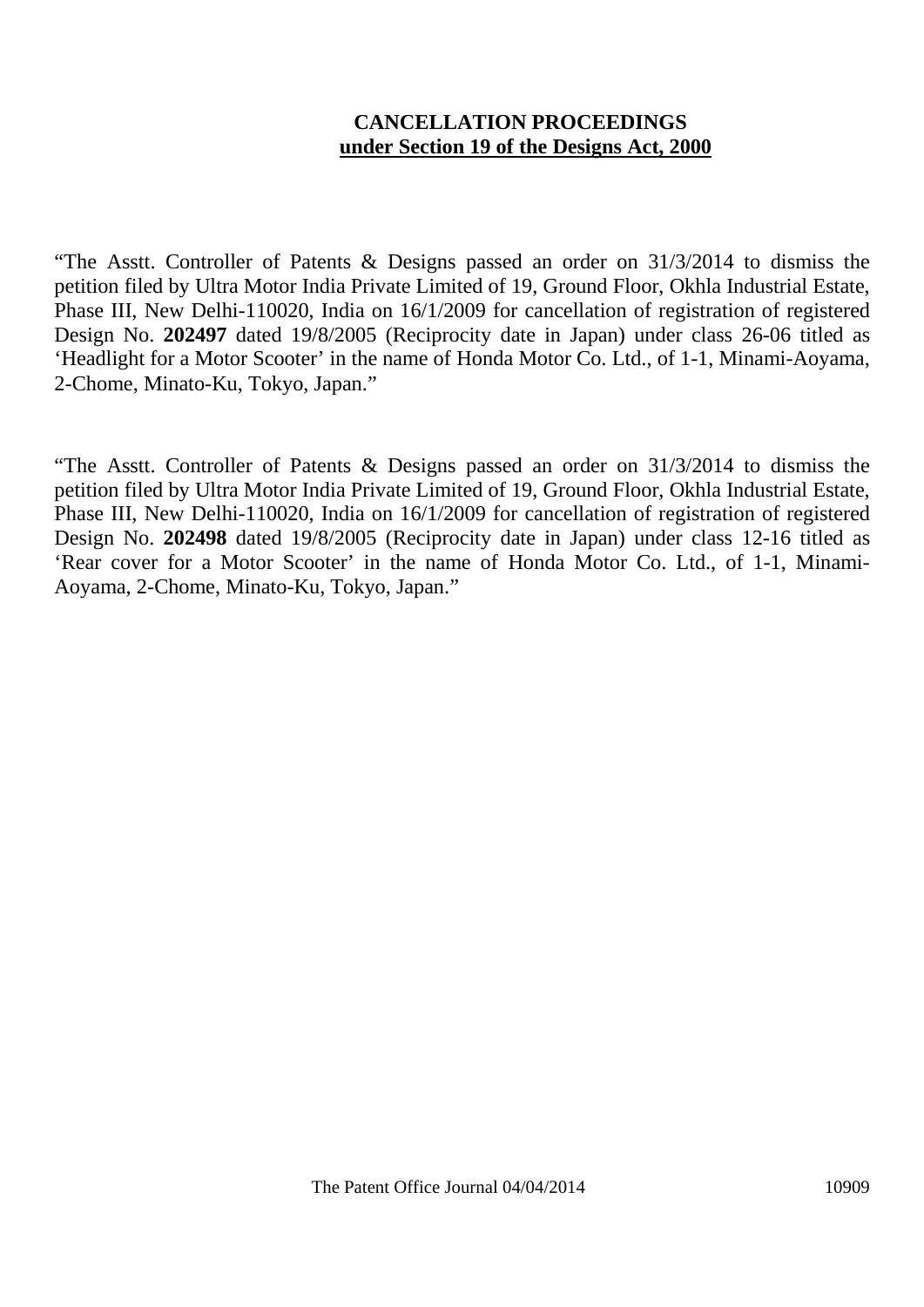# **COPYRIGHT PUBLICATION**

| <b>SL NO</b> | <b>CASE NUMBERS</b> | <b>RENEWED ON</b> |
|--------------|---------------------|-------------------|
| 1.           | 194464              | 14.03.2014        |
| 2.           | 194465              | 14.03.2014        |
| 3.           | 194466              | 14.03.2014        |
| 4.           | 195309              | 14.03.2014        |
| 5.           | 195312              | 14.03.2014        |
| 6.           | 195944              | 13.03.2014        |
| 7.           | 196266              | 13.03.2014        |
| 8.           | 196267              | 13.03.2014        |
| 9.           | 196268              | 13.03.2014        |
| 10.          | 196368              | 14.03.2014        |
| 11.          | 196374              | 13.03.2014        |
| 12.          | 196375              | 13.03.2014        |
| 13.          | 196376              | 13.03.2014        |
| 14.          | 196377              | 13.03.2014        |
| 15.          | 196567              | 14.03.2014        |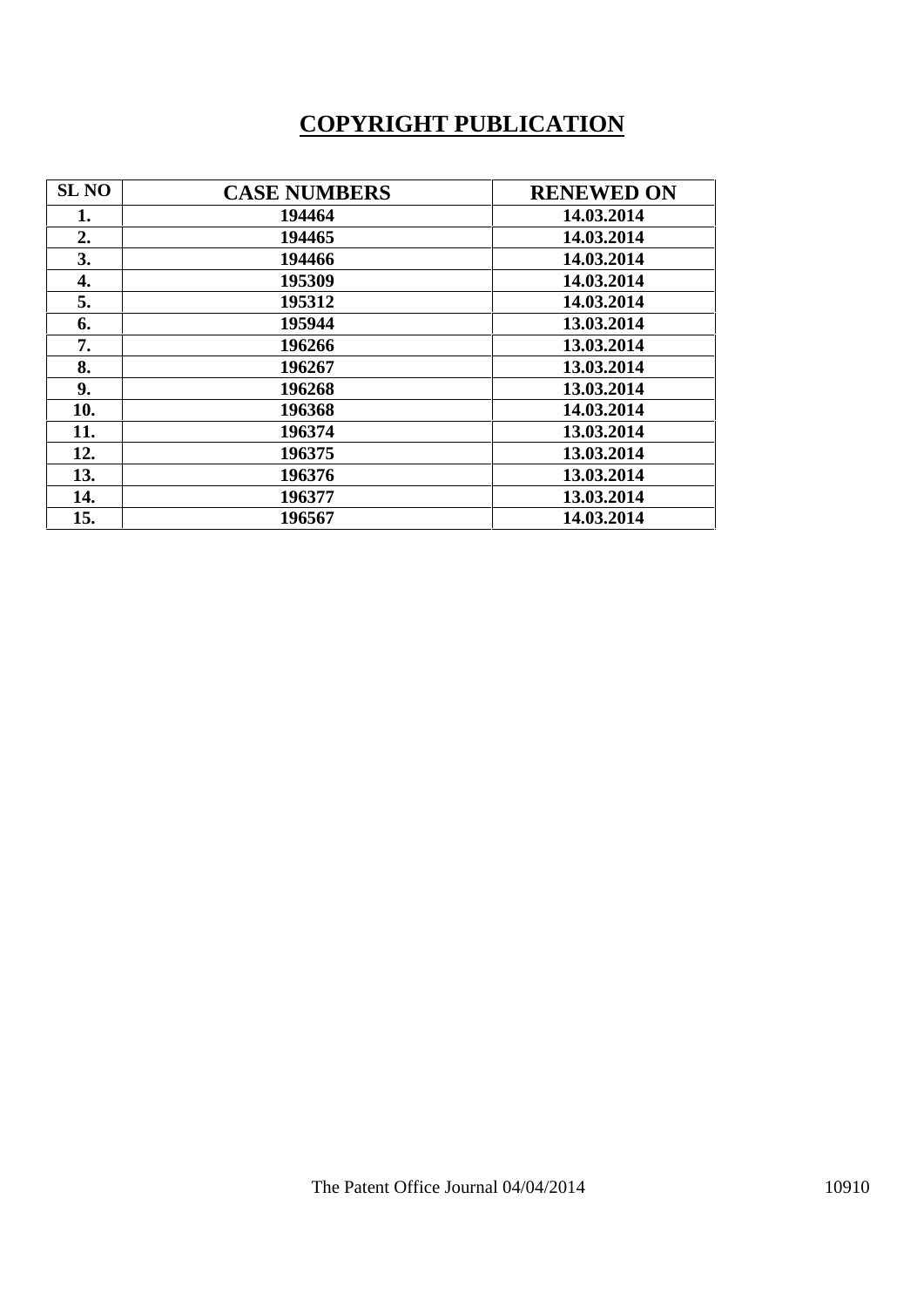#### THE DESIGNS ACT 2000 SECTION 30 DESIGN ASSIGNMENT

The Design stands in the name of SARTORIUS WEIGHING TECHNOLOGY GMBH registered under the Designs Act, 2000 has been assigned in the Register of Designs in the name as follows:-

| Design No.              | <b>Class</b>     | <b>Name</b>                   |
|-------------------------|------------------|-------------------------------|
| 238558, 238560, 238561, | 14-02            | <b>SARTORIUS LAB</b>          |
| 238562, 238559, 238563  | $238559-(14-03)$ | <b>INSTRUMENTS GMBH &amp;</b> |
|                         |                  | CO. KG (A COMPANY             |
|                         |                  | <b>INCORPORATED &amp;</b>     |
|                         |                  | <b>EXISTING UNDER THE</b>     |
|                         |                  | <b>LAWS OF GERMANY</b> )      |
|                         |                  | <b>OF WEENDER</b>             |
|                         |                  | LANDSTRASSE 94-108,           |
|                         |                  | 37075 GOETTINGEN,             |
|                         |                  | <b>GERMANY, GERMAN</b>        |
|                         |                  | <b>COMPANY</b>                |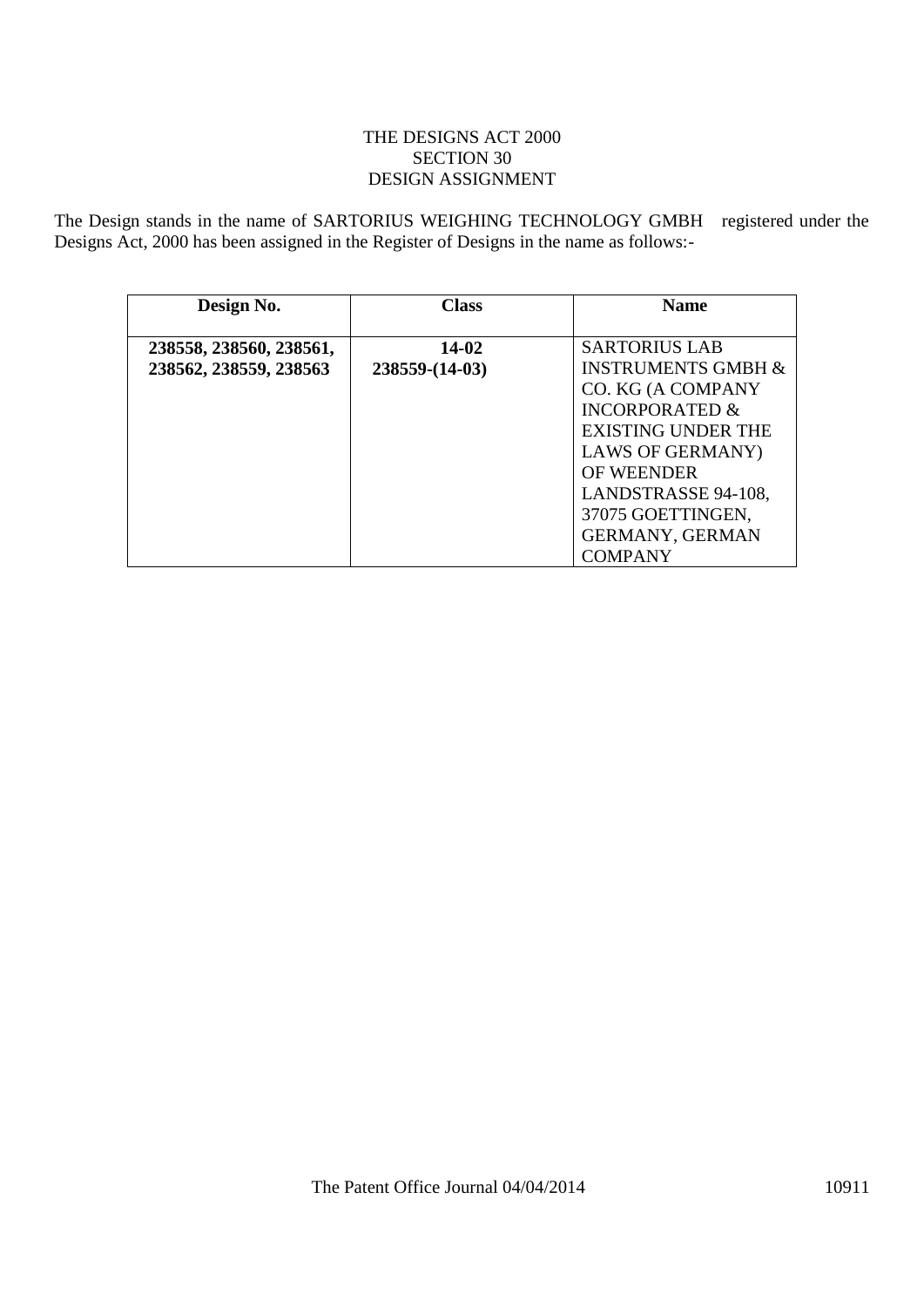# **REGISTRATION OF DESIGNS**<br>The following designs have been registered. They are now open for public inspection. In the fo

| The following designs have been registered. They are now open for public inspection. In the following each entry the Date of Registration is<br>shown. The Priority Number, Priority Date and Priority Country are also shown                                                                                                                                                                                                              |                           |                        |                |  |
|--------------------------------------------------------------------------------------------------------------------------------------------------------------------------------------------------------------------------------------------------------------------------------------------------------------------------------------------------------------------------------------------------------------------------------------------|---------------------------|------------------------|----------------|--|
| <b>DESIGN NUMBER</b>                                                                                                                                                                                                                                                                                                                                                                                                                       |                           | 255796                 |                |  |
| <b>CLASS</b>                                                                                                                                                                                                                                                                                                                                                                                                                               |                           | 23-04                  |                |  |
| 1) DAIKIN INDUSTRIES LTD. A JAPANESE COMPANY OF THE ADDRESS:<br>UMEDA CENTER BUILDING, 4-12 NAKAZAKI-NISHI 2-CHOME, KITA-KU,<br>OSAKA-SHI, OSAKA-FU, JAPAN                                                                                                                                                                                                                                                                                 |                           |                        |                |  |
| <b>DATE OF REGISTRATION</b>                                                                                                                                                                                                                                                                                                                                                                                                                |                           | 13/08/2013             |                |  |
| <b>TITLE</b>                                                                                                                                                                                                                                                                                                                                                                                                                               |                           | <b>AIR CONDITIONER</b> |                |  |
| <b>PRIORITY NA</b>                                                                                                                                                                                                                                                                                                                                                                                                                         |                           |                        |                |  |
| <b>DESIGN NUMBER</b>                                                                                                                                                                                                                                                                                                                                                                                                                       |                           | 256737                 |                |  |
| <b>CLASS</b>                                                                                                                                                                                                                                                                                                                                                                                                                               |                           | 06-01                  |                |  |
| 1) WIM PLAST LIMITED, A PUBLIC LIMITED COMPANY REGISTERED<br>UNDER THE PROVISION OF INDIAN COMPANIES ACT, 1956, HAVING OFFICE<br><b>ADDRESS AT</b><br>5 CORPORATE AVENUE, B' WING, CELLO HOUSE, SONAWALA ROAD,<br>GOREGAON (EAST), MUMBAI-400063, MAHARASHTRA, INDIA                                                                                                                                                                       |                           |                        |                |  |
| <b>DATE OF REGISTRATION</b>                                                                                                                                                                                                                                                                                                                                                                                                                |                           | 24/09/2013             |                |  |
| <b>TITLE</b>                                                                                                                                                                                                                                                                                                                                                                                                                               | <b>CHAIR</b>              |                        |                |  |
| <b>PRIORITY NA</b>                                                                                                                                                                                                                                                                                                                                                                                                                         |                           |                        |                |  |
| <b>DESIGN NUMBER</b>                                                                                                                                                                                                                                                                                                                                                                                                                       |                           | 254670                 |                |  |
| <b>CLASS</b>                                                                                                                                                                                                                                                                                                                                                                                                                               |                           | $12 - 16$              |                |  |
| 1) FORD MOTOR COMPANY A COMPANY ORGANIZED AND EXISTING<br>UNDER THE LAWS OF UNITED STATES OF AMERICA, HAVING ITS OFFICE<br>AT DEARBORN, COUNTY OF WAYNE, STATE OF MICHIGAN, UNITED STATES<br>OF AMERICA, AND FORD OTOMOTIV SANAYI ANONIM SIRKETI A<br><b>COMPANY ORGANIZED AND EXISTING UNDER THE LAWS OF REPUBLIC OF</b><br>TURKEY, HAVING ITS OFFICE AT<br>AKPINAR MAHALLESI, HASAN BASRI CADDESI NO. 2, SANCAKTEPE,<br>ISTANBUL, TURKEY |                           |                        |                |  |
| DATE OF REGISTRATION                                                                                                                                                                                                                                                                                                                                                                                                                       | 21/06/2013                |                        |                |  |
| <b>TITLE</b>                                                                                                                                                                                                                                                                                                                                                                                                                               | <b>VEHICLE SIDE SKIRT</b> |                        |                |  |
| <b>PRIORITY</b>                                                                                                                                                                                                                                                                                                                                                                                                                            |                           |                        |                |  |
| PRIORITY NUMBER                                                                                                                                                                                                                                                                                                                                                                                                                            |                           | <b>DATE</b>            | <b>COUNTRY</b> |  |
| 29/443,888                                                                                                                                                                                                                                                                                                                                                                                                                                 |                           | 23/01/2013             |                |  |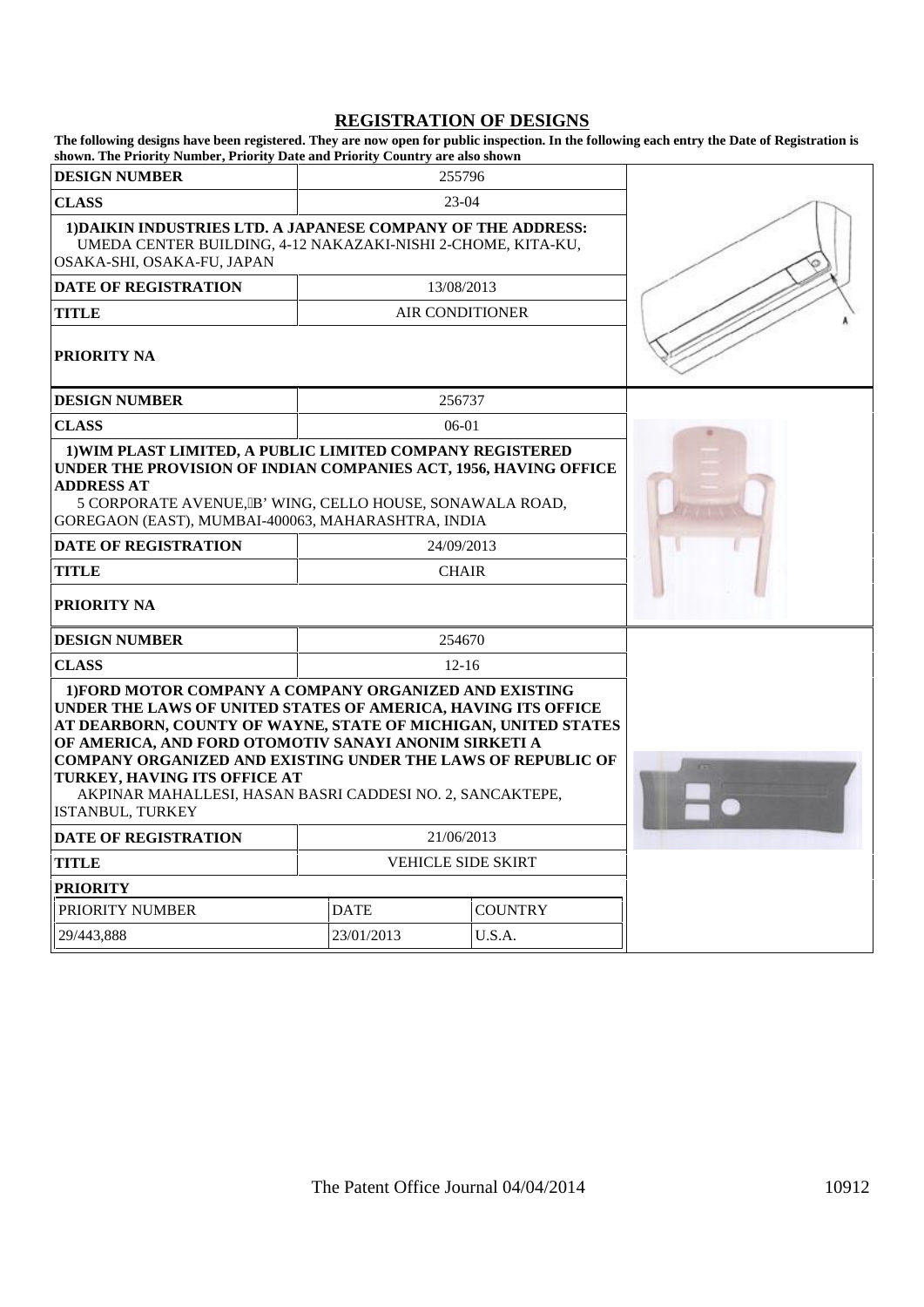| <b>DESIGN NUMBER</b>                                                                                                                                                                                                                                                                                                                                                                                    |  |        |            | 255488                   |  |  |  |
|---------------------------------------------------------------------------------------------------------------------------------------------------------------------------------------------------------------------------------------------------------------------------------------------------------------------------------------------------------------------------------------------------------|--|--------|------------|--------------------------|--|--|--|
| <b>CLASS</b>                                                                                                                                                                                                                                                                                                                                                                                            |  |        |            | $12-16$                  |  |  |  |
| 1) TATA MOTORS LIMITED, AN INDIAN COMPANY OF<br>BOMBAY HOUSE, 24 HOMI MODY STREET, HUTATMA CHOWK, MUMBAI<br>400001, INDIA                                                                                                                                                                                                                                                                               |  |        |            |                          |  |  |  |
| <b>DATE OF REGISTRATION</b>                                                                                                                                                                                                                                                                                                                                                                             |  |        |            | 24/07/2013               |  |  |  |
| <b>TITLE</b>                                                                                                                                                                                                                                                                                                                                                                                            |  |        |            | UTILITY BOX OF A VEHICLE |  |  |  |
| <b>PRIORITY NA</b>                                                                                                                                                                                                                                                                                                                                                                                      |  |        |            |                          |  |  |  |
| <b>DESIGN NUMBER</b>                                                                                                                                                                                                                                                                                                                                                                                    |  |        | 254377     |                          |  |  |  |
| <b>CLASS</b>                                                                                                                                                                                                                                                                                                                                                                                            |  |        | $25-02$    |                          |  |  |  |
| 1) M/S. DIAMOND FRAMES PRIVATE LIMITED, A<br>COMPANY INCORPORATED UNDER INDIAN COMPANIES<br>ACT, 1956, HAVING PLACE OF BUSINESS AT<br>#4, CORPORATION SHOPPING COMPLEX, PROJECT-II,<br>BREWERY ROAD, SHENOY NAGAR, CHENNAI-600 030, INDIA<br><b>DATE OF</b><br><b>REGISTRATION</b><br><b>TITLE</b><br>PRIORITY NA                                                                                       |  |        | 06/06/2013 | FRAME FOR CEILING SYSTEM |  |  |  |
| <b>DESIGN</b><br><b>NUMBER</b>                                                                                                                                                                                                                                                                                                                                                                          |  | 255873 |            |                          |  |  |  |
| <b>CLASS</b><br>$05-05$<br>1) PARRY MURRAY & CO. LTD., COMPANY<br><b>REGISTERED UNDER THE LAWS OF</b><br><b>ENGLAND AND WALES, HAVING ITS</b><br>PRINCIPAL PLACE OF BUSINESS AT<br>3RD FLOOR, SIMPSON HOUSE, 6 CHERRY<br>ORCHARD ROAD, CROYDON, CRO 6BA,<br><b>UNITED KINGDOM</b><br><b>DATE OF</b><br>16/08/2013<br><b>REGISTRATION</b><br><b>TITLE</b><br><b>TEXTILE FABRIC</b><br><b>PRIORITY NA</b> |  |        |            |                          |  |  |  |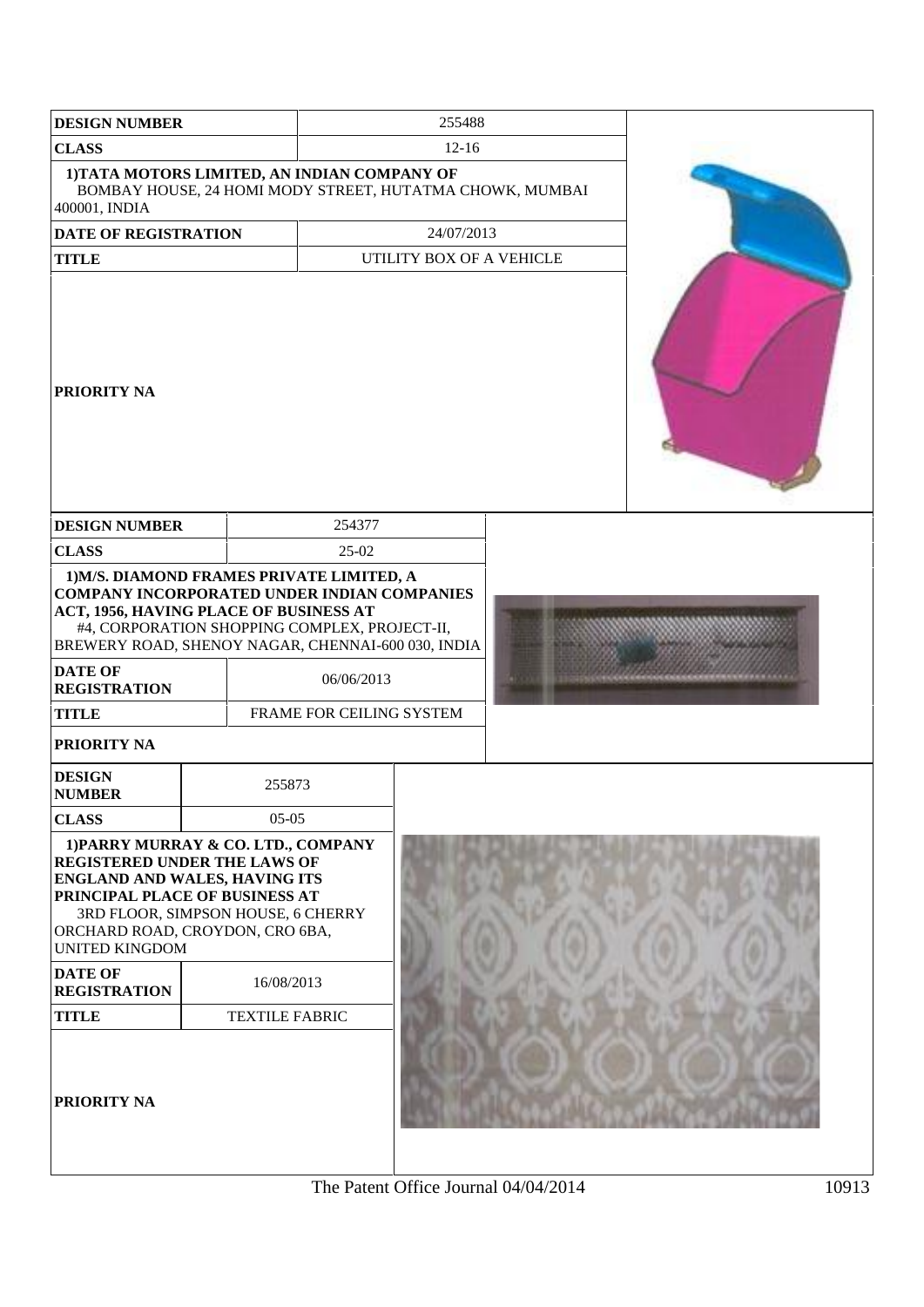| <b>DESIGN NUMBER</b>                                                                                                                                                                                                                                                                                                                                                                                                                       | 257010                              |                |                                 |
|--------------------------------------------------------------------------------------------------------------------------------------------------------------------------------------------------------------------------------------------------------------------------------------------------------------------------------------------------------------------------------------------------------------------------------------------|-------------------------------------|----------------|---------------------------------|
| <b>CLASS</b>                                                                                                                                                                                                                                                                                                                                                                                                                               |                                     |                |                                 |
| 1) M/S. BIBA APPARELS PRIVATE LIMITED, AN INDIAN PRIVATE LIMITED<br><b>COMPANY INCORPORATED UNDER THE PROVISION OF THE COMPANIES</b><br>ACT, 1956, AND HAVING ITS'S REGISTERED OFFICE AT<br>RELIABLE HOUSE, SITUATED AT HANUMAN SILK MILL COMPOUND,<br>KANJURMARG (WEST), OPP. HUMA MALL, MUMBAI-400078 MAHARASHTRA,<br><b>INDIA</b><br><b>DATE OF REGISTRATION</b><br><b>TITLE</b><br><b>PRIORITY NA</b>                                  | 30/09/2013<br><b>TEXTILE FABRIC</b> |                |                                 |
| <b>DESIGN NUMBER</b>                                                                                                                                                                                                                                                                                                                                                                                                                       | 254131                              |                |                                 |
| <b>CLASS</b>                                                                                                                                                                                                                                                                                                                                                                                                                               | $02-02$                             |                |                                 |
| 1) NATIONAL INSTITUTE OF DESIGN LOCATED AT<br>PALDI, AHMEDABAD-380007, GUJARAT, HAVING NATIONALITY AS INDIAN                                                                                                                                                                                                                                                                                                                               |                                     |                |                                 |
| <b>DATE OF REGISTRATION</b>                                                                                                                                                                                                                                                                                                                                                                                                                | 28/05/2013                          |                |                                 |
| <b>TITLE</b>                                                                                                                                                                                                                                                                                                                                                                                                                               | THE GARMENT                         |                |                                 |
| <b>PRIORITY NA</b>                                                                                                                                                                                                                                                                                                                                                                                                                         |                                     |                |                                 |
| <b>DESIGN NUMBER</b>                                                                                                                                                                                                                                                                                                                                                                                                                       | 254671                              |                |                                 |
| <b>CLASS</b>                                                                                                                                                                                                                                                                                                                                                                                                                               | $12 - 16$                           |                |                                 |
| 1) FORD MOTOR COMPANY A COMPANY ORGANIZED AND EXISTING<br>UNDER THE LAWS OF UNITED STATES OF AMERICA, HAVING ITS OFFICE<br>AT DEARBORN, COUNTY OF WAYNE, STATE OF MICHIGAN, UNITED STATES<br>OF AMERICA. AND FORD OTOMOTIV SANAYI ANONIM SIRKETI A<br><b>COMPANY ORGANIZED AND EXISTING UNDER THE LAWS OF REPUBLIC OF</b><br>TURKEY, HAVING ITS OFFICE AT<br>AKPINAR MAHALLESI, HASAN BASRI CADDESI NO. 2, SANCAKTEPE,<br>ISTANBUL, TURKEY |                                     |                | As the state of the contract of |
| <b>DATE OF REGISTRATION</b>                                                                                                                                                                                                                                                                                                                                                                                                                | 21/06/2013                          |                |                                 |
| <b>TITLE</b>                                                                                                                                                                                                                                                                                                                                                                                                                               | <b>VEHICLE LOWER GRILLE</b>         |                |                                 |
| <b>PRIORITY</b>                                                                                                                                                                                                                                                                                                                                                                                                                            |                                     |                |                                 |
| PRIORITY NUMBER                                                                                                                                                                                                                                                                                                                                                                                                                            | <b>DATE</b>                         | <b>COUNTRY</b> |                                 |
| 29/443.888                                                                                                                                                                                                                                                                                                                                                                                                                                 | 23/01/2013                          | U.S.A.         |                                 |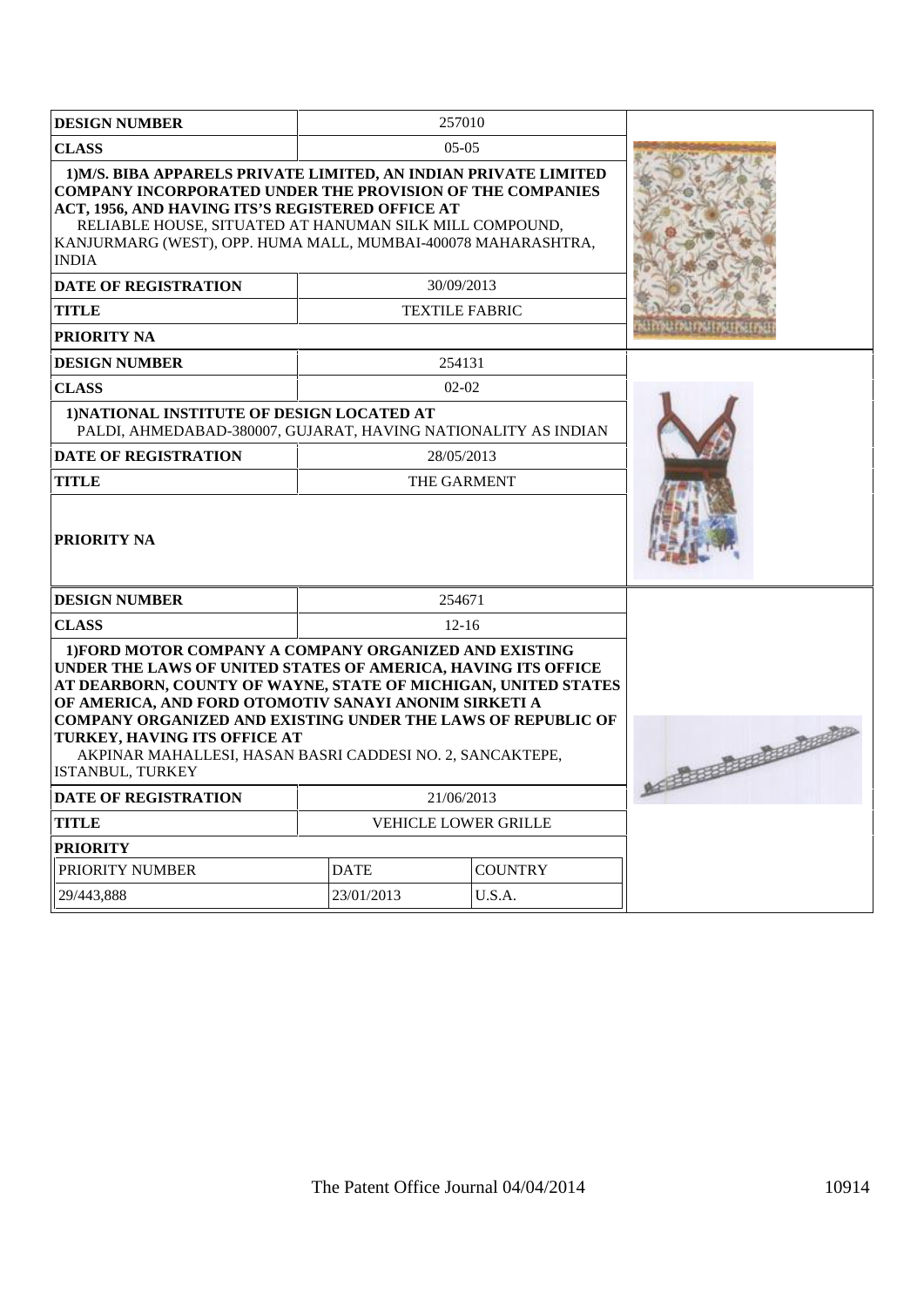| <b>DESIGN NUMBER</b>                                                                                                                                                                            | 254376                                                                                                                        |  |
|-------------------------------------------------------------------------------------------------------------------------------------------------------------------------------------------------|-------------------------------------------------------------------------------------------------------------------------------|--|
| <b>CLASS</b>                                                                                                                                                                                    | $25-02$                                                                                                                       |  |
| 1) M/S. DIAMOND FRAMES PRIVATE LIMITED, A COMPANY<br><b>BUSINESS AT</b><br>SHENOY NAGAR, CHENNAI-600030, INDIA                                                                                  | INCORPORATED UNDER INDIAN COMPANIES ACT, 1956, HAVING PLACE OF<br>#4, CORPORATION SHOPPING COMPLEX, PROJECT-II, BREWERY ROAD, |  |
| <b>DATE OF REGISTRATION</b>                                                                                                                                                                     | 06/06/2013                                                                                                                    |  |
| <b>TITLE</b>                                                                                                                                                                                    | FRAME FOR CEILING SYSTEM (CEILING<br>SECTION)                                                                                 |  |
| <b>PRIORITY NA</b>                                                                                                                                                                              |                                                                                                                               |  |
| <b>DESIGN NUMBER</b>                                                                                                                                                                            | 252833                                                                                                                        |  |
| <b>CLASS</b>                                                                                                                                                                                    | 15-99                                                                                                                         |  |
| 1) COUNCIL OF SCIENTIFIC AND INDUSTRIAL RESEARCH,<br>RAFI MARG, NEW DELHI-110001, INDIA, AN INDIAN REGISTERED BODY<br>INCORPORATED UNDER THE REGISTRATION OF SOCIETIES ACT (ACT XXI OF<br>1860) |                                                                                                                               |  |
| <b>DATE OF REGISTRATION</b>                                                                                                                                                                     | 03/04/2013                                                                                                                    |  |
| <b>TITLE</b>                                                                                                                                                                                    | <b>OUTDOOR MOBILE ROBOT</b>                                                                                                   |  |
| <b>PRIORITY NA</b>                                                                                                                                                                              |                                                                                                                               |  |
| <b>DESIGN NUMBER</b>                                                                                                                                                                            | 256596                                                                                                                        |  |
| <b>CLASS</b>                                                                                                                                                                                    |                                                                                                                               |  |
| 1) NILESHBHAI SORATHIYA, INDIAN NATIONALITY, PARTNER OF M/S.<br>SHREE RAJ INTERIOR, INDIAN NATIONALITY, HAVING ADDRESS AT<br>MOVAIYA, TAL: GONDAL, DIST: RAJKOT, GUJARAT STATE, INDIA           |                                                                                                                               |  |
| <b>DATE OF REGISTRATION</b>                                                                                                                                                                     | 19/09/2013                                                                                                                    |  |
| <b>TITLE</b>                                                                                                                                                                                    | <b>HANDLE</b>                                                                                                                 |  |
| <b>PRIORITY NA</b>                                                                                                                                                                              |                                                                                                                               |  |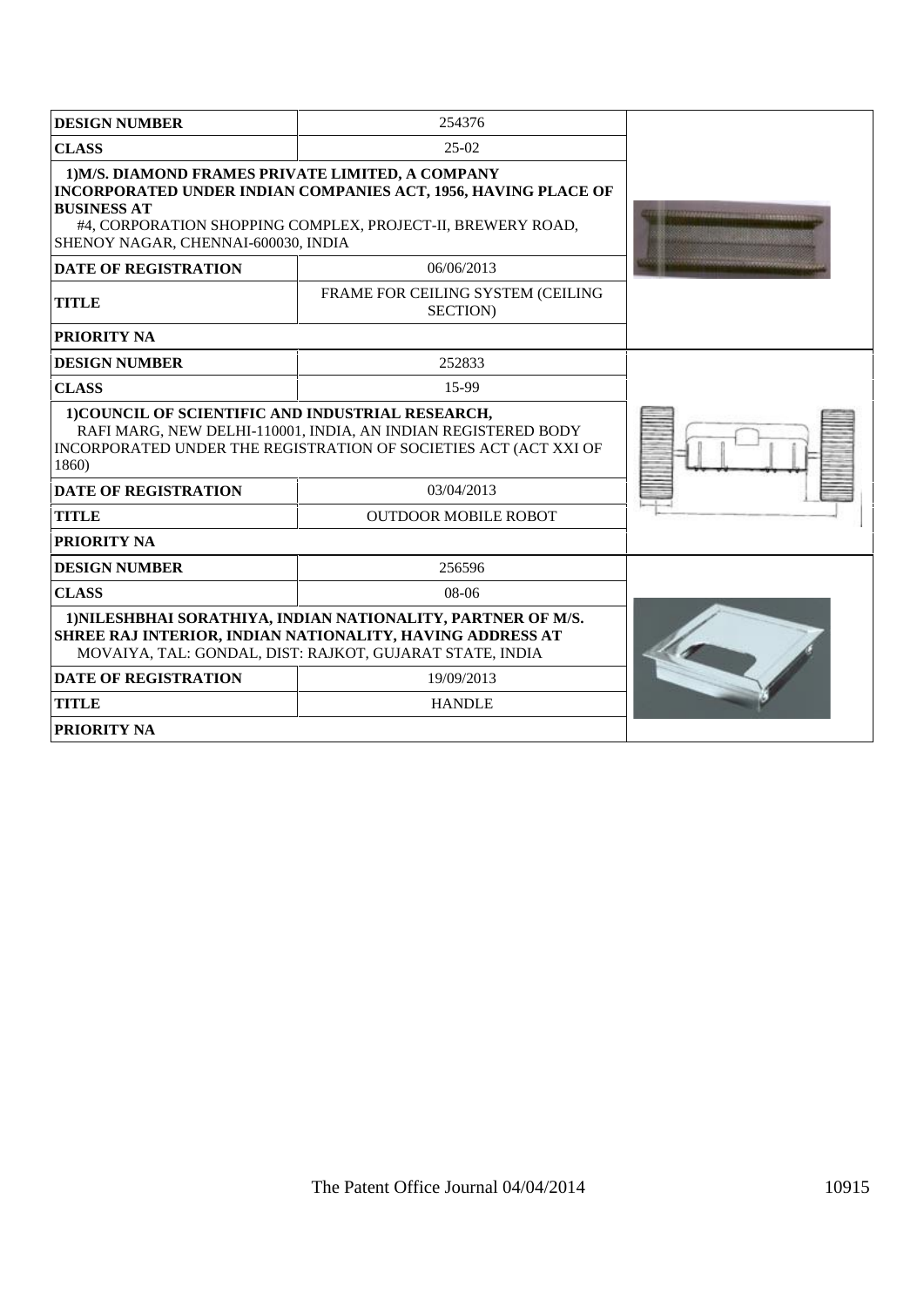| <b>DESIGN NUMBER</b>                                                                                                                                                                                                                                            |             | 252555             |  |
|-----------------------------------------------------------------------------------------------------------------------------------------------------------------------------------------------------------------------------------------------------------------|-------------|--------------------|--|
| <b>CLASS</b>                                                                                                                                                                                                                                                    |             | 07-01              |  |
| 1) MUDITA MULL, OF<br>MULL BUILDINGS, 4, ASHOK MARG, LUCKNOW-226001, INDIA, AN INDIAN<br><b>CITIZEN</b>                                                                                                                                                         |             |                    |  |
| <b>DATE OF REGISTRATION</b>                                                                                                                                                                                                                                     |             | 20/03/2013         |  |
| <b>TITLE</b>                                                                                                                                                                                                                                                    |             | <b>CHEESEBOARD</b> |  |
| <b>PRIORITY NA</b>                                                                                                                                                                                                                                              |             |                    |  |
| <b>DESIGN NUMBER</b>                                                                                                                                                                                                                                            |             | 255879             |  |
| <b>CLASS</b>                                                                                                                                                                                                                                                    |             | 09-03              |  |
| 1) NIMESHKUMAR HIMMATLAL SHAH AN INDIAN NATIONAL SOLE<br><b>PROPRIETOR OF PADMAVATI PETROLEUM AN INDIAN PROPRIETORSHIP</b><br>FIRM HAVING ITS PRINCIPAL PLACE OF BUSINESS<br>AT DHARM-RAJ BUILDING, NEAR S.B.I. BANK, SARDAR GANJ ROAD,<br>ANAND, GUJARAT-INDIA |             |                    |  |
| <b>DATE OF REGISTRATION</b>                                                                                                                                                                                                                                     |             | 16/08/2013         |  |
| <b>TITLE</b><br><b>OIL CONTAINER</b>                                                                                                                                                                                                                            |             |                    |  |
| PRIORITY NA                                                                                                                                                                                                                                                     |             |                    |  |
| <b>DESIGN NUMBER</b>                                                                                                                                                                                                                                            |             | 251736             |  |
| <b>CLASS</b>                                                                                                                                                                                                                                                    |             | 13-03              |  |
| 1) SIEMENS AKTIENGESELLSCHAFT, OF<br>WITTELSBACHERPLATZ 2, 80333 MUNCHEN, GERMANY, A GERMAN<br>COMPANY.                                                                                                                                                         |             |                    |  |
| <b>DATE OF REGISTRATION</b>                                                                                                                                                                                                                                     |             |                    |  |
| <b>TITLE</b><br><b>SAFETY RELAY</b>                                                                                                                                                                                                                             |             |                    |  |
| <b>PRIORITY</b>                                                                                                                                                                                                                                                 |             |                    |  |
| <b>PRIORITY NUMBER</b>                                                                                                                                                                                                                                          | <b>DATE</b> | <b>COUNTRY</b>     |  |
| 001340897                                                                                                                                                                                                                                                       | 24/08/2012  | <b>OHIM</b>        |  |
|                                                                                                                                                                                                                                                                 |             |                    |  |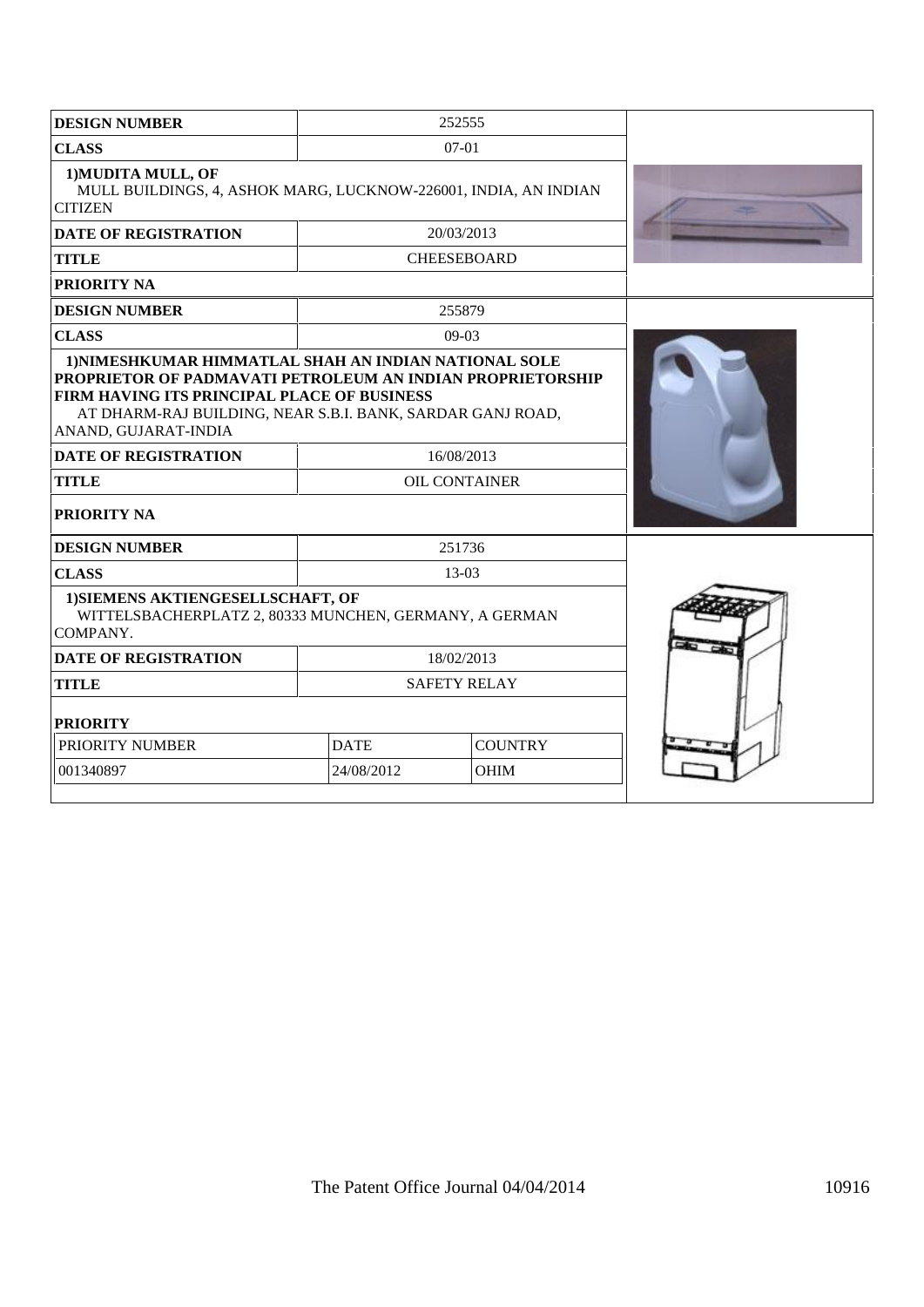| <b>DESIGN NUMBER</b>                                                                                                                                                                                                                                                                                                                                      |  |                                                                                                                                                   | 257018                |  |                    |
|-----------------------------------------------------------------------------------------------------------------------------------------------------------------------------------------------------------------------------------------------------------------------------------------------------------------------------------------------------------|--|---------------------------------------------------------------------------------------------------------------------------------------------------|-----------------------|--|--------------------|
| <b>CLASS</b>                                                                                                                                                                                                                                                                                                                                              |  | $05-05$                                                                                                                                           |                       |  |                    |
| 1) M/S. BIBA APPARELS PRIVATE LIMITED, AN INDIAN PRIVATE<br>LIMITED COMPANY INCORPORATED UNDER THE PROVISION OF<br>THE COMPANIES ACT, 1956, AND HAVING ITS'S REGISTERED OFFICE<br>AT<br>RELIABLE HOUSE, SITUATED AT HANUMAN SILK MILL COMPOUND,<br>KANJURMARG (WEST), OPP. HUMA MALL, MUMBAI-400078<br>MAHARASHTRA, INDIA                                 |  |                                                                                                                                                   |                       |  |                    |
| <b>DATE OF REGISTRATION</b>                                                                                                                                                                                                                                                                                                                               |  |                                                                                                                                                   | 30/09/2013            |  |                    |
| <b>TITLE</b>                                                                                                                                                                                                                                                                                                                                              |  |                                                                                                                                                   | <b>TEXTILE FABRIC</b> |  |                    |
| <b>PRIORITY NA</b>                                                                                                                                                                                                                                                                                                                                        |  |                                                                                                                                                   |                       |  |                    |
| <b>DESIGN NUMBER</b>                                                                                                                                                                                                                                                                                                                                      |  | 254505                                                                                                                                            |                       |  |                    |
| <b>CLASS</b>                                                                                                                                                                                                                                                                                                                                              |  | $12 - 16$                                                                                                                                         |                       |  |                    |
| 1) THK CO., LTD., A JAPANESE COMPANY OF<br>8503., JAPAN<br><b>DATE OF REGISTRATION</b><br><b>TITLE</b><br><b>PRIORITY</b>                                                                                                                                                                                                                                 |  | 11-6, NISHIGOTANDA 3-CHOME, SHINAGAWA-KU, TOKYO 141-<br>14/06/2013<br>SEAT RAIL FOR MEANS OF<br><b>TRANSPORT</b><br><b>COUNTRY</b><br><b>DATE</b> |                       |  | <b>ARAAREARAAS</b> |
| PRIORITY NUMBER<br>2012-032017                                                                                                                                                                                                                                                                                                                            |  | 28/12/2012                                                                                                                                        | <b>JAPAN</b>          |  |                    |
|                                                                                                                                                                                                                                                                                                                                                           |  |                                                                                                                                                   |                       |  |                    |
| <b>DESIGN NUMBER</b>                                                                                                                                                                                                                                                                                                                                      |  | 252835                                                                                                                                            |                       |  |                    |
| <b>CLASS</b><br>15-99<br>1) COUNCIL OF SCIENTIFIC AND INDUSTRIAL<br><b>RESEARCH,</b><br>RAFI MARG, NEW DELHI-110001, INDIA, AN INDIAN<br>REGISTERED BODY INCORPORATED UNDER THE<br>REGISTRATION OF SOCIETIES ACT (ACT XXI OF 1860)<br><b>DATE OF</b><br>03/04/2013<br><b>REGISTRATION</b><br><b>TITLE</b><br><b>AMPHIBIAN ROBOT</b><br><b>PRIORITY NA</b> |  |                                                                                                                                                   |                       |  |                    |
|                                                                                                                                                                                                                                                                                                                                                           |  |                                                                                                                                                   |                       |  |                    |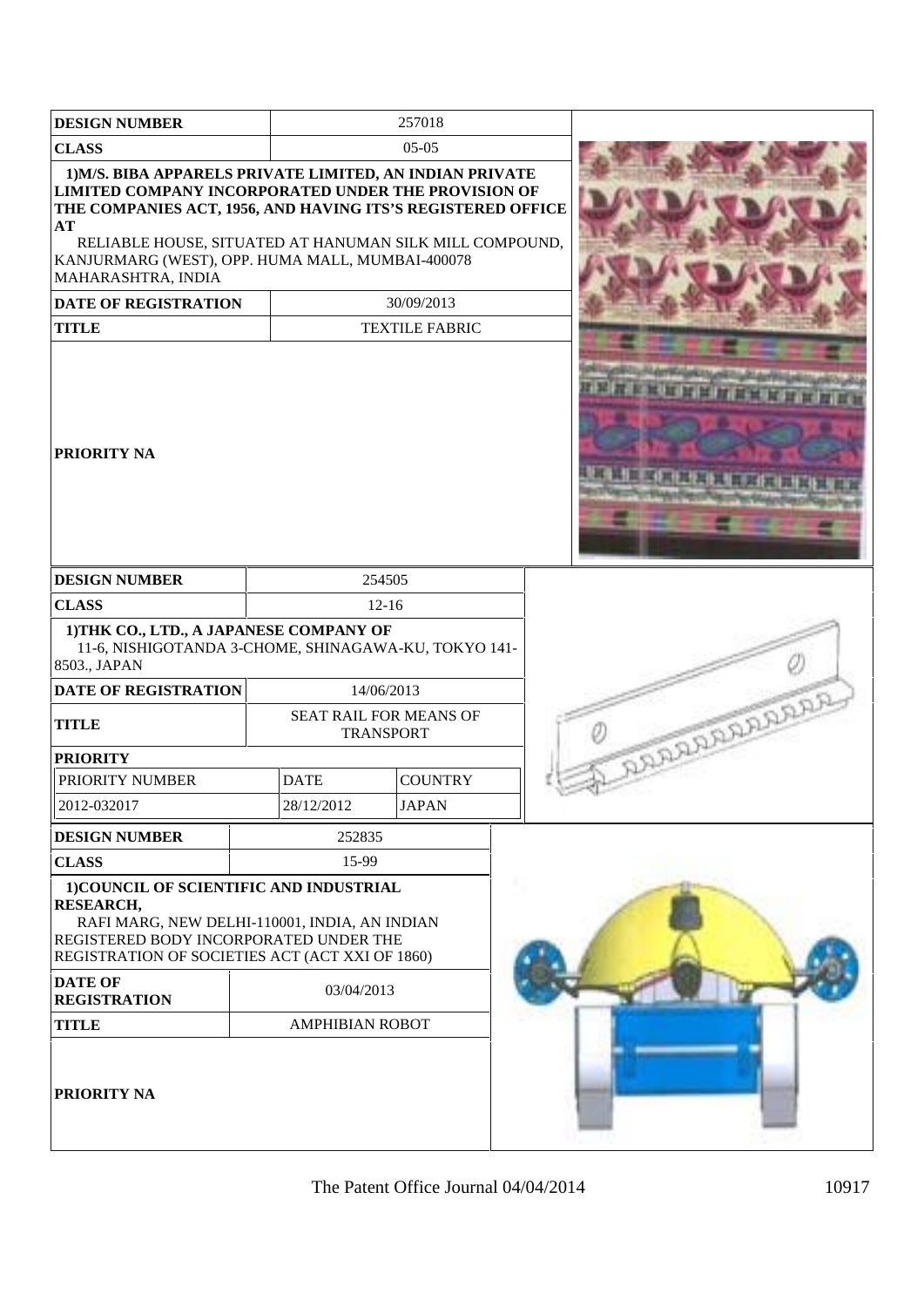| <b>DESIGN NUMBER</b>                                                                                                                                                                                                                                                                                                                 | 252565                 |                |                                      |  |  |
|--------------------------------------------------------------------------------------------------------------------------------------------------------------------------------------------------------------------------------------------------------------------------------------------------------------------------------------|------------------------|----------------|--------------------------------------|--|--|
| <b>CLASS</b>                                                                                                                                                                                                                                                                                                                         |                        |                |                                      |  |  |
| 1) MUDITA MULL, OF<br>MULL BUILDINGS, 4, ASHOK MARG, LUCKNOW-226001, INDIA, AN INDIAN<br><b>CITIZEN</b>                                                                                                                                                                                                                              |                        |                |                                      |  |  |
| <b>DATE OF REGISTRATION</b>                                                                                                                                                                                                                                                                                                          | 20/03/2013             |                |                                      |  |  |
| <b>TITLE</b>                                                                                                                                                                                                                                                                                                                         | <b>TRAY</b>            |                |                                      |  |  |
| <b>PRIORITY NA</b>                                                                                                                                                                                                                                                                                                                   |                        |                |                                      |  |  |
| <b>DESIGN NUMBER</b>                                                                                                                                                                                                                                                                                                                 | 257021                 |                |                                      |  |  |
| <b>CLASS</b>                                                                                                                                                                                                                                                                                                                         | $0.5 - 0.5$            |                |                                      |  |  |
| 1) M/S. BIBA APPARELS PRIVATE LIMITED, AN INDIAN PRIVATE LIMITED<br><b>COMPANY INCORPORATED UNDER THE PROVISION OF THE COMPANIES</b><br>ACT, 1956, AND HAVING ITS'S REGISTERED OFFICE AT<br>RELIABLE HOUSE, SITUATED AT HANUMAN SILK MILL COMPOUND,<br>KANJURMARG (WEST), OPP. HUMA MALL, MUMBAI-400078 MAHARASHTRA,<br><b>INDIA</b> |                        |                |                                      |  |  |
| <b>DATE OF REGISTRATION</b>                                                                                                                                                                                                                                                                                                          | 30/09/2013             |                |                                      |  |  |
| <b>TITLE</b>                                                                                                                                                                                                                                                                                                                         | <b>TEXTILE FABRIC</b>  |                | サクラールの見らせん アールの見らせん<br>We always the |  |  |
| <b>PRIORITY NA</b>                                                                                                                                                                                                                                                                                                                   |                        |                |                                      |  |  |
| <b>DESIGN NUMBER</b><br>254392                                                                                                                                                                                                                                                                                                       |                        |                |                                      |  |  |
|                                                                                                                                                                                                                                                                                                                                      |                        |                |                                      |  |  |
| <b>CLASS</b>                                                                                                                                                                                                                                                                                                                         | $12 - 16$              |                |                                      |  |  |
| 1) DONGFENG COMMERCIAL VEHICLE CO., LTD. A COMPANY<br>INCORPORATED UNDER THE LAWS OF CHINA, NATIONALITY: CHINA,<br><b>ADDRESS AT,</b><br>NO. 2, WEST CHECHENG ROAD, ZHANGWAN DISTRICT, SHIYAN, HUBEI<br>442001 CHINA                                                                                                                 |                        |                |                                      |  |  |
| <b>DATE OF REGISTRATION</b>                                                                                                                                                                                                                                                                                                          | 07/06/2013             |                |                                      |  |  |
| <b>TITLE</b>                                                                                                                                                                                                                                                                                                                         | DRIVING ROOM FOR TRUCK |                |                                      |  |  |
| <b>PRIORITY</b>                                                                                                                                                                                                                                                                                                                      |                        |                |                                      |  |  |
| PRIORITY NUMBER                                                                                                                                                                                                                                                                                                                      | <b>DATE</b>            | <b>COUNTRY</b> |                                      |  |  |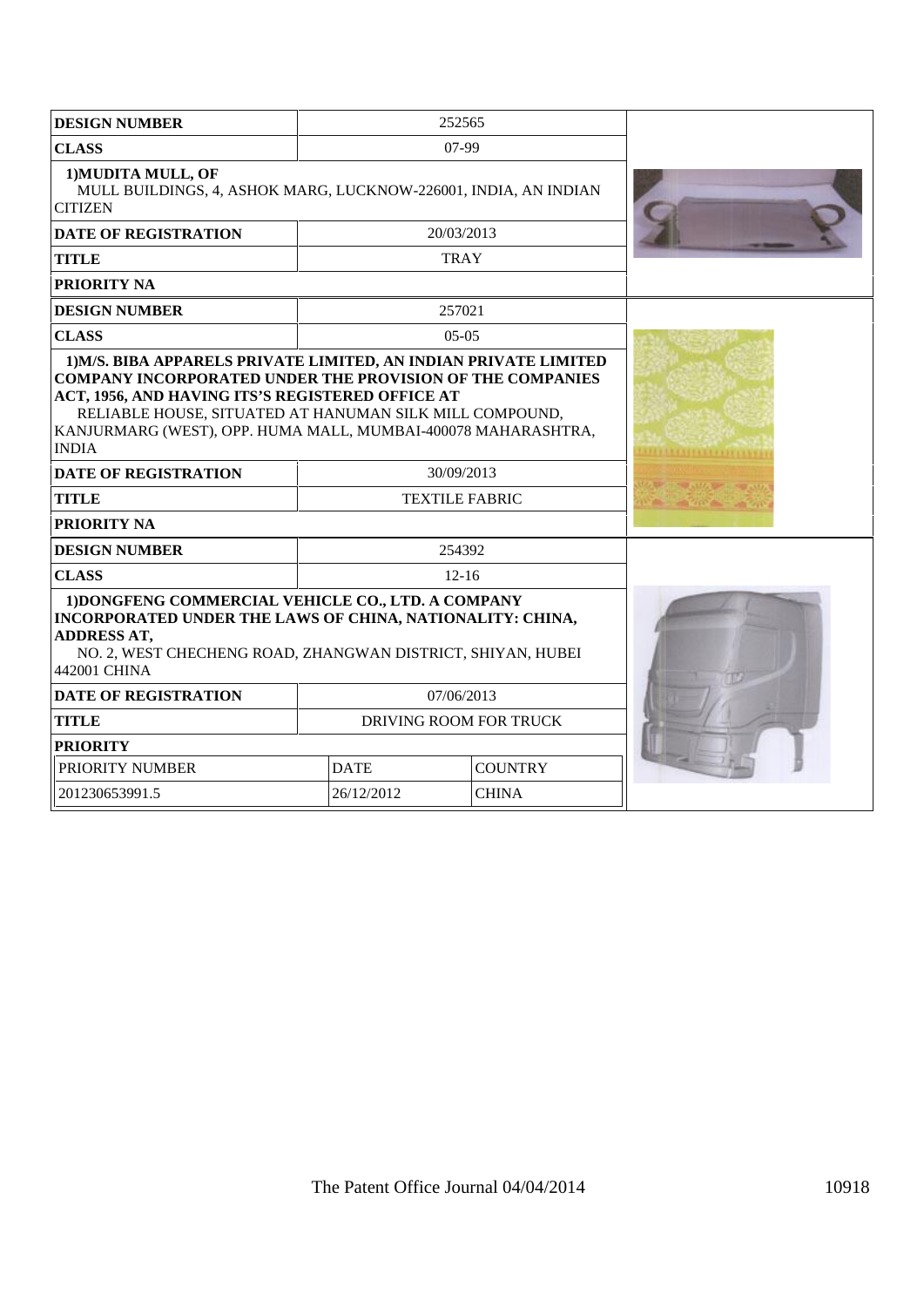| <b>DESIGN NUMBER</b>                                                                                                                                    |             | 254507                                  |  |
|---------------------------------------------------------------------------------------------------------------------------------------------------------|-------------|-----------------------------------------|--|
| <b>CLASS</b>                                                                                                                                            |             |                                         |  |
| 1) THK CO., LTD., A JAPANESE COMPANY OF<br>11-6, NISHIGOTANDA 3-CHOME, SHINAGAWA-KU, TOKYO 141-8503., JAPAN                                             |             |                                         |  |
| <b>DATE OF REGISTRATION</b>                                                                                                                             |             | 14/06/2013                              |  |
| <b>TITLE</b>                                                                                                                                            |             | <b>SEAT RAIL FOR MEANS OF TRANSPORT</b> |  |
| <b>PRIORITY</b>                                                                                                                                         |             |                                         |  |
| PRIORITY NUMBER                                                                                                                                         | <b>DATE</b> | <b>COUNTRY</b>                          |  |
| 2012-032015                                                                                                                                             | 28/12/2012  | <b>JAPAN</b>                            |  |
| <b>DESIGN NUMBER</b>                                                                                                                                    |             | 255202                                  |  |
| <b>CLASS</b>                                                                                                                                            |             | $02-03$                                 |  |
| 1)ZEDEL (SOCIÉTÉ PAR ACTIONS SIMPLIFIÉE), A FRENCH COMPANY<br>OF ZONE INDUSTRIELLE DE CROLLES, 38920 CROLLES, FRANCE (FR)                               |             |                                         |  |
| <b>DATE OF REGISTRATION</b>                                                                                                                             |             | 12/07/2013                              |  |
| <b>TITLE</b>                                                                                                                                            |             | <b>HEADBAND</b>                         |  |
| <b>PRIORITY</b>                                                                                                                                         |             |                                         |  |
| PRIORITY NUMBER                                                                                                                                         | <b>DATE</b> | <b>COUNTRY</b>                          |  |
| 002166132                                                                                                                                               | 14/01/2013  | <b>OHIM</b>                             |  |
| <b>DESIGN NUMBER</b>                                                                                                                                    |             | 255938                                  |  |
| <b>CLASS</b>                                                                                                                                            |             | $10-02$                                 |  |
| 1) SOWIND SA, A LIMITED COMPANY, INCORPORATED UNDER THE LAWS<br>OF SWITZERLAND, OF THE ADDRESS<br>PLACE GIRARDET 1, 2301 LA CHAUX-DE-FONDS, SWITZERLAND |             |                                         |  |
| <b>DATE OF REGISTRATION</b>                                                                                                                             |             |                                         |  |
| <b>TITLE</b>                                                                                                                                            |             |                                         |  |
| <b>PRIORITY</b>                                                                                                                                         |             |                                         |  |
| PRIORITY NUMBER                                                                                                                                         | <b>DATE</b> | <b>COUNTRY</b>                          |  |
| 139675                                                                                                                                                  | 27/03/2013  | <b>SWITZERLAND</b>                      |  |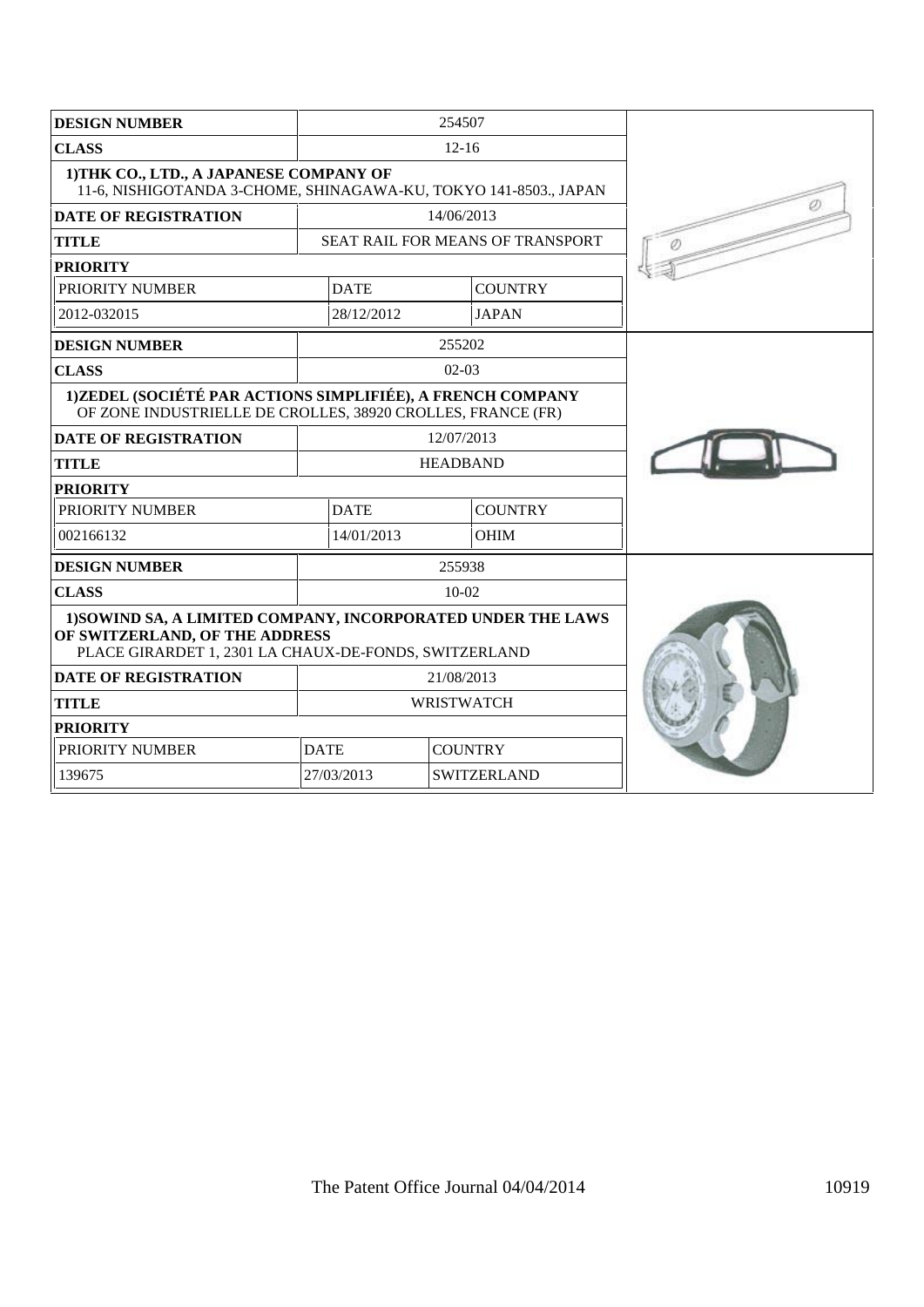| <b>DESIGN NUMBER</b>                                                                                                                                                                                                                                                                            | 252567                              |  |
|-------------------------------------------------------------------------------------------------------------------------------------------------------------------------------------------------------------------------------------------------------------------------------------------------|-------------------------------------|--|
| <b>CLASS</b>                                                                                                                                                                                                                                                                                    | 07-99                               |  |
| 1) MUDITA MULL, OF<br>MULL BUILDINGS, 4, ASHOK MARG, LUCKNOW-226001, INDIA, AN INDIAN<br><b>CITIZEN</b>                                                                                                                                                                                         |                                     |  |
| <b>DATE OF REGISTRATION</b>                                                                                                                                                                                                                                                                     | 20/03/2013                          |  |
| <b>TITLE</b>                                                                                                                                                                                                                                                                                    | <b>TRAY</b>                         |  |
| <b>PRIORITY NA</b>                                                                                                                                                                                                                                                                              |                                     |  |
| <b>DESIGN NUMBER</b>                                                                                                                                                                                                                                                                            | 256939                              |  |
| <b>CLASS</b>                                                                                                                                                                                                                                                                                    | $0.5 - 0.5$                         |  |
| <b>COMPANY INCORPORATED UNDER THE PROVISION OF THE COMPANIES</b><br>ACT, 1956, AND HAVING ITS'S REGISTERED OFFICE AT<br>RELIABLE HOUSE, SITUATED AT HANUMAN SILK MILL COMPOUND,<br>KANJURMARG (WEST), OPP. HUMA MALL, MUMBAI-400078 MAHARASHTRA,<br><b>INDIA</b><br><b>DATE OF REGISTRATION</b> |                                     |  |
| <b>TITLE</b>                                                                                                                                                                                                                                                                                    | 30/09/2013<br><b>TEXTILE FABRIC</b> |  |
| <b>PRIORITY NA</b>                                                                                                                                                                                                                                                                              |                                     |  |
| <b>DESIGN NUMBER</b>                                                                                                                                                                                                                                                                            | 254320                              |  |
| <b>CLASS</b>                                                                                                                                                                                                                                                                                    | $12 - 16$                           |  |
| 1) RENAULT TRUCKS, A COMPANY ORGANIZED UNDER THE LAWS OF<br><b>FRANCE,</b><br>OF 99 ROUTE DE LYON, 69800 SAINT PRIEST, FRANCE                                                                                                                                                                   |                                     |  |
| <b>DATE OF REGISTRATION</b>                                                                                                                                                                                                                                                                     | 06/06/2013                          |  |
| <b>TITLE</b>                                                                                                                                                                                                                                                                                    | <b>BUMPER COMPONENT OF VEHICLE</b>  |  |
| <b>PRIORITY NA</b>                                                                                                                                                                                                                                                                              |                                     |  |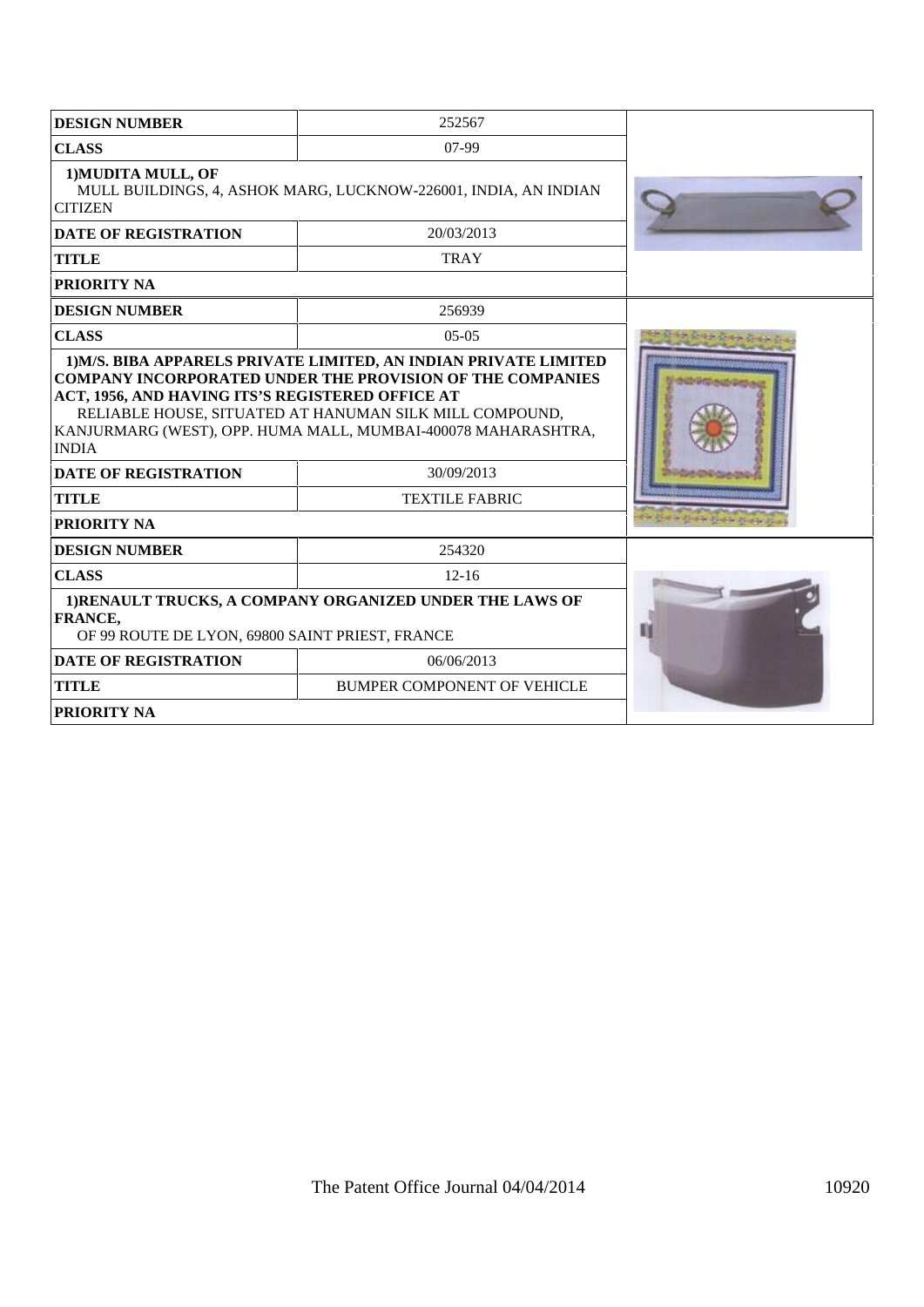| <b>DESIGN NUMBER</b>                                                                                                                                          |       | 255803            |                    |                                                                    |                                    |
|---------------------------------------------------------------------------------------------------------------------------------------------------------------|-------|-------------------|--------------------|--------------------------------------------------------------------|------------------------------------|
| <b>CLASS</b>                                                                                                                                                  | 23-04 |                   |                    |                                                                    |                                    |
| 1)LG ELECTRONICS INC.<br>KOREA A CORPORATION INCORPORATED UNDER THE LAWS OF THE REPUBLIC<br>OF KOREA                                                          |       |                   |                    | 20 YEOUIDO - DONG, YEONGDEUNGPO - GU, SEOUL 150 - 721, REPUBLIC OF |                                    |
| <b>DATE OF REGISTRATION</b>                                                                                                                                   |       |                   | 13/08/2013         |                                                                    |                                    |
| <b>TITLE</b>                                                                                                                                                  |       |                   | <b>AIR CLEANER</b> |                                                                    |                                    |
| <b>PRIORITY</b><br>PRIORITY NUMBER                                                                                                                            |       | <b>DATE</b>       | <b>COUNTRY</b>     |                                                                    |                                    |
| 30-2013-0007544                                                                                                                                               |       | 13/02/2013        |                    | REPUBLIC OF KOREA                                                  |                                    |
| <b>DESIGN NUMBER</b>                                                                                                                                          |       | 252566            |                    |                                                                    | and a second products. To the fill |
| <b>CLASS</b>                                                                                                                                                  |       | 07-99             |                    |                                                                    |                                    |
| 1) MUDITA MULL, OF<br>MULL BUILDINGS, 4, ASHOK MARG, LUCKNOW-<br>226001, INDIA, AN INDIAN CITIZEN                                                             |       |                   |                    |                                                                    |                                    |
| <b>DATE OF</b><br><b>REGISTRATION</b>                                                                                                                         |       | 20/03/2013        |                    |                                                                    |                                    |
| <b>TITLE</b>                                                                                                                                                  |       | <b>TRAY</b>       |                    |                                                                    |                                    |
| <b>PRIORITY NA</b>                                                                                                                                            |       |                   |                    |                                                                    |                                    |
| <b>DESIGN NUMBER</b>                                                                                                                                          |       | 252968            |                    |                                                                    |                                    |
| <b>CLASS</b>                                                                                                                                                  |       | 23-03             |                    |                                                                    |                                    |
| 1) SPIRAX MARSHALL PVT. LTD., A COMPANY<br>INCORPORATED UNDER THE INDIAN COMPANIES ACT,<br>AT MUMBAI-PUNE ROAD, KASARWADI, PUNE-411034,<br>MAHARASHTRA, INDIA |       |                   |                    |                                                                    |                                    |
| <b>DATE OF</b><br><b>REGISTRATION</b>                                                                                                                         |       | 09/04/2013        |                    |                                                                    |                                    |
| <b>TITLE</b>                                                                                                                                                  |       | <b>STEAM TRAP</b> |                    |                                                                    |                                    |
| <b>PRIORITY NA</b>                                                                                                                                            |       |                   |                    |                                                                    |                                    |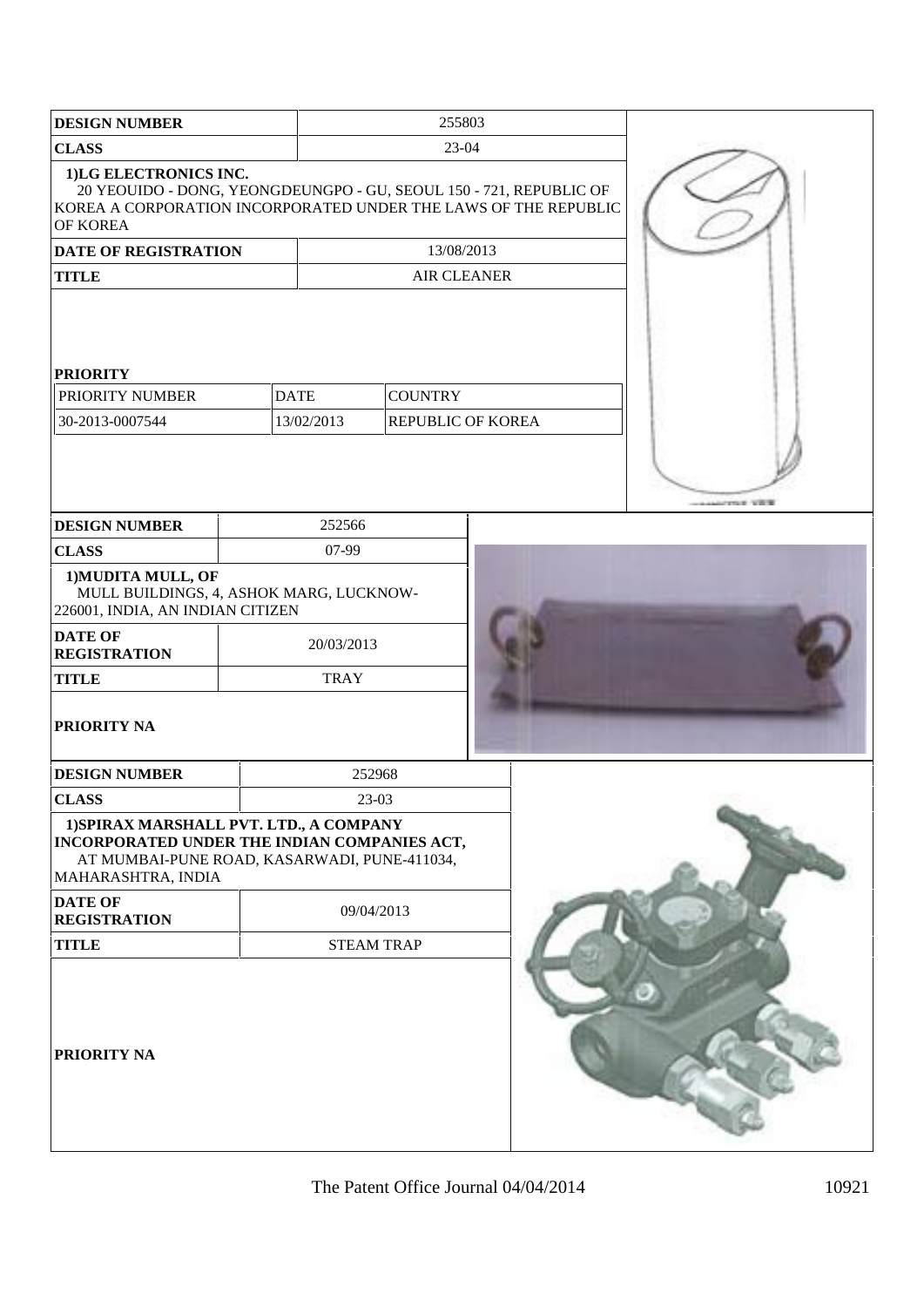| <b>DESIGN NUMBER</b>                                                                                                                                                                                                                                |             | 254508                           |                 |
|-----------------------------------------------------------------------------------------------------------------------------------------------------------------------------------------------------------------------------------------------------|-------------|----------------------------------|-----------------|
| <b>CLASS</b>                                                                                                                                                                                                                                        |             | $12 - 16$                        |                 |
| 1) THK CO., LTD., A JAPANESE COMPANY OF<br>11-6, NISHIGOTANDA 3-CHOME, SHINAGAWA-KU, TOKYO 141-8503., JAPAN                                                                                                                                         |             |                                  |                 |
| <b>DATE OF REGISTRATION</b>                                                                                                                                                                                                                         |             | 14/06/2013                       |                 |
| <b>TITLE</b>                                                                                                                                                                                                                                        |             | SEAT RAIL FOR MEANS OF TRANSPORT | <b>ADRABARA</b> |
| <b>PRIORITY</b>                                                                                                                                                                                                                                     |             |                                  |                 |
| PRIORITY NUMBER                                                                                                                                                                                                                                     | <b>DATE</b> | <b>COUNTRY</b>                   |                 |
| 2012-032014                                                                                                                                                                                                                                         | 28/12/2012  | <b>JAPAN</b>                     |                 |
| <b>DESIGN NUMBER</b>                                                                                                                                                                                                                                |             | 256007                           |                 |
| <b>CLASS</b>                                                                                                                                                                                                                                        |             | $11-01$                          |                 |
| PARTNERSHIP ACT, 1932 BETWEEN 1) JIGNESH RAMESHBHAI SHAH 2)<br>TEJAS RAMESHBHAI SHAH AND 3) ALPA JIGNESHBHAI SHAH WHOSE<br><b>OFFICE IS AT</b><br>3RD FLOOR, "PANNA MANEK", OPP. MAA ASHAPURA TEMPLE, PALACE<br>ROAD, RAJKOT-360001, GUJARAT, INDIA |             |                                  |                 |
| <b>DATE OF REGISTRATION</b>                                                                                                                                                                                                                         |             | 23/08/2013                       |                 |
| <b>TITLE</b>                                                                                                                                                                                                                                        |             | <b>EARRING</b>                   |                 |
| <b>PRIORITY NA</b>                                                                                                                                                                                                                                  |             |                                  |                 |
| <b>DESIGN NUMBER</b>                                                                                                                                                                                                                                |             | 252649                           |                 |
| <b>CLASS</b>                                                                                                                                                                                                                                        |             | $05-06$                          |                 |
| 1) PROMOD MAHAPATRA, AN INDIAN CITIZEN, OF M/S. S. P.<br>INTERNATIONAL., AN INDIAN COMPANY,<br>AT 79/1, A.J.C. BOSE ROAD, 1ST FLOOR, KOLKATA-700014, STATE OF WEST<br><b>BENGAL, INDIA</b>                                                          |             |                                  |                 |
| <b>DATE OF REGISTRATION</b>                                                                                                                                                                                                                         |             | 25/03/2013                       |                 |
| <b>TITLE</b>                                                                                                                                                                                                                                        |             | <b>LEATHER SHEET MATERIAL</b>    |                 |
| <b>PRIORITY NA</b>                                                                                                                                                                                                                                  |             |                                  |                 |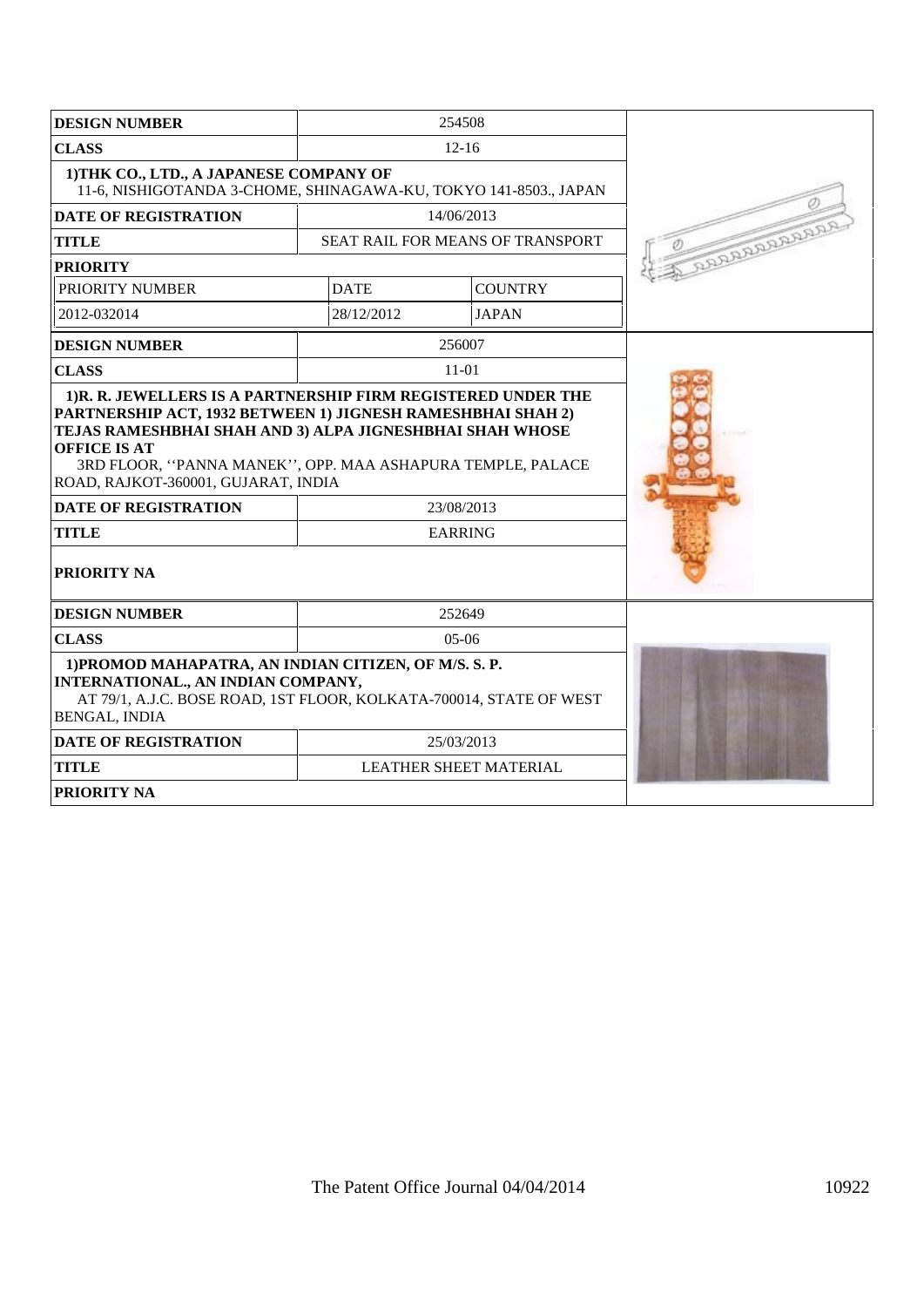| <b>DESIGN NUMBER</b>                                                                                                                                                                                                      |             | 251924                 |  |
|---------------------------------------------------------------------------------------------------------------------------------------------------------------------------------------------------------------------------|-------------|------------------------|--|
| <b>CLASS</b>                                                                                                                                                                                                              |             | $12 - 16$              |  |
| 1) HAYES LEMMERZ HOLDING GMBH, OF<br>LADESTRASSE 1, D-53639 KÖNIGSWINTER, GERMANY, A GERMAN<br><b>COMPANY</b>                                                                                                             |             |                        |  |
| <b>DATE OF REGISTRATION</b>                                                                                                                                                                                               |             | 27/02/2013             |  |
| <b>TITLE</b>                                                                                                                                                                                                              |             | WHEEL RIM FOR VEHICLES |  |
| <b>PRIORITY</b>                                                                                                                                                                                                           |             |                        |  |
| PRIORITY NUMBER                                                                                                                                                                                                           | <b>DATE</b> | <b>COUNTRY</b>         |  |
| 40 2012 100 680.0                                                                                                                                                                                                         | 27/08/2012  | <b>GERMANY</b>         |  |
| <b>DESIGN NUMBER</b>                                                                                                                                                                                                      |             | 256719                 |  |
| <b>CLASS</b>                                                                                                                                                                                                              |             | $11-01$                |  |
| 1) INDERJIT KAUR ARORA, PROPRIETRESS, M/S. NIKKI ARORA FINE<br>JEWELLERY, HAVING HER ADDRESS AT<br>B-507, MANJU MAHAL, PALI HILL, NARGIS DUTT ROAD, BANDRA (WEST),<br>MUMBAI-400050, MAHARASHTRA, INDIA (INDIAN NATIONAL) |             |                        |  |
| <b>DATE OF REGISTRATION</b>                                                                                                                                                                                               |             | 24/09/2013             |  |
| <b>TITLE</b>                                                                                                                                                                                                              |             | NECKLACE JEWELLERY     |  |
| PRIORITY NA                                                                                                                                                                                                               |             |                        |  |
| <b>DESIGN NUMBER</b>                                                                                                                                                                                                      |             | 248066                 |  |
| <b>CLASS</b>                                                                                                                                                                                                              |             | $15-03$                |  |
| 1) YANMAR CO., LTD., A CORPORATION ORGANIZED AND EXISTING<br>UNDER THE LAWS OF JAPAN,<br>OF 1-9, TSURUNOCHO, KITA-KU, OSAKA-SHI, OSAKA 5308311, JAPAN                                                                     |             |                        |  |
| <b>DATE OF REGISTRATION</b>                                                                                                                                                                                               |             | 20/09/2012             |  |
| <b>TITLE</b>                                                                                                                                                                                                              |             | RICE-PLANTING MACHINE  |  |
| <b>PRIORITY</b>                                                                                                                                                                                                           |             |                        |  |
| PRIORITY NUMBER                                                                                                                                                                                                           | <b>DATE</b> | <b>COUNTRY</b>         |  |
| 2012-010623                                                                                                                                                                                                               | 08/05/2012  | <b>JAPAN</b>           |  |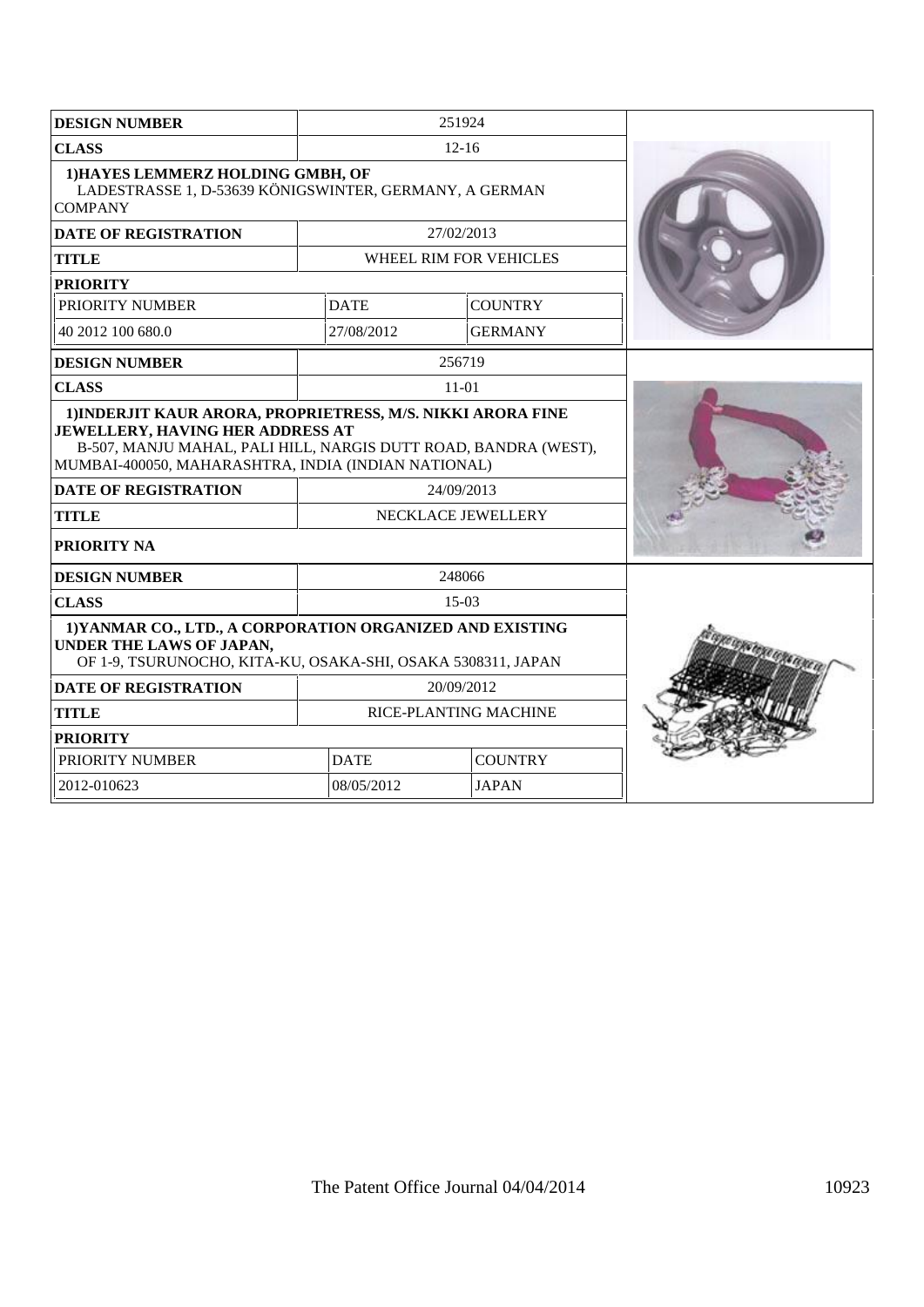| <b>DESIGN NUMBER</b>                                                                                                                                                                                                                                                                                                                                                                    |             | 254439                |  |
|-----------------------------------------------------------------------------------------------------------------------------------------------------------------------------------------------------------------------------------------------------------------------------------------------------------------------------------------------------------------------------------------|-------------|-----------------------|--|
| <b>CLASS</b>                                                                                                                                                                                                                                                                                                                                                                            |             | $24-02$               |  |
| 1) PHARMAJET INC.,<br>400 CORPORATE CIRCLE, SUITE N, GOLDEN, COLORADO 80401 UNITED<br>STATES OF AMERICA, A DELAWARE CORPORATION                                                                                                                                                                                                                                                         |             |                       |  |
| DATE OF REGISTRATION                                                                                                                                                                                                                                                                                                                                                                    |             | 11/06/2013            |  |
| TITLE                                                                                                                                                                                                                                                                                                                                                                                   |             | NEEDLE-FREE SYRINGE   |  |
| <b>PRIORITY</b>                                                                                                                                                                                                                                                                                                                                                                         |             |                       |  |
| PRIORITY NUMBER                                                                                                                                                                                                                                                                                                                                                                         | <b>DATE</b> | <b>COUNTRY</b>        |  |
| 29/439,506                                                                                                                                                                                                                                                                                                                                                                              | 12/12/2012  | U.S.A.                |  |
| <b>DESIGN NUMBER</b>                                                                                                                                                                                                                                                                                                                                                                    |             | 254527                |  |
| <b>CLASS</b>                                                                                                                                                                                                                                                                                                                                                                            |             | $07-02$               |  |
| 1) KONINKLIJKE PHILIPS N.V., A COMPANY ORGANIZED AND EXISTING<br>UNDER THE LAWS OF THE KINGDOM OF THE NETHERLANDS, RESIDING AT<br>EINDHOVEN,<br>WHOSE POST-OFFICE ADDRESS IS HIGH TECH CAMPUS 5, 5656 AE<br>EINDHOVEN, THE NETHERLANDS                                                                                                                                                  |             |                       |  |
| <b>DATE OF REGISTRATION</b>                                                                                                                                                                                                                                                                                                                                                             |             | 17/06/2013            |  |
| <b>TITLE</b>                                                                                                                                                                                                                                                                                                                                                                            |             | <b>COFFEE MAKER</b>   |  |
| <b>PRIORITY</b>                                                                                                                                                                                                                                                                                                                                                                         |             |                       |  |
| PRIORITY NUMBER                                                                                                                                                                                                                                                                                                                                                                         | <b>DATE</b> | <b>COUNTRY</b>        |  |
| 002156331-0001                                                                                                                                                                                                                                                                                                                                                                          | 19/12/2012  | <b>OHIM</b>           |  |
| <b>DESIGN NUMBER</b>                                                                                                                                                                                                                                                                                                                                                                    |             | 255242                |  |
| <b>CLASS</b>                                                                                                                                                                                                                                                                                                                                                                            |             | $09-04$               |  |
| 1) JAYESHBHAI TULSIBHAI CHAVDA AND KISHORBHAI NATUBHAI<br>KAKADIYA BOTH INDIAN NATIONAL PARTNERS OF SHREEJI TIMES AN<br><b>INDIAN PARTNERSHIP FIRM HAVING ITS PRINCIPAL PLACE OF BUSINESS</b><br><b>AT ADDRESS</b><br>SHREE HARI IND. ZONE, STREET NO-2 CORNER, PLOT NO-12, N.H. NO-8-B,<br>RING ROAD, SHREE HARI MAIN ROAD, NR. LABH PETROLEUM, RAJKOT-360002,<br><b>GUJARAT-INDIA</b> |             |                       |  |
| <b>DATE OF REGISTRATION</b>                                                                                                                                                                                                                                                                                                                                                             |             | 15/07/2013            |  |
| TITLE                                                                                                                                                                                                                                                                                                                                                                                   |             | <b>KITCHEN BASKET</b> |  |
| <b>PRIORITY NA</b>                                                                                                                                                                                                                                                                                                                                                                      |             |                       |  |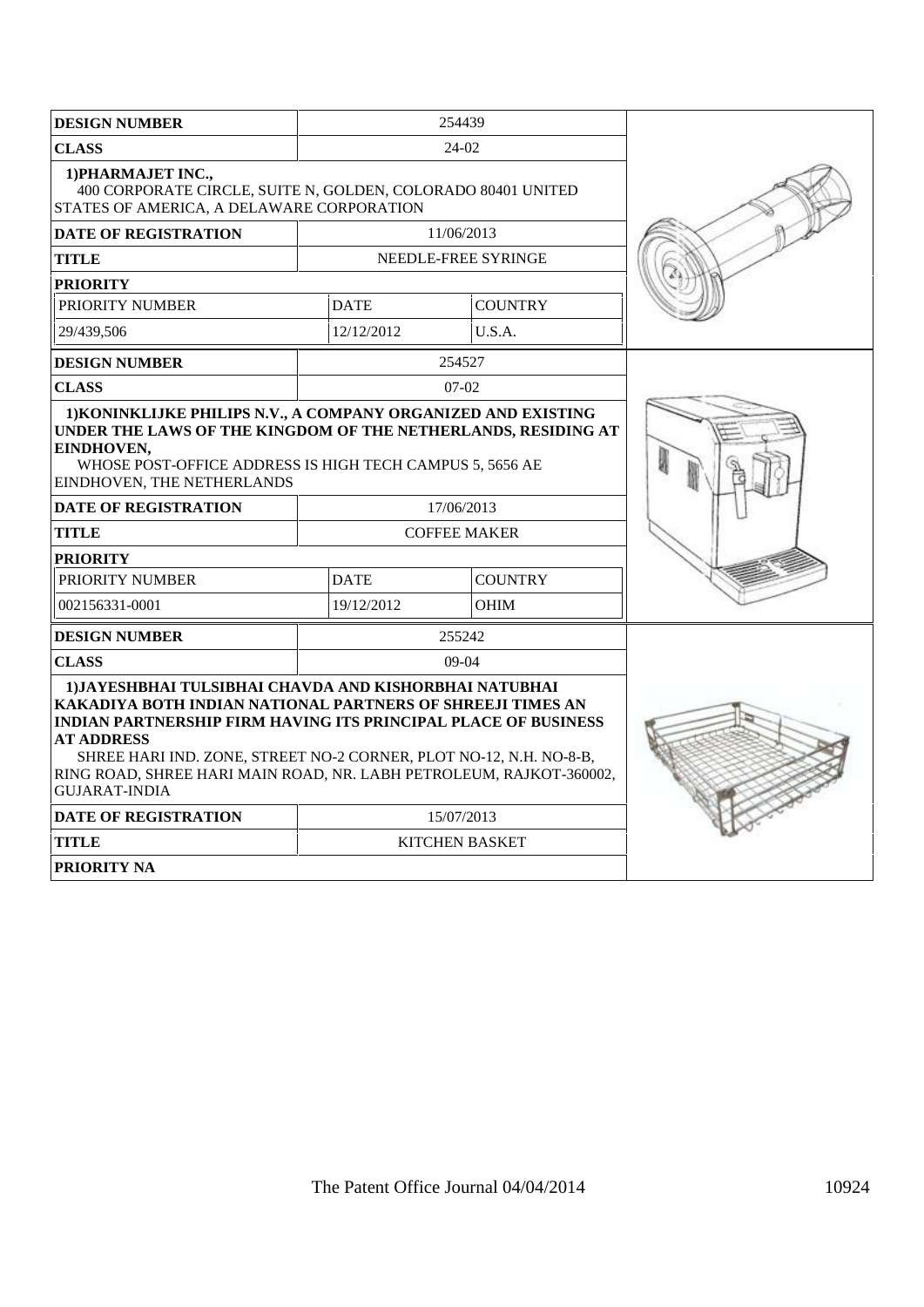| <b>DESIGN NUMBER</b>                                                                                       |             | 255428                           |                |                                                              |  |
|------------------------------------------------------------------------------------------------------------|-------------|----------------------------------|----------------|--------------------------------------------------------------|--|
| <b>CLASS</b>                                                                                               |             | 28-03                            |                |                                                              |  |
| 1) RECKITT BENCKISER (BRANDS) LIMITED,                                                                     |             |                                  |                | 103-105 BATH ROAD, SLOUGH BERKSHIRE, SL1 3UH, UNITED KINGDOM |  |
| <b>DATE OF REGISTRATION</b>                                                                                |             |                                  |                | 22/07/2013                                                   |  |
| <b>TITLE</b>                                                                                               |             |                                  |                | SKIN TREATMENT ARTICLE                                       |  |
| <b>PRIORITY</b><br>PRIORITY NUMBER                                                                         |             |                                  | <b>DATE</b>    | <b>COUNTRY</b>                                               |  |
| 002171074-0001                                                                                             |             |                                  | 23/01/2013     | OHIM                                                         |  |
|                                                                                                            |             |                                  |                |                                                              |  |
| <b>DESIGN NUMBER</b>                                                                                       |             | 255777                           |                |                                                              |  |
| <b>CLASS</b><br>1) HANSGROHE SE,<br>OF AUESTR. 5-9, D-77761 SCHILTACH, GERMANY, A<br><b>GERMAN COMPANY</b> |             | 23-02                            |                |                                                              |  |
| <b>DATE OF</b><br><b>REGISTRATION</b>                                                                      |             | 12/08/2013                       |                |                                                              |  |
| <b>TITLE</b>                                                                                               |             | <b>HEAD SHOWER</b>               |                |                                                              |  |
| <b>PRIORITY</b>                                                                                            |             |                                  |                |                                                              |  |
| PRIORITY NUMBER                                                                                            | <b>DATE</b> |                                  | <b>COUNTRY</b> |                                                              |  |
| 001363584-0010                                                                                             | 07/03/2013  |                                  | OHIM           |                                                              |  |
| <b>DESIGN NUMBER</b>                                                                                       |             |                                  | 251926         |                                                              |  |
| <b>CLASS</b>                                                                                               |             |                                  | $12-16$        |                                                              |  |
| 1) HAYES LEMMERZ HOLDING GMBH, OF<br>LADESTRASSE 1, D-53639 KÖNIGSWINTER, GERMANY, A GERMAN<br>COMPANY.    |             |                                  |                |                                                              |  |
| DATE OF REGISTRATION                                                                                       |             | 27/02/2013                       |                |                                                              |  |
| <b>TITLE</b>                                                                                               |             | WHEEL RIM FOR VEHICLES           |                |                                                              |  |
| <b>PRIORITY</b><br>PRIORITY NUMBER<br><b>DATE</b><br>40 2012 100 680.0<br>27/08/2012                       |             | <b>COUNTRY</b><br><b>GERMANY</b> |                |                                                              |  |
|                                                                                                            |             |                                  |                |                                                              |  |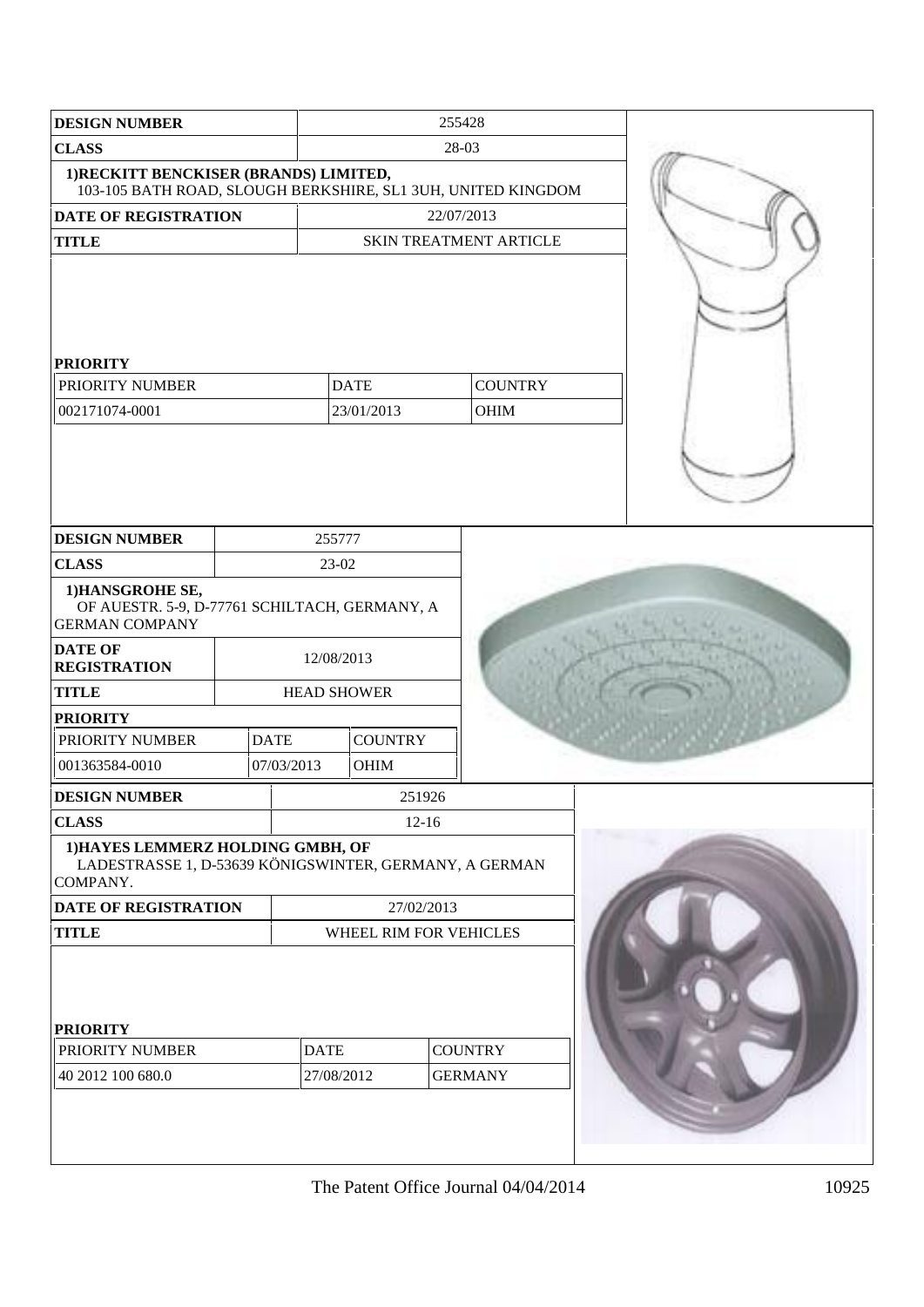| <b>DESIGN NUMBER</b>                                                                                                                                                                                                           |             | 255048                                             |  |
|--------------------------------------------------------------------------------------------------------------------------------------------------------------------------------------------------------------------------------|-------------|----------------------------------------------------|--|
| <b>CLASS</b>                                                                                                                                                                                                                   |             | $24-01$                                            |  |
| 1) DR. RANA JAGDISH RASIKLAL AN INDIAN NATIONAL HAVING HIS<br><b>ADDRESS AT</b><br>PARTH EYE HOSPITAL, 1ST FLOOR, RADHE AVENUE, OPP. BAHUCHRAJI<br>TEMPLE, MANGALPARK, GITAMANDIR ROAD, AHMEDABAD-22, GUJARAT-<br><b>INDIA</b> |             |                                                    |  |
| <b>DATE OF REGISTRATION</b>                                                                                                                                                                                                    |             | 05/07/2013                                         |  |
| <b>TITLE</b>                                                                                                                                                                                                                   |             | <b>SURGICAL INSTRUMENT</b>                         |  |
| <b>PRIORITY NA</b>                                                                                                                                                                                                             |             |                                                    |  |
| <b>DESIGN NUMBER</b>                                                                                                                                                                                                           |             | 254065                                             |  |
| <b>CLASS</b>                                                                                                                                                                                                                   |             | 12-08                                              |  |
| 1) GREAT WALL MOTOR COMPANY LIMITED,<br>NO. 2266 CHAOYANG SOUTH ST., BOADING, HEBEI 071000, P.R. CHINA                                                                                                                         |             |                                                    |  |
| <b>DATE OF REGISTRATION</b>                                                                                                                                                                                                    |             | 24/05/2013                                         |  |
| <b>TITLE</b>                                                                                                                                                                                                                   |             | <b>VEHICLE</b>                                     |  |
| <b>PRIORITY</b>                                                                                                                                                                                                                |             |                                                    |  |
| PRIORITY NUMBER                                                                                                                                                                                                                | <b>DATE</b> | <b>COUNTRY</b>                                     |  |
| 201230582123.2                                                                                                                                                                                                                 | 28/11/2012  | <b>CHINA</b>                                       |  |
| <b>DESIGN NUMBER</b>                                                                                                                                                                                                           |             | 252250                                             |  |
| <b>CLASS</b>                                                                                                                                                                                                                   |             | $24-02$                                            |  |
| 1) BECTON, DICKINSON AND COMPANY, A COMPANY INCORPORATED<br>UNDER THE LAWS OF THE UNITED STATES OF AMERICA, OF<br>1 BECTON DRIVE, FRANKLIN LAKES, NEW JERSEY 07417-1880, THE UNITED<br><b>STATES OF AMERICA</b>                |             |                                                    |  |
| <b>DATE OF REGISTRATION</b>                                                                                                                                                                                                    |             | 11/03/2013                                         |  |
| <b>TITLE</b>                                                                                                                                                                                                                   |             | CAP FOR A CONNECTOR OF MEDICAL<br><b>APPARATUS</b> |  |
| <b>PRIORITY</b>                                                                                                                                                                                                                |             |                                                    |  |
| PRIORITY NUMBER                                                                                                                                                                                                                | <b>DATE</b> | <b>COUNTRY</b>                                     |  |
| 29/431,793                                                                                                                                                                                                                     | 11/09/2012  | U.S.A.                                             |  |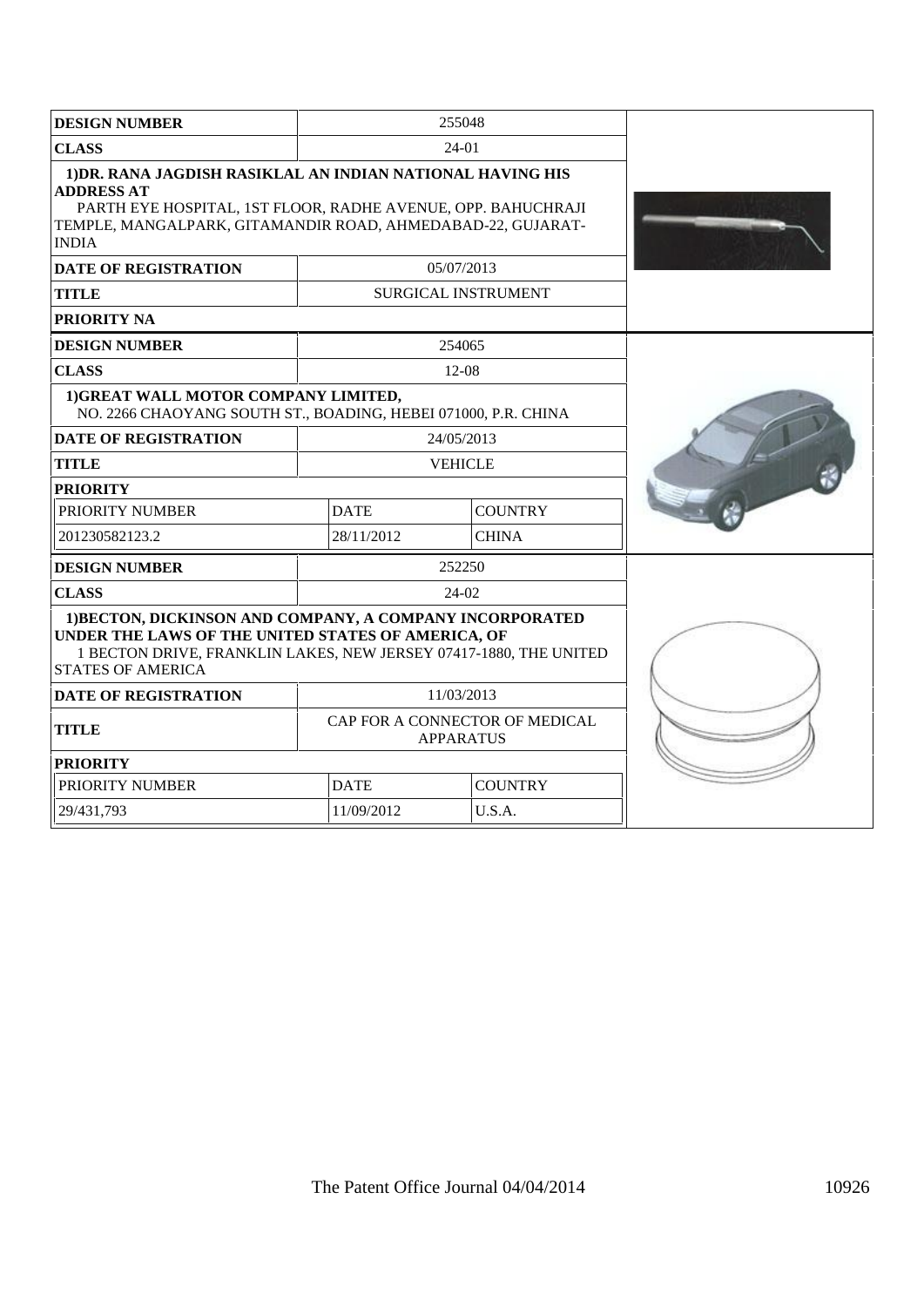| <b>DESIGN NUMBER</b>                                                                                                                                                                                                                                                                                                | 253671                                                    |  |  |
|---------------------------------------------------------------------------------------------------------------------------------------------------------------------------------------------------------------------------------------------------------------------------------------------------------------------|-----------------------------------------------------------|--|--|
| <b>CLASS</b>                                                                                                                                                                                                                                                                                                        |                                                           |  |  |
| 1) SONA KOYO STEERING SYSTEMS LTD., AN INDIAN COMPANY, OF<br>38/6 DELHI-JAIPUR ROAD, NH-8, GURGAON-122001, HARYANA, INDIA                                                                                                                                                                                           |                                                           |  |  |
| <b>DATE OF REGISTRATION</b>                                                                                                                                                                                                                                                                                         | 03/05/2013                                                |  |  |
| <b>TITLE</b>                                                                                                                                                                                                                                                                                                        | PART OF STOPPER FOR POWER STEERING OF<br><b>A VEHICLE</b> |  |  |
| <b>PRIORITY NA</b>                                                                                                                                                                                                                                                                                                  |                                                           |  |  |
| <b>DESIGN NUMBER</b>                                                                                                                                                                                                                                                                                                | 254338                                                    |  |  |
| <b>CLASS</b>                                                                                                                                                                                                                                                                                                        | $12 - 16$                                                 |  |  |
| FRANCE,<br>OF 99 ROUTE DE LYON, 69800 SAINT PRIEST, FRANCE                                                                                                                                                                                                                                                          | 1) RENAULT TRUCKS, A COMPANY ORGANIZED UNDER THE LAWS OF  |  |  |
| <b>DATE OF REGISTRATION</b>                                                                                                                                                                                                                                                                                         | 06/06/2013                                                |  |  |
| <b>TITLE</b>                                                                                                                                                                                                                                                                                                        | <b>COMPONENT OF VEHICLE DOOR</b>                          |  |  |
| <b>PRIORITY NA</b>                                                                                                                                                                                                                                                                                                  |                                                           |  |  |
| <b>DESIGN NUMBER</b>                                                                                                                                                                                                                                                                                                | 256005                                                    |  |  |
| <b>CLASS</b>                                                                                                                                                                                                                                                                                                        | $11-01$                                                   |  |  |
| 1)R. R. JEWELLERS IS A PARTNERSHIP FIRM REGISTERED UNDER THE<br>PARTNERSHIP ACT, 1932 BETWEEN 1) JIGNESH RAMESHBHAI SHAH 2)<br>TEJAS RAMESHBHAI SHAH AND 3) ALPA JIGNESHBHAI SHAH WHOSE<br><b>OFFICE IS AT</b><br>3RD FLOOR, "PANNA MANEK", OPP. MAA ASHAPURA TEMPLE, PALACE<br>ROAD, RAJKOT-360001, GUJARAT, INDIA |                                                           |  |  |
| <b>DATE OF REGISTRATION</b>                                                                                                                                                                                                                                                                                         | 23/08/2013                                                |  |  |
| <b>TITLE</b>                                                                                                                                                                                                                                                                                                        | <b>EARRING</b>                                            |  |  |
| <b>PRIORITY NA</b>                                                                                                                                                                                                                                                                                                  |                                                           |  |  |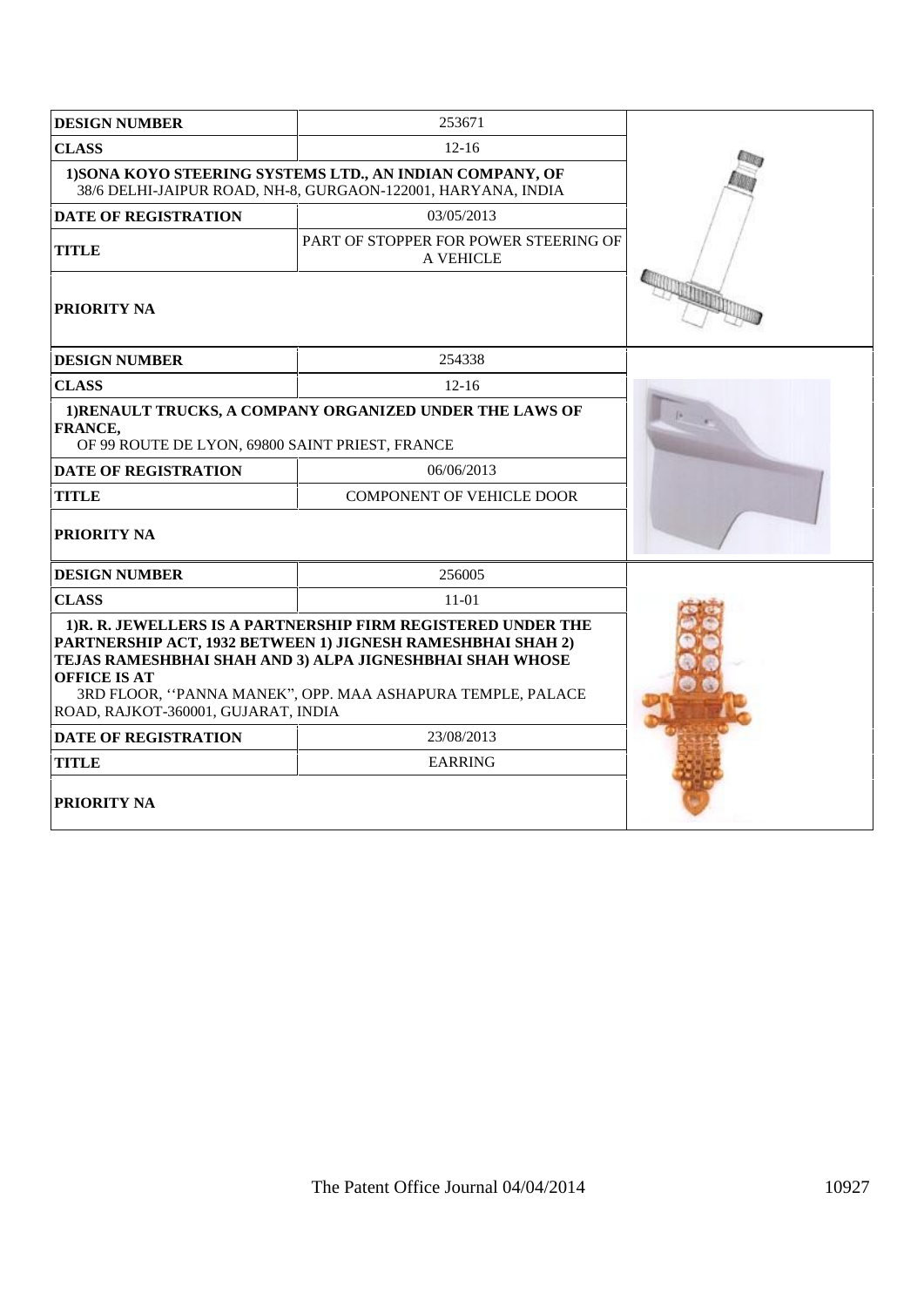| <b>DESIGN NUMBER</b>                                                                                                                                                         |             | 251922                                             |  |
|------------------------------------------------------------------------------------------------------------------------------------------------------------------------------|-------------|----------------------------------------------------|--|
| <b>CLASS</b>                                                                                                                                                                 |             | $12 - 16$                                          |  |
| 1) HAYES LEMMERZ HOLDING GMBH, OF<br>LADESTRASSE 1, D-53639 KÖNIGSWINTER, GERMANY, A GERMAN<br><b>COMPANY</b>                                                                |             |                                                    |  |
| <b>DATE OF REGISTRATION</b>                                                                                                                                                  |             | 27/02/2013                                         |  |
| <b>TITLE</b>                                                                                                                                                                 |             | WHEEL RIM FOR VEHICLES                             |  |
| <b>PRIORITY</b>                                                                                                                                                              |             |                                                    |  |
| PRIORITY NUMBER                                                                                                                                                              | <b>DATE</b> | <b>COUNTRY</b>                                     |  |
| 40 2012 100 680.0                                                                                                                                                            | 27/08/2012  | <b>GERMANY</b>                                     |  |
| <b>DESIGN NUMBER</b>                                                                                                                                                         |             | 256846                                             |  |
| <b>CLASS</b>                                                                                                                                                                 |             | $23-04$                                            |  |
| 1) CROMPTON GREAVES LIMITED,<br>CG HOUSE, 6TH FLOOR, DR. ANNIE BESANT ROAD, WORLI, MUMBAI - 400030,<br>MAHARASHTRA, INDIA; AN INDIAN COMPANY                                 |             |                                                    |  |
| <b>DATE OF REGISTRATION</b>                                                                                                                                                  |             | 26/09/2013                                         |  |
| <b>TITLE</b>                                                                                                                                                                 |             | <b>CEILING FAN</b>                                 |  |
| <b>PRIORITY NA</b>                                                                                                                                                           |             |                                                    |  |
| <b>DESIGN NUMBER</b>                                                                                                                                                         |             | 254960                                             |  |
| <b>CLASS</b>                                                                                                                                                                 |             | 24-99                                              |  |
| 1) J. MITRA & CO. PVT. LTD., AN INDIAN COMPANY REGISTERED UNDER<br>THE INDIAN COMPANIES ACT 1956 WHOSE ADDRESS IS<br>A-180, OKHLA INDUSTRIAL AREA, PHASE-1, NEW DELHI, INDIA |             |                                                    |  |
| <b>DATE OF REGISTRATION</b>                                                                                                                                                  |             | 03/07/2013                                         |  |
| <b>TITLE</b>                                                                                                                                                                 |             | DEVICE FOR DETECTION OF TYPHI<br><b>ANTIBODIES</b> |  |
| <b>PRIORITY NA</b>                                                                                                                                                           |             |                                                    |  |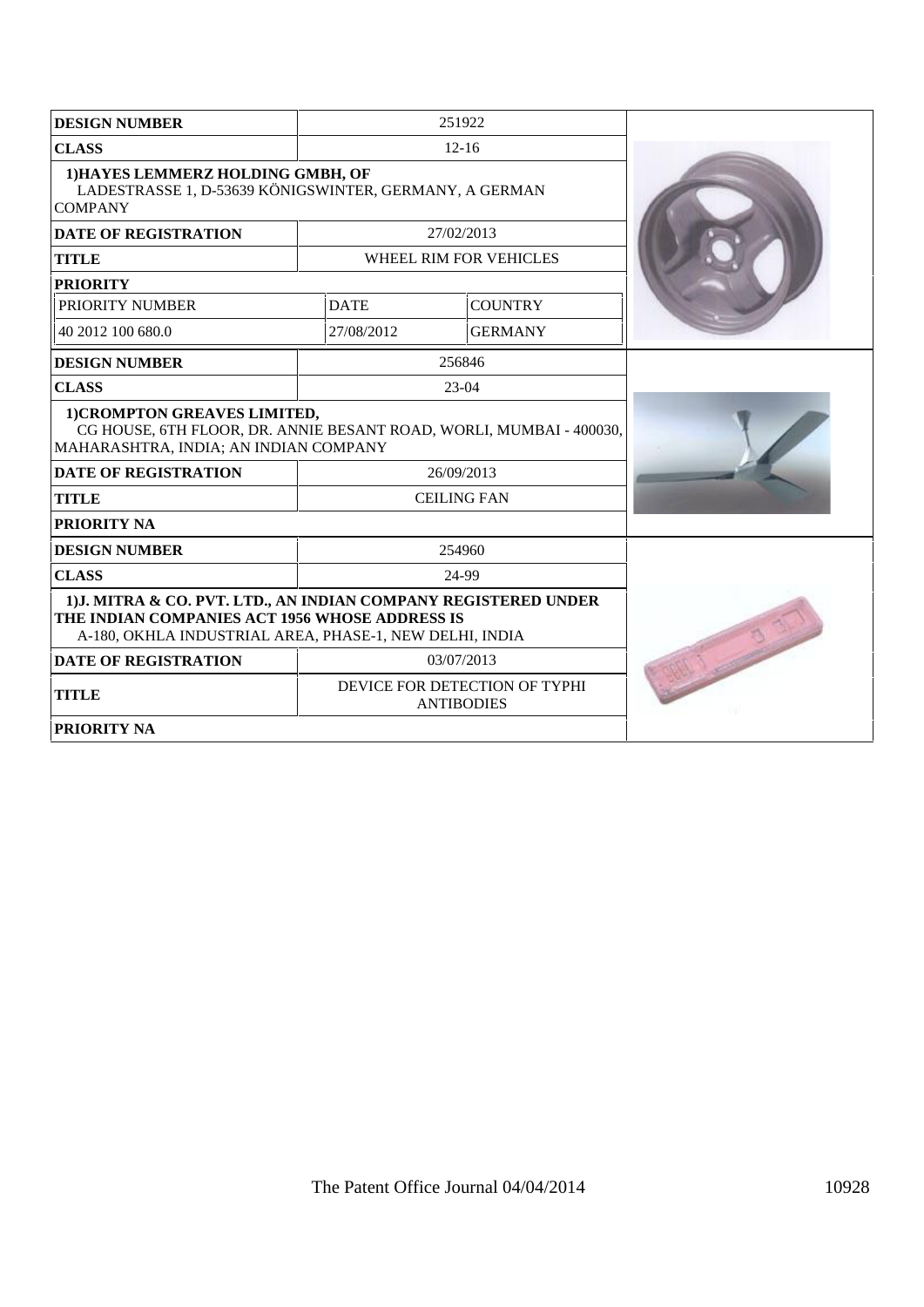| <b>DESIGN NUMBER</b>                                                                                                                                               |           | 246967      |            |                                                      |  |
|--------------------------------------------------------------------------------------------------------------------------------------------------------------------|-----------|-------------|------------|------------------------------------------------------|--|
| <b>CLASS</b>                                                                                                                                                       | $12 - 16$ |             |            |                                                      |  |
| 1) BELL HELICOPTER TEXTRON INC., A U.S. COMPANY,<br>POST OFFICE BOX 482, FT. WORTH, TX, J76101, U.S.A.                                                             |           |             |            |                                                      |  |
| <b>DATE OF REGISTRATION</b>                                                                                                                                        |           |             | 06/08/2012 |                                                      |  |
| <b>TITLE</b>                                                                                                                                                       |           |             |            | TAIL ASSEMBLY FOR HELICOPTER                         |  |
| <b>PRIORITY</b>                                                                                                                                                    |           |             |            |                                                      |  |
| PRIORITY NUMBER                                                                                                                                                    |           | <b>DATE</b> |            | <b>COUNTRY</b>                                       |  |
| 29/413145                                                                                                                                                          |           | 10/02/2012  |            | U.S.A.                                               |  |
|                                                                                                                                                                    |           |             |            |                                                      |  |
| <b>DESIGN NUMBER</b>                                                                                                                                               |           |             |            | 254418                                               |  |
| <b>CLASS</b>                                                                                                                                                       |           |             |            | 13-03                                                |  |
| 1) MR. MR. PRASHANT MADHAV DIXIT, WITH HIS ADDRESS AS<br>VIJETA SWITCHGEAR PVT. LTD., E-26, MIDC KUPWAD BLOCK, SANGLI-<br>416436, MAHARASHTRA, AN INDIAN NATIONAL. |           |             |            |                                                      |  |
| <b>DATE OF REGISTRATION</b>                                                                                                                                        |           |             |            | 11/06/2013                                           |  |
| <b>TITLE</b>                                                                                                                                                       |           |             |            | DIGITAL CONTROL PANEL FOR<br><b>SUBMERSIBLE PUMP</b> |  |
| <b>PRIORITY NA</b>                                                                                                                                                 |           |             |            |                                                      |  |
| <b>DESIGN NUMBER</b>                                                                                                                                               |           |             |            | 254524                                               |  |
| <b>CLASS</b>                                                                                                                                                       |           | 09-01       |            |                                                      |  |
| 1) DERE, ARUN, BALASHIRAM HAVING NATIONALITY OF INDIA OF THE<br>ADDRESS<br>AT/POST-PADALI ALE, TALUKA-PARNER, DIST-A.NAGAR, 414305,<br>MAHARASHTRA, INDIA          |           |             |            |                                                      |  |
| DATE OF REGISTRATION                                                                                                                                               |           |             |            | 17/06/2013                                           |  |
| <b>TITLE</b>                                                                                                                                                       |           | JAR         |            |                                                      |  |
| <b>PRIORITY NA</b>                                                                                                                                                 |           |             |            |                                                      |  |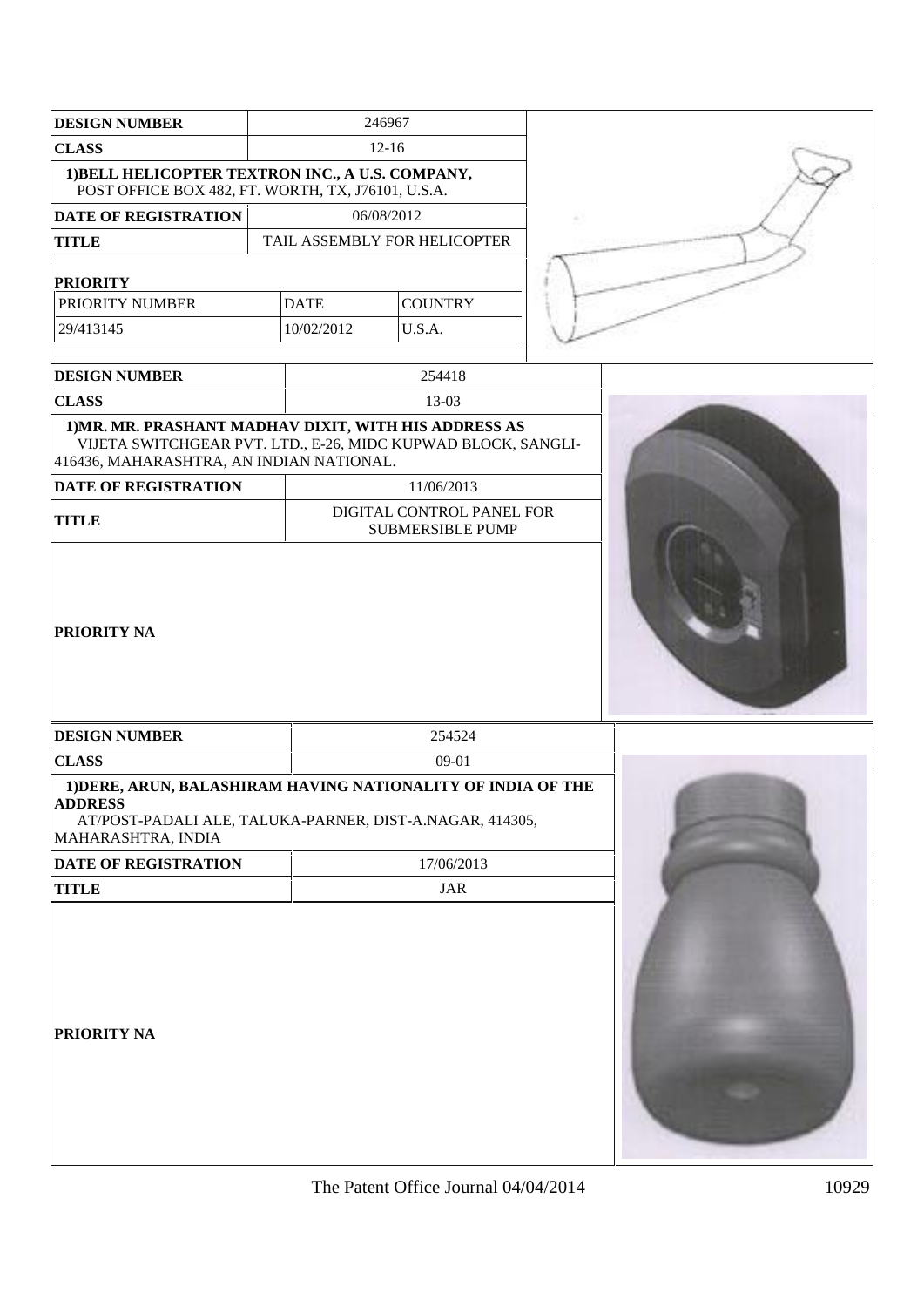| <b>DESIGN NUMBER</b>                                                                                                                                                                                                                                |             | 255769                   |               |  |  |  |
|-----------------------------------------------------------------------------------------------------------------------------------------------------------------------------------------------------------------------------------------------------|-------------|--------------------------|---------------|--|--|--|
| <b>CLASS</b>                                                                                                                                                                                                                                        |             | $12 - 16$                |               |  |  |  |
| 1) AUDI AG, A JOINT STOCK COMPANY ESTABLISHED UNDER GERMAN<br>LAW,<br>OF 85045 INGOLSTADT, GERMANY                                                                                                                                                  |             |                          |               |  |  |  |
| <b>DATE OF REGISTRATION</b>                                                                                                                                                                                                                         |             | 12/08/2013               |               |  |  |  |
| <b>TITLE</b>                                                                                                                                                                                                                                        |             | WHEEL RIM FOR VEHICLE    |               |  |  |  |
| <b>PRIORITY</b>                                                                                                                                                                                                                                     |             |                          |               |  |  |  |
| PRIORITY NUMBER                                                                                                                                                                                                                                     | <b>DATE</b> | <b>COUNTRY</b>           |               |  |  |  |
| 728729201                                                                                                                                                                                                                                           | 26/03/2013  | <b>WIPO</b>              |               |  |  |  |
| <b>DESIGN NUMBER</b>                                                                                                                                                                                                                                |             | 256006                   |               |  |  |  |
| <b>CLASS</b>                                                                                                                                                                                                                                        |             | $11-01$                  |               |  |  |  |
| PARTNERSHIP ACT, 1932 BETWEEN 1) JIGNESH RAMESHBHAI SHAH 2)<br>TEJAS RAMESHBHAI SHAH AND 3) ALPA JIGNESHBHAI SHAH WHOSE<br><b>OFFICE IS AT</b><br>3RD FLOOR, "PANNA MANEK", OPP. MAA ASHAPURA TEMPLE, PALACE<br>ROAD, RAJKOT-360001, GUJARAT, INDIA |             |                          |               |  |  |  |
| <b>DATE OF REGISTRATION</b>                                                                                                                                                                                                                         |             | 23/08/2013               |               |  |  |  |
| <b>TITLE</b>                                                                                                                                                                                                                                        |             | <b>EARRING</b>           |               |  |  |  |
| <b>PRIORITY NA</b>                                                                                                                                                                                                                                  |             |                          |               |  |  |  |
| <b>DESIGN NUMBER</b>                                                                                                                                                                                                                                |             | 252647                   |               |  |  |  |
| <b>CLASS</b>                                                                                                                                                                                                                                        |             | $24-04$                  |               |  |  |  |
| 1)GLAXO GROUP LIMITED OF THE ADDRESS<br>980 GREAT WEST ROAD, BRENTFORD, MIDDLESEX TW8 9GS, UNITED<br><b>KINGDOM</b>                                                                                                                                 |             |                          |               |  |  |  |
| <b>DATE OF REGISTRATION</b>                                                                                                                                                                                                                         |             | 25/03/2013               |               |  |  |  |
| <b>TITLE</b>                                                                                                                                                                                                                                        |             | TEETHER DEVICE FOR CHILD |               |  |  |  |
| <b>PRIORITY</b>                                                                                                                                                                                                                                     |             |                          | o<br>$\sigma$ |  |  |  |
| PRIORITY NUMBER                                                                                                                                                                                                                                     | <b>DATE</b> | <b>COUNTRY</b>           | $\sigma$      |  |  |  |
| GB 4026505                                                                                                                                                                                                                                          | 27/09/2012  | U.K.                     |               |  |  |  |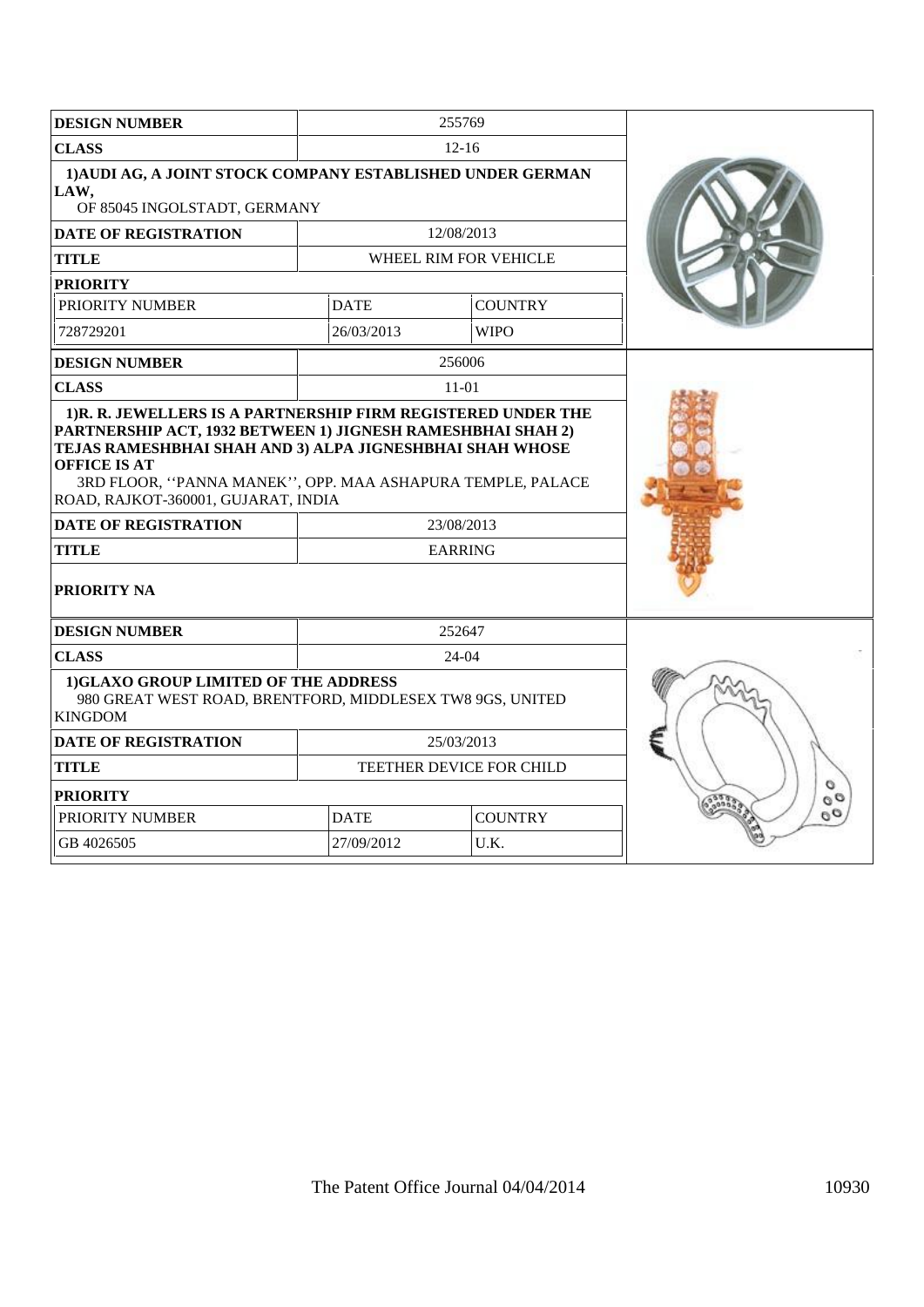| <b>DESIGN NUMBER</b>                                                                                                                                                                      |                               | 251923                                  |  |
|-------------------------------------------------------------------------------------------------------------------------------------------------------------------------------------------|-------------------------------|-----------------------------------------|--|
| <b>CLASS</b>                                                                                                                                                                              |                               | $12 - 16$                               |  |
| 1) HAYES LEMMERZ HOLDING GMBH, OF<br>LADESTRASSE 1, D-53639 KÖNIGSWINTER, GERMANY, A GERMAN<br><b>COMPANY</b>                                                                             |                               |                                         |  |
| <b>DATE OF REGISTRATION</b>                                                                                                                                                               |                               | 27/02/2013                              |  |
| <b>TITLE</b>                                                                                                                                                                              |                               | WHEEL RIM FOR VEHICLES                  |  |
| <b>PRIORITY</b>                                                                                                                                                                           |                               |                                         |  |
| PRIORITY NUMBER                                                                                                                                                                           | <b>DATE</b>                   | <b>COUNTRY</b>                          |  |
| 40 2012 100 680.0                                                                                                                                                                         | 27/08/2012                    | <b>GERMANY</b>                          |  |
| <b>DESIGN NUMBER</b>                                                                                                                                                                      |                               | 256718                                  |  |
| <b>CLASS</b>                                                                                                                                                                              |                               | $11-01$                                 |  |
| JEWELLERY, HAVING HER ADDRESS AT<br>B-507, MANJU MAHAL, PALI HILL, NARGIS DUTT ROAD, BANDRA (WEST),<br>MUMBAI-400050, MAHARASHTRA, INDIA (INDIAN NATIONAL)<br><b>DATE OF REGISTRATION</b> |                               |                                         |  |
| <b>TITLE</b>                                                                                                                                                                              |                               | 24/09/2013<br><b>EAR RING JEWELLERY</b> |  |
| <b>PRIORITY NA</b>                                                                                                                                                                        |                               |                                         |  |
| <b>DESIGN NUMBER</b>                                                                                                                                                                      |                               | 247959                                  |  |
| <b>CLASS</b>                                                                                                                                                                              |                               | 19-06                                   |  |
| 1) SOCIETE BIC, A FRENCH COMPANY,<br>OF 14 RUE JEANNE D'ASNIÈRES, 92110 CLICHY, FRANCE                                                                                                    |                               |                                         |  |
| <b>DATE OF REGISTRATION</b>                                                                                                                                                               |                               | 17/09/2012                              |  |
| TITLE                                                                                                                                                                                     |                               | <b>WRITING INSTRUMENT</b>               |  |
| <b>PRIORITY</b>                                                                                                                                                                           |                               |                                         |  |
| PRIORITY NUMBER                                                                                                                                                                           | <b>COUNTRY</b><br><b>DATE</b> |                                         |  |
| 002011072-0002                                                                                                                                                                            | 19/03/2012                    |                                         |  |
|                                                                                                                                                                                           |                               |                                         |  |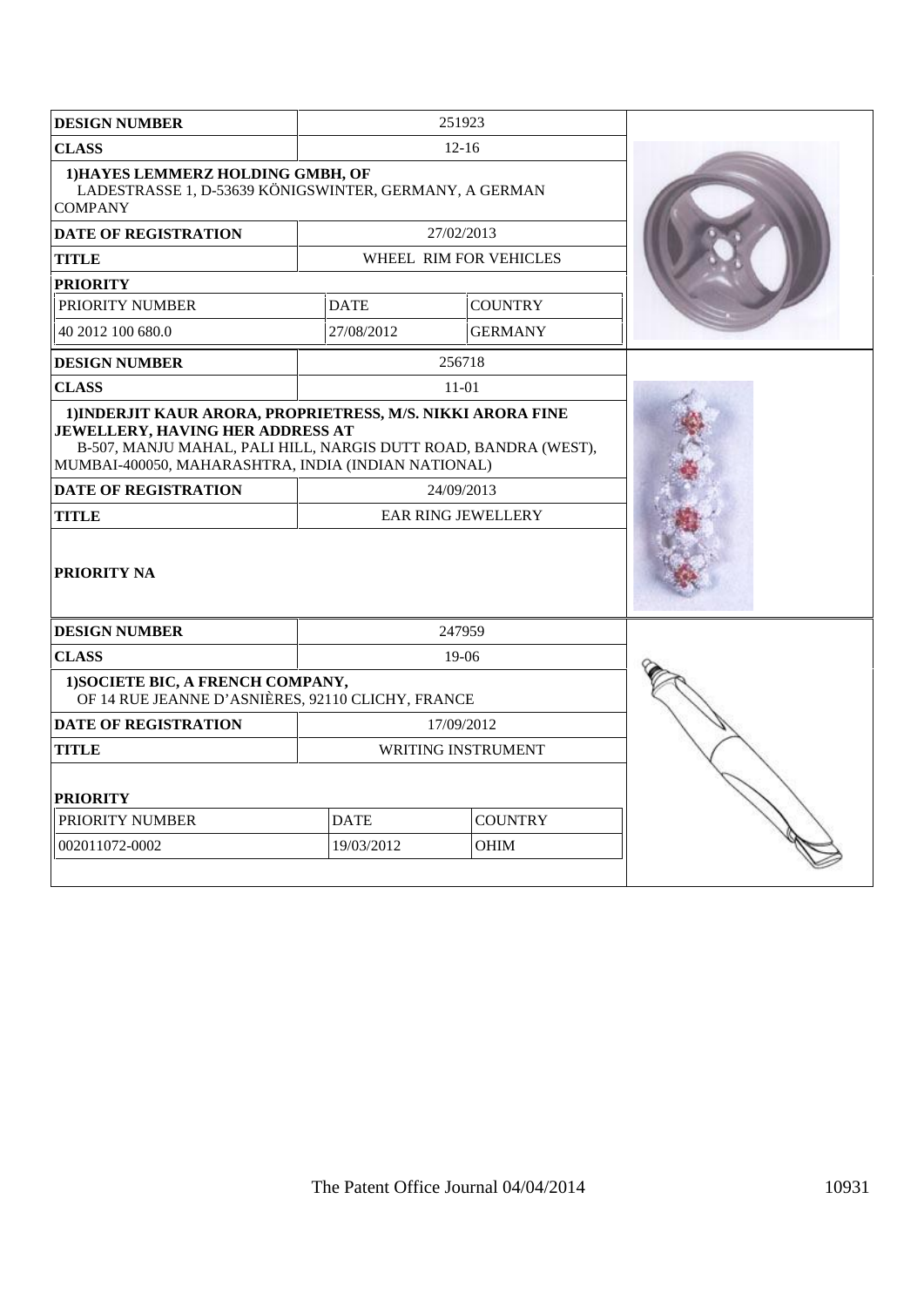| <b>DESIGN NUMBER</b>                                                                                                                                         | 246968                            |                |                             |  |
|--------------------------------------------------------------------------------------------------------------------------------------------------------------|-----------------------------------|----------------|-----------------------------|--|
| <b>CLASS</b>                                                                                                                                                 |                                   | $12 - 16$      |                             |  |
| 1) BELL HELICOPTER TEXTRON INC., A U.S. COMPANY,<br>POST OFFICE BOX 482, FT. WORTH, TX, J76101, U.S.A.                                                       |                                   |                |                             |  |
| <b>DATE OF REGISTRATION</b>                                                                                                                                  |                                   | 06/08/2012     |                             |  |
| <b>TITLE</b>                                                                                                                                                 |                                   |                | MAIN COCKPIT CONTROL PANEL  |  |
| <b>PRIORITY</b>                                                                                                                                              |                                   |                |                             |  |
| PRIORITY NUMBER                                                                                                                                              | <b>DATE</b>                       |                | <b>COUNTRY</b>              |  |
| 29/413144                                                                                                                                                    | 10/02/2012                        |                | U.S.A.                      |  |
| <b>DESIGN NUMBER</b>                                                                                                                                         |                                   | 254326         |                             |  |
| <b>CLASS</b>                                                                                                                                                 |                                   | $12 - 16$      |                             |  |
| 1) RENAULT TRUCKS, A COMPANY ORGANIZED UNDER THE LAWS OF<br><b>FRANCE,</b><br>OF 99 ROUTE DE LYON, 69800 SAINT PRIEST, FRANCE                                |                                   |                |                             |  |
| <b>DATE OF REGISTRATION</b>                                                                                                                                  | 06/06/2013                        |                |                             |  |
| <b>TITLE</b>                                                                                                                                                 |                                   |                | BUMPER COMPONENT OF VEHICLE |  |
| <b>PRIORITY NA</b>                                                                                                                                           |                                   |                |                             |  |
| <b>DESIGN NUMBER</b>                                                                                                                                         | 252722                            |                |                             |  |
| <b>CLASS</b>                                                                                                                                                 |                                   | $11-01$        |                             |  |
| 1) YAIR SHIMANSKY, A NATIONAL OF REPUBLIC OF SOUTH AFRICA, OF<br>8 LOQUAT, UNIT 2, MORENZON ESTATE, CONSTANTIA, 7806, CAPE TOWN,<br>REPUBLIC OF SOUTH AFRICA |                                   |                |                             |  |
| <b>DATE OF REGISTRATION</b>                                                                                                                                  | 01/04/2013                        |                |                             |  |
| <b>TITLE</b>                                                                                                                                                 | <b>GEMSTONE</b>                   |                |                             |  |
| <b>PRIORITY</b>                                                                                                                                              |                                   |                |                             |  |
| PRIORITY NUMBER                                                                                                                                              | <b>DATE</b>                       | <b>COUNTRY</b> |                             |  |
| A2012/01894                                                                                                                                                  | 31/10/2012<br><b>SOUTH AFRICA</b> |                |                             |  |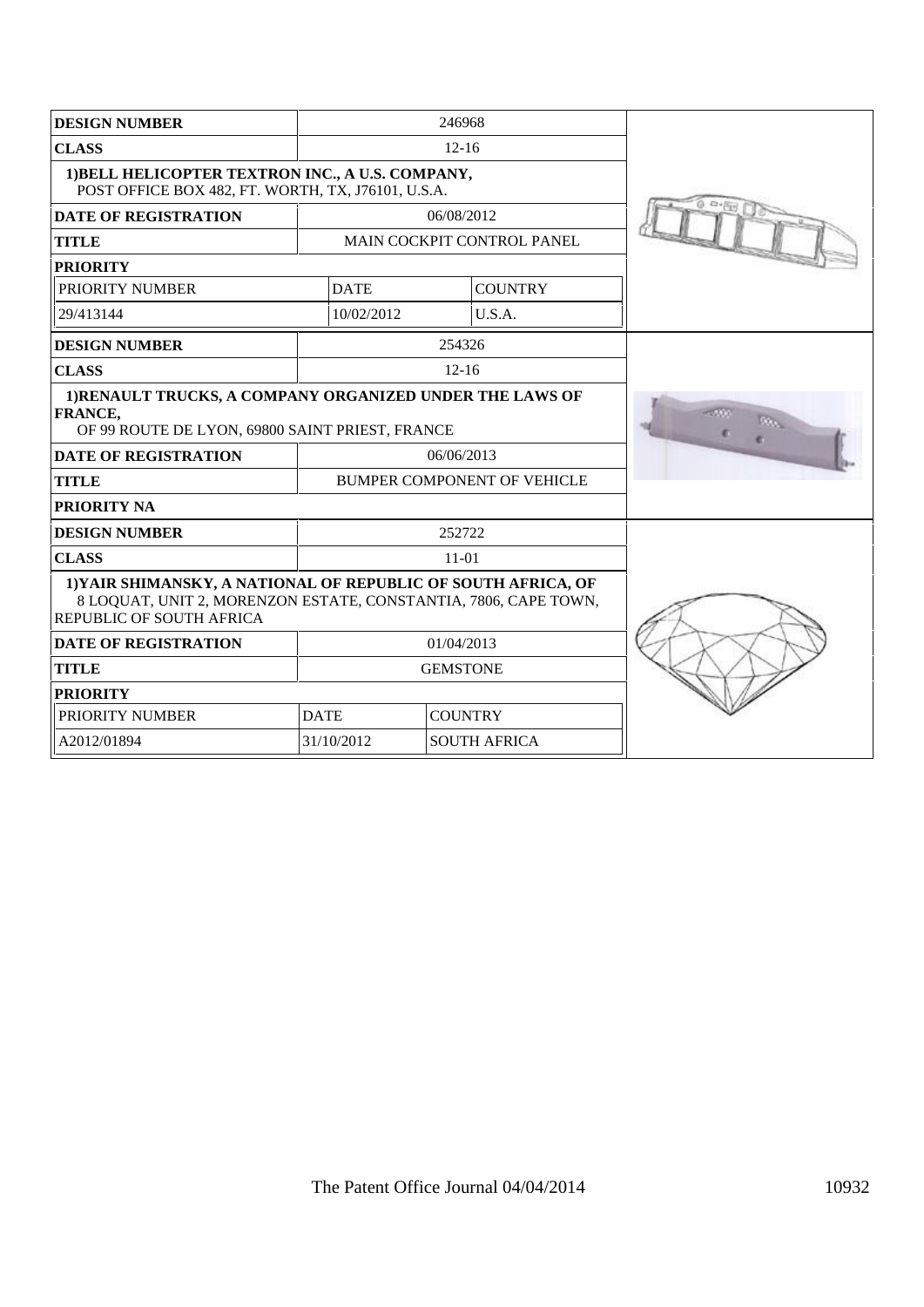| <b>DESIGN NUMBER</b>                                                                                                                                                                                                         |                                                               | 251925                 |  |
|------------------------------------------------------------------------------------------------------------------------------------------------------------------------------------------------------------------------------|---------------------------------------------------------------|------------------------|--|
| <b>CLASS</b>                                                                                                                                                                                                                 |                                                               | $12 - 16$              |  |
| 1) HAYES LEMMERZ HOLDING GMBH, OF<br>LADESTRASSE 1, D-53639 KÖNIGSWINTER, GERMANY, A<br><b>GERMAN COMPANY.</b>                                                                                                               |                                                               |                        |  |
| <b>DATE OF REGISTRATION</b>                                                                                                                                                                                                  |                                                               | 27/02/2013             |  |
| <b>TITLE</b>                                                                                                                                                                                                                 |                                                               | WHEEL RIM FOR VEHICLES |  |
| <b>PRIORITY</b><br>PRIORITY NUMBER<br>40 2012 100 680.0                                                                                                                                                                      | <b>DATE</b><br><b>COUNTRY</b><br>27/08/2012<br><b>GERMANY</b> |                        |  |
| <b>DESIGN NUMBER</b>                                                                                                                                                                                                         |                                                               | 256720                 |  |
| <b>CLASS</b>                                                                                                                                                                                                                 |                                                               | $11 - 01$              |  |
| 1) INDERJIT KAUR ARORA, PROPRIETRESS, M/S. NIKKI ARORA<br>FINE JEWELLERY, HAVING HER ADDRESS AT<br>B-507, MANJU MAHAL, PALI HILL, NARGIS DUTT ROAD, BANDRA<br>(WEST), MUMBAI-400050, MAHARASHTRA, INDIA (INDIAN<br>NATIONAL) |                                                               |                        |  |
| <b>DATE OF REGISTRATION</b>                                                                                                                                                                                                  |                                                               | 24/09/2013             |  |
| <b>TITLE</b>                                                                                                                                                                                                                 |                                                               | PENDANT JEWELLERY      |  |
| <b>PRIORITY NA</b>                                                                                                                                                                                                           |                                                               |                        |  |
| <b>DESIGN NUMBER</b>                                                                                                                                                                                                         | 254440                                                        |                        |  |
| <b>CLASS</b>                                                                                                                                                                                                                 | 23-01                                                         |                        |  |
| 1)GESSI S.P.A.,<br>PARCO GESSI FRAZIONE VINTEBBIO, 13037 SERRAVALLE SESIA<br>(VERCELLI), ITALY, AN ITALIAN JOINT STOCK COMPANY                                                                                               |                                                               |                        |  |
| DATE OF REGISTRATION                                                                                                                                                                                                         |                                                               | 11/06/2013             |  |
| <b>TITLE</b>                                                                                                                                                                                                                 | <b>FAUCET</b>                                                 |                        |  |
| <b>PRIORITY</b>                                                                                                                                                                                                              |                                                               |                        |  |
| PRIORITY NUMBER                                                                                                                                                                                                              | <b>DATE</b>                                                   | <b>COUNTRY</b>         |  |
| MI2012O000196                                                                                                                                                                                                                | 13/12/2012                                                    | <b>ITALY</b>           |  |
|                                                                                                                                                                                                                              |                                                               |                        |  |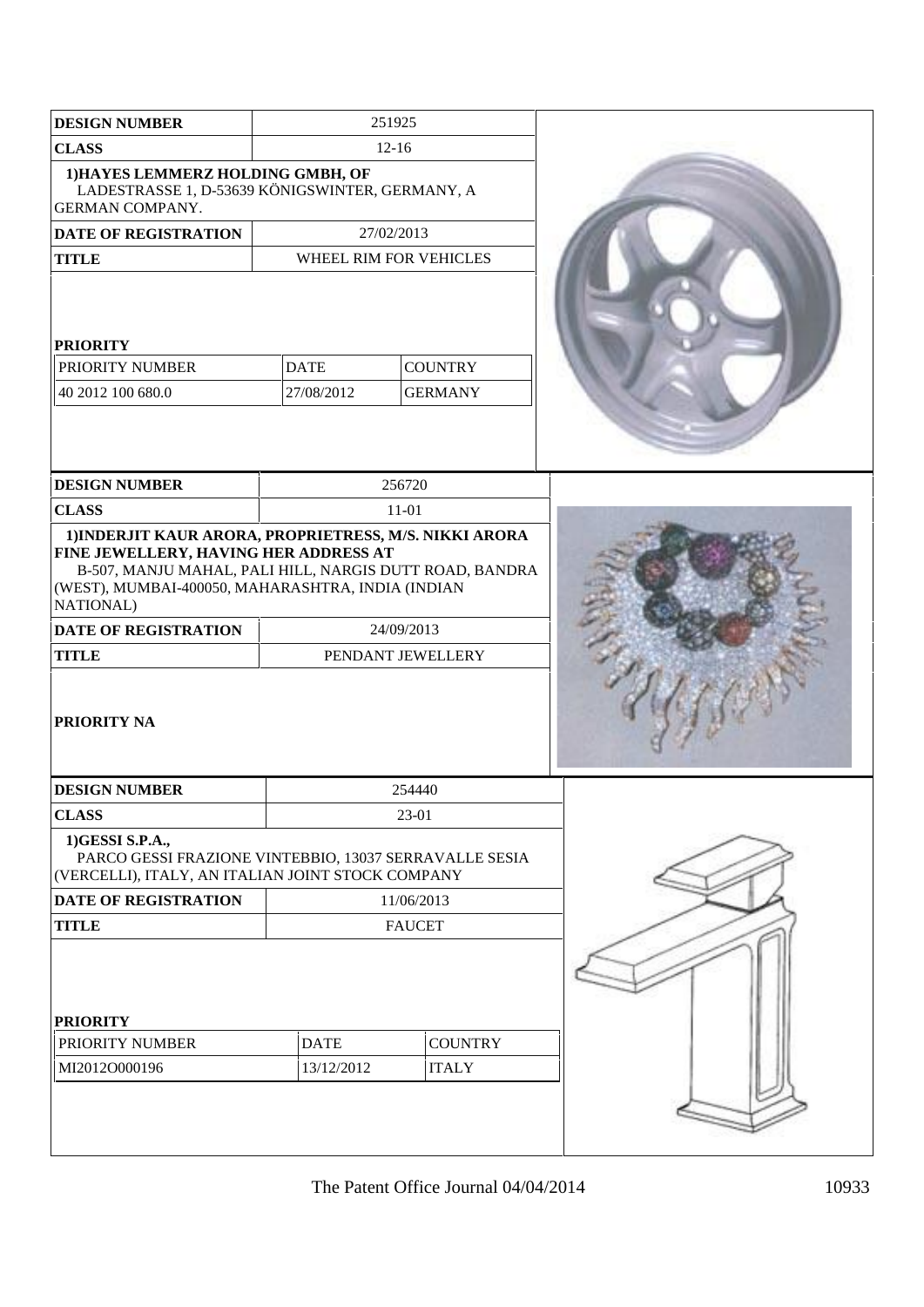| <b>DESIGN NUMBER</b>                                                                                                                                                                                                                                                                                                |             | 254528                       |  |
|---------------------------------------------------------------------------------------------------------------------------------------------------------------------------------------------------------------------------------------------------------------------------------------------------------------------|-------------|------------------------------|--|
| <b>CLASS</b>                                                                                                                                                                                                                                                                                                        |             | $07-02$                      |  |
| 1) KONINKLIJKE PHILIPS N.V., A COMPANY ORGANIZED AND EXISTING<br>UNDER THE LAWS OF THE KINGDOM OF THE NETHERLANDS, RESIDING AT<br>EINDHOVEN,<br>WHOSE POST-OFFICE ADDRESS IS HIGH TECH CAMPUS 5, 5656 AE<br>EINDHOVEN, THE NETHERLANDS                                                                              |             |                              |  |
| <b>DATE OF REGISTRATION</b>                                                                                                                                                                                                                                                                                         |             | 17/06/2013                   |  |
| <b>TITLE</b>                                                                                                                                                                                                                                                                                                        |             | <b>COFFEE MAKER</b>          |  |
| <b>PRIORITY</b>                                                                                                                                                                                                                                                                                                     |             |                              |  |
| PRIORITY NUMBER                                                                                                                                                                                                                                                                                                     | <b>DATE</b> | <b>COUNTRY</b>               |  |
| 002156331-0004                                                                                                                                                                                                                                                                                                      | 19/12/2012  | <b>OHIM</b>                  |  |
| <b>DESIGN NUMBER</b>                                                                                                                                                                                                                                                                                                |             | 255397                       |  |
| <b>CLASS</b>                                                                                                                                                                                                                                                                                                        |             | $09-01$                      |  |
| 1) VIPIN JAIN AN INDIAN NATIONAL<br>GOKUL INTERNATIONAL, GALA NO. 2 ROOPAL INDUSTRIAL ESTATE, H.P.<br>GAS GODOWN GALLI, BHAYANDAR EAST, THANE-401105                                                                                                                                                                |             |                              |  |
| <b>DATE OF REGISTRATION</b>                                                                                                                                                                                                                                                                                         |             | 25/07/2013                   |  |
| <b>TITLE</b>                                                                                                                                                                                                                                                                                                        |             | <b>KITCHEN OIL CONTAINER</b> |  |
| <b>PRIORITY NA</b>                                                                                                                                                                                                                                                                                                  |             |                              |  |
| <b>DESIGN NUMBER</b>                                                                                                                                                                                                                                                                                                |             | 256004                       |  |
| <b>CLASS</b>                                                                                                                                                                                                                                                                                                        |             | $11 - 01$                    |  |
| 1)R. R. JEWELLERS IS A PARTNERSHIP FIRM REGISTERED UNDER THE<br>PARTNERSHIP ACT, 1932 BETWEEN 1) JIGNESH RAMESHBHAI SHAH 2)<br>TEJAS RAMESHBHAI SHAH AND 3) ALPA JIGNESHBHAI SHAH WHOSE<br><b>OFFICE IS AT</b><br>3RD FLOOR, "PANNA MANEK", OPP. MAA ASHAPURA TEMPLE, PALACE<br>ROAD, RAJKOT-360001, GUJARAT, INDIA |             |                              |  |
| <b>DATE OF REGISTRATION</b>                                                                                                                                                                                                                                                                                         |             | 23/08/2013                   |  |
| <b>TITLE</b>                                                                                                                                                                                                                                                                                                        |             | <b>EARRING</b>               |  |
| PRIORITY NA                                                                                                                                                                                                                                                                                                         |             |                              |  |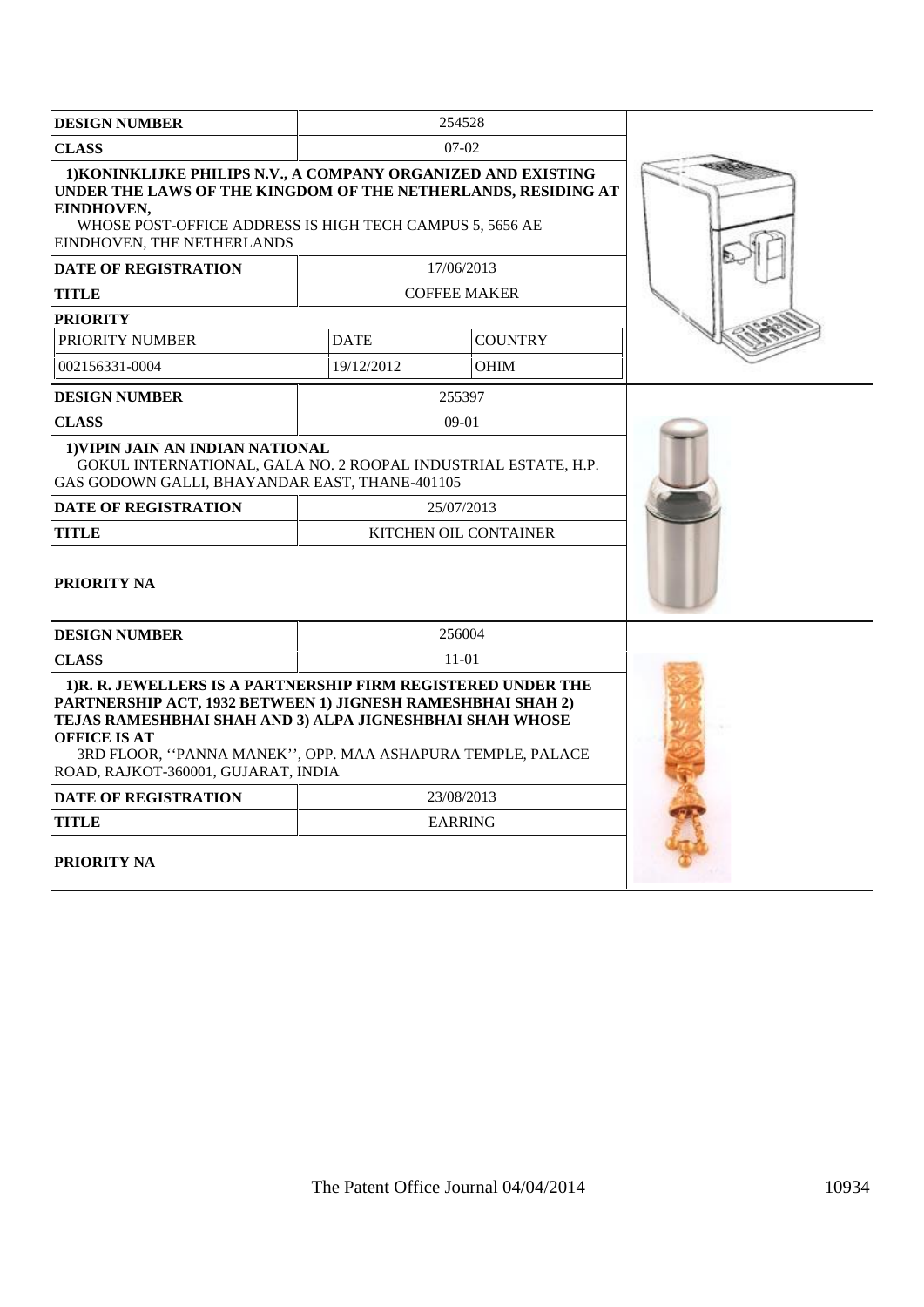| <b>CLASS</b><br>$12 - 16$<br>1) HAYES LEMMERZ HOLDING GMBH, OF<br>LADESTRASSE 1, D-53639 KÖNIGSWINTER, GERMANY, A GERMAN<br><b>COMPANY</b>                                                                                      |  |
|---------------------------------------------------------------------------------------------------------------------------------------------------------------------------------------------------------------------------------|--|
|                                                                                                                                                                                                                                 |  |
|                                                                                                                                                                                                                                 |  |
| <b>DATE OF REGISTRATION</b><br>27/02/2013                                                                                                                                                                                       |  |
| <b>TITLE</b><br>WHEEL RIM FOR VEHICLES                                                                                                                                                                                          |  |
| <b>PRIORITY</b>                                                                                                                                                                                                                 |  |
| PRIORITY NUMBER<br><b>DATE</b><br><b>COUNTRY</b>                                                                                                                                                                                |  |
| 27/08/2012<br><b>GERMANY</b><br>40 2012 100 680.0                                                                                                                                                                               |  |
| 254197<br><b>DESIGN NUMBER</b>                                                                                                                                                                                                  |  |
| <b>CLASS</b><br>$04-02$                                                                                                                                                                                                         |  |
| 1) COLGATE-PALMOLIVE COMPANY, A DELAWARE CORPORATION, 300<br>PARK AVENUE, NEW YORK, NEW YORK 10022, USA & OMRON HEALTHCARE<br>CO., LTD., A JAPANESE CORPORATION,<br>53, KUNOTSUBO, TERADO-CHO, MUKO-SHI, KYOTO, 617-0002, JAPAN |  |
| <b>DATE OF REGISTRATION</b><br>30/05/2013                                                                                                                                                                                       |  |
| <b>TITLE</b><br>ELECTRIC TOOTHBRUSH HANDLE                                                                                                                                                                                      |  |
| <b>PRIORITY</b>                                                                                                                                                                                                                 |  |
| PRIORITY NUMBER<br><b>DATE</b><br><b>COUNTRY</b>                                                                                                                                                                                |  |
| <b>JAPAN</b><br>2012-029430<br>30/11/2012                                                                                                                                                                                       |  |
| 254523<br><b>DESIGN NUMBER</b>                                                                                                                                                                                                  |  |
| <b>CLASS</b><br>$13-01$                                                                                                                                                                                                         |  |
| 1) M/S. W. G. & B. MANUFACTURING PTY. LTD.: AN AUSTRALIAN<br><b>COMPANY, OF THE ADDRESS:</b><br>FACTORY 2, 3 EGAN ROAD, DANDENONG, VICTORIA, 3175, AUSTRALIA                                                                    |  |
| <b>DATE OF REGISTRATION</b><br>17/06/2013                                                                                                                                                                                       |  |
| MAGNET ENCAPSULATOR FOR ELECTRIC<br>TITLE<br><b>MOTORS</b>                                                                                                                                                                      |  |
| <b>PRIORITY</b>                                                                                                                                                                                                                 |  |
| <b>DATE</b><br>PRIORITY NUMBER<br><b>COUNTRY</b>                                                                                                                                                                                |  |
| 201216384<br>18/12/2012<br><b>AUSTRALIA</b>                                                                                                                                                                                     |  |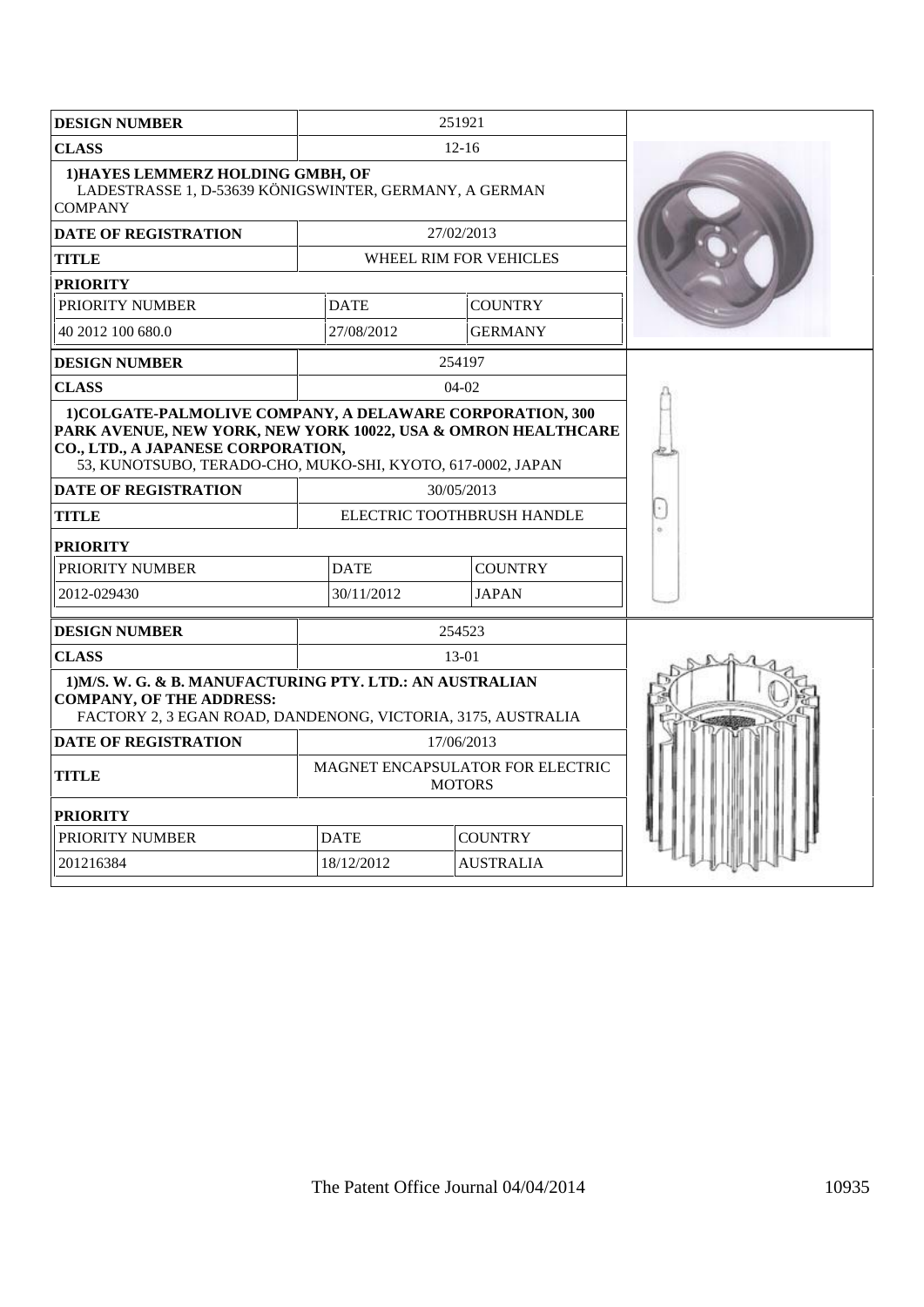| <b>DESIGN NUMBER</b>                                                                                                      |             | 255430                     |                           |  |
|---------------------------------------------------------------------------------------------------------------------------|-------------|----------------------------|---------------------------|--|
| <b>CLASS</b>                                                                                                              | 24-01       |                            |                           |  |
| 1) MAQUET CRITICAL CARE AB; A SWEDISH COMPANY OF<br>RÖNTGENVÄGEN 2, SE-171 54 SOLNA, SWEDEN                               |             |                            |                           |  |
| DATE OF REGISTRATION                                                                                                      |             | 26/07/2013                 |                           |  |
| <b>TITLE</b>                                                                                                              |             |                            | <b>CORE OF VENTILATOR</b> |  |
| <b>PRIORITY</b>                                                                                                           |             |                            |                           |  |
| PRIORITY NUMBER                                                                                                           | <b>DATE</b> | <b>COUNTRY</b>             |                           |  |
| 002180356                                                                                                                 | 07/02/2013  |                            | <b>EUROPEAN UNION</b>     |  |
|                                                                                                                           |             |                            |                           |  |
| <b>DESIGN NUMBER</b>                                                                                                      |             | 255059                     |                           |  |
| <b>CLASS</b>                                                                                                              | $19-02$     |                            |                           |  |
| 1) SHACHIHATA, INC., A JAPANESE COMPANY OF<br>69, 4-CHOME, AMAZUKA-CHO, NISHI-KU, NAGOYA-SHI, AICHI, JAPAN                |             |                            |                           |  |
| <b>DATE OF REGISTRATION</b>                                                                                               | 08/07/2013  |                            |                           |  |
| <b>TITLE</b>                                                                                                              |             | <b>STAMP WITH COVER</b>    |                           |  |
| <b>PRIORITY</b>                                                                                                           |             |                            |                           |  |
| PRIORITY NUMBER                                                                                                           | <b>DATE</b> |                            | <b>COUNTRY</b>            |  |
| 2013-000215                                                                                                               |             | 09/01/2013<br><b>JAPAN</b> |                           |  |
| <b>DESIGN NUMBER</b>                                                                                                      | 253675      |                            |                           |  |
| <b>CLASS</b>                                                                                                              | $12 - 16$   |                            |                           |  |
| 1) SONA KOYO STEERING SYSTEMS LTD., AN INDIAN COMPANY, OF<br>38/6 DELHI-JAIPUR ROAD, NH-8, GURGAON-122001, HARYANA, INDIA |             |                            |                           |  |
| <b>DATE OF REGISTRATION</b><br>03/05/2013                                                                                 |             |                            |                           |  |
| PART OF STOPPER FOR POWER STEERING OF<br><b>TITLE</b><br><b>A VEHICLE</b>                                                 |             |                            |                           |  |
| PRIORITY NA                                                                                                               |             |                            |                           |  |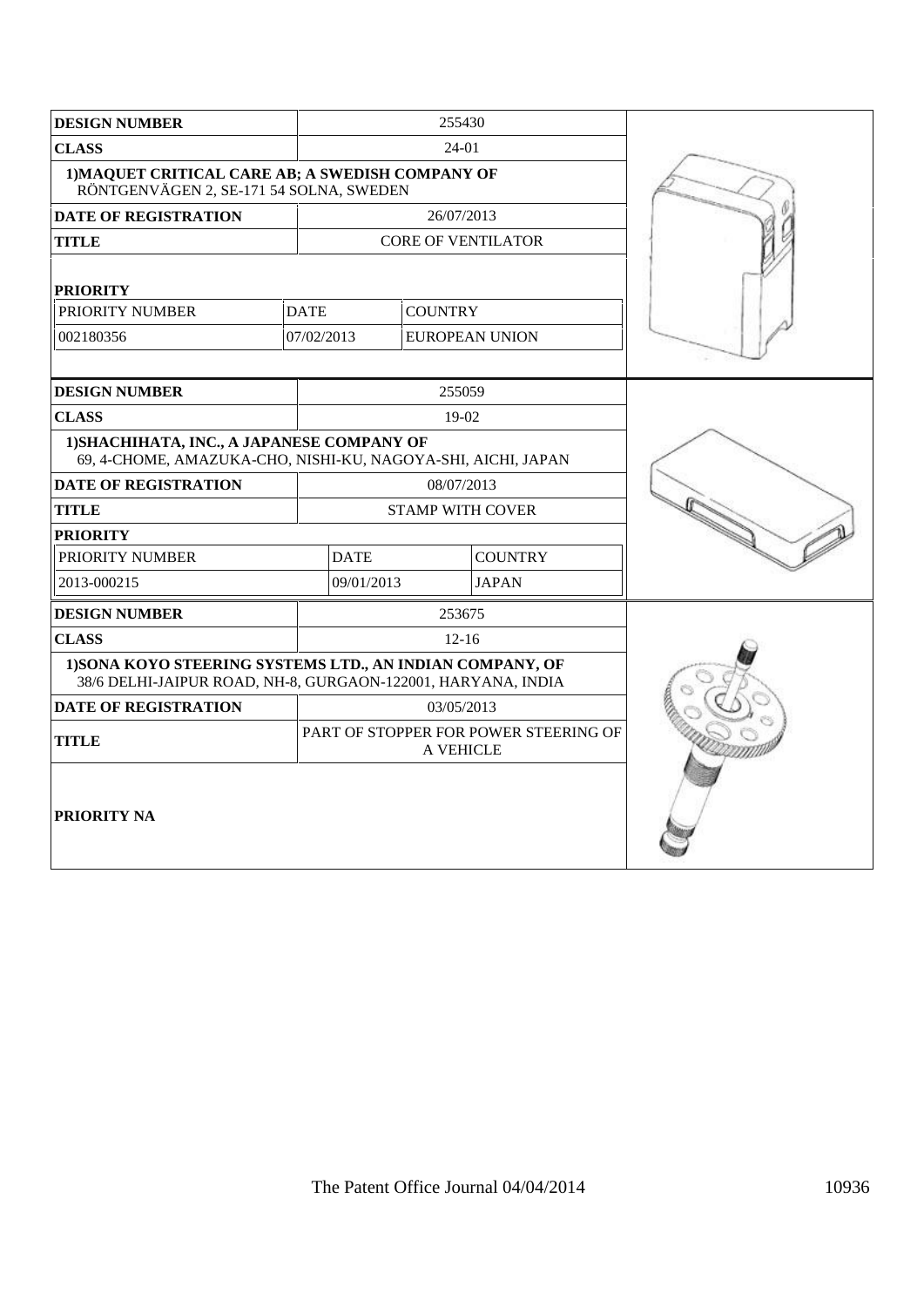| <b>DESIGN NUMBER</b>                                                                                                                                    |             |             | 254549                                                                                                                                                                             |  |                               |  |
|---------------------------------------------------------------------------------------------------------------------------------------------------------|-------------|-------------|------------------------------------------------------------------------------------------------------------------------------------------------------------------------------------|--|-------------------------------|--|
| <b>CLASS</b>                                                                                                                                            |             |             | 24-01                                                                                                                                                                              |  |                               |  |
| 1) FIELDPOINT (CYPRUS) LIMITED,<br>OF ONEWORLD PARKVIEW HOUSE, 75, PRODROMOU AVENUE, CY-<br>2063 NICOSIA (CYPRUS)                                       |             |             |                                                                                                                                                                                    |  |                               |  |
| DATE OF REGISTRATION                                                                                                                                    |             |             |                                                                                                                                                                                    |  | 18/06/2013                    |  |
| <b>TITLE</b>                                                                                                                                            |             |             |                                                                                                                                                                                    |  | THERAPEUTIC LAMP              |  |
| <b>PRIORITY</b><br>PRIORITY NUMBER<br>DM/080 768                                                                                                        |             |             | <b>DATE</b><br>20/03/2013                                                                                                                                                          |  | <b>COUNTRY</b><br><b>WIPO</b> |  |
| <b>DESIGN NUMBER</b>                                                                                                                                    |             |             | 256792                                                                                                                                                                             |  |                               |  |
| <b>CLASS</b>                                                                                                                                            |             |             | $12 - 16$                                                                                                                                                                          |  |                               |  |
| <b>CORPORATION, OF</b><br>107-8556 JAPAN<br><b>DATE OF</b><br><b>REGISTRATION</b><br><b>TITLE</b><br><b>PRIORITY</b><br>PRIORITY NUMBER<br>2013-007896  |             | <b>DATE</b> | 1) HONDA MOTOR CO., LTD., A JAPANESE<br>1-1, MINAMI-AOYAMA 2-CHOME, MINATO-KU, TOKYO,<br>26/09/2013<br><b>GRILL FOR AUTOMOBILE</b><br><b>COUNTRY</b><br>09/04/2013<br><b>JAPAN</b> |  |                               |  |
| <b>DESIGN NUMBER</b>                                                                                                                                    |             | 254091      |                                                                                                                                                                                    |  |                               |  |
| <b>CLASS</b>                                                                                                                                            |             | 24-02       |                                                                                                                                                                                    |  |                               |  |
| 1) UNISENSE FERTILITECH A/S, A COMPANY<br><b>INCORPORATED UNDER THE LAWS OF</b><br>DENMARK,<br>HAVING ITS OFFICE AT TUEAGER 1, 8200<br>AARHUS N DENMARK |             |             |                                                                                                                                                                                    |  |                               |  |
| <b>DATE OF</b><br><b>REGISTRATION</b>                                                                                                                   |             | 27/05/2013  | RECEPTACLES (MEDICAL                                                                                                                                                               |  |                               |  |
| <b>TITLE</b>                                                                                                                                            |             | EQUIPMENT)  | AND LABORATORY                                                                                                                                                                     |  |                               |  |
| <b>PRIORITY</b><br>PRIORITY NUMBER                                                                                                                      | <b>DATE</b> |             | <b>COUNTRY</b>                                                                                                                                                                     |  |                               |  |
| 002145656                                                                                                                                               |             | 30/11/2012  | OHIM                                                                                                                                                                               |  |                               |  |
|                                                                                                                                                         |             |             |                                                                                                                                                                                    |  |                               |  |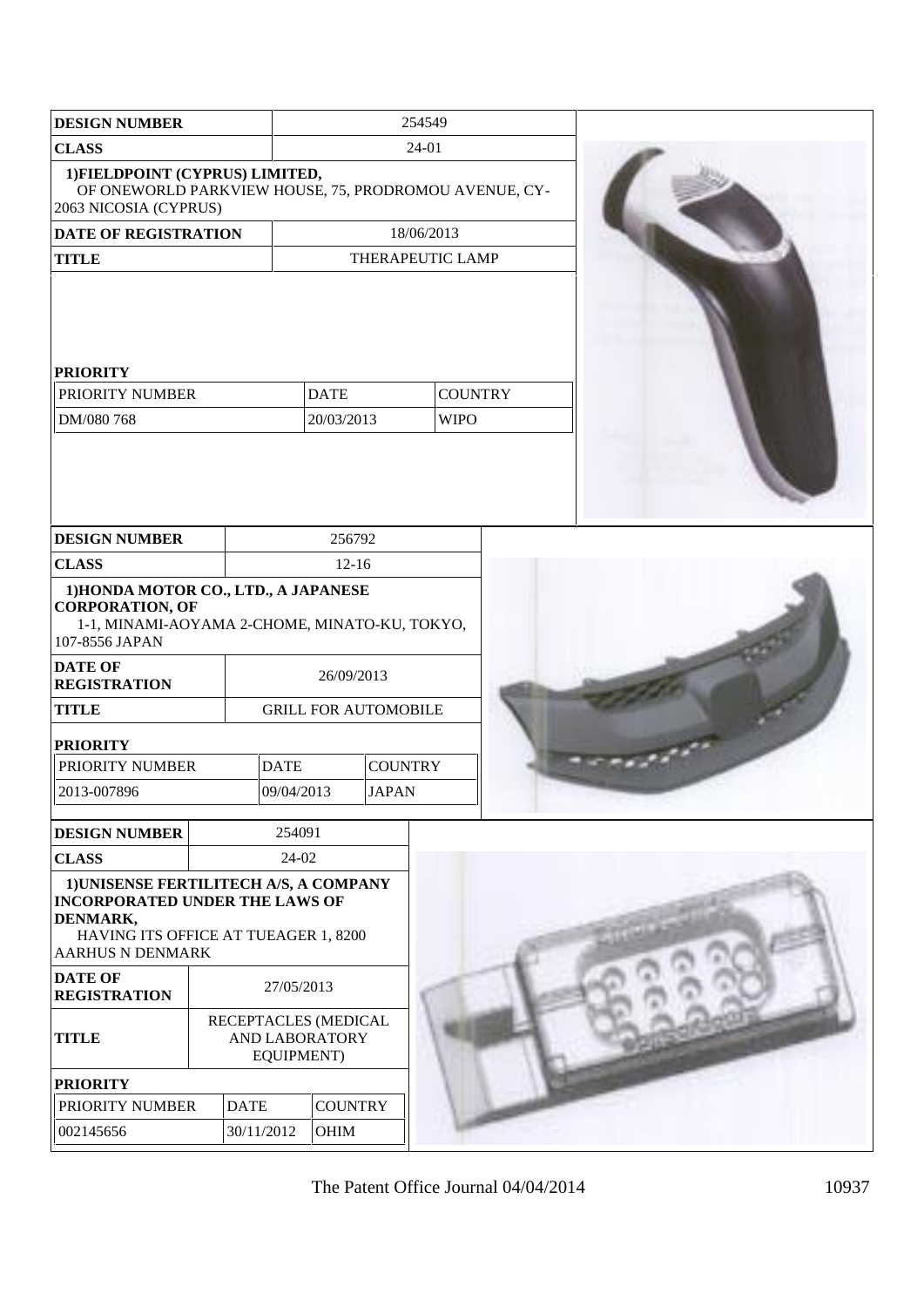| <b>DESIGN NUMBER</b>                                                                                                                                                                                                                                                       |             | 253676                                            |  |
|----------------------------------------------------------------------------------------------------------------------------------------------------------------------------------------------------------------------------------------------------------------------------|-------------|---------------------------------------------------|--|
| <b>CLASS</b>                                                                                                                                                                                                                                                               |             | $12 - 16$                                         |  |
| 1) SONA KOYO STEERING SYSTEMS LTD., AN INDIAN COMPANY, OF<br>38/6 DELHI-JAIPUR ROAD, NH-8, GURGAON-122001, HARYANA, INDIA                                                                                                                                                  |             |                                                   |  |
| <b>DATE OF REGISTRATION</b>                                                                                                                                                                                                                                                |             | 03/05/2013                                        |  |
| <b>TITLE</b>                                                                                                                                                                                                                                                               |             | STOPPER FOR POWER STEERING OF A<br><b>VEHICLE</b> |  |
| <b>PRIORITY NA</b>                                                                                                                                                                                                                                                         |             |                                                   |  |
| <b>DESIGN NUMBER</b>                                                                                                                                                                                                                                                       |             | 253182                                            |  |
| <b>CLASS</b>                                                                                                                                                                                                                                                               |             | 28-02                                             |  |
| 1) HINDUSTAN UNILEVER LIMITED, A COMPANY INCORPORATED UNDER<br>THE INDIAN COMPANIES ACT, 1913, HAVING ITS REGISTERED OFFICE AT<br>UNILEVER HOUSE, B. D. SAWANT MARG, CHAKALA, ANDHERI (EAST),<br>MUMBAI 400099, STATE OF MAHARASHTRA, INDIA<br><b>DATE OF REGISTRATION</b> |             | 16/04/2013                                        |  |
| <b>TITLE</b>                                                                                                                                                                                                                                                               |             | <b>SOAP BAR</b>                                   |  |
| <b>PRIORITY</b>                                                                                                                                                                                                                                                            |             |                                                   |  |
| PRIORITY NUMBER                                                                                                                                                                                                                                                            | <b>DATE</b> | <b>COUNTRY</b>                                    |  |
| 002119891-0001                                                                                                                                                                                                                                                             | 17/10/2012  | <b>OHIM</b>                                       |  |
| <b>DESIGN NUMBER</b>                                                                                                                                                                                                                                                       |             | 255792                                            |  |
| <b>CLASS</b>                                                                                                                                                                                                                                                               |             | $01-01$                                           |  |
| 1) M/S. GOLDEN CHOCOLATES PRIVATE LIMITED, (A COMPANY DULY<br>INCORPORATED UNDER THE INDIAN COMPANIES ACT, 1956),<br>J-6, SECTOR-4, BAWANA, DELHI-110039                                                                                                                   |             |                                                   |  |
| <b>DATE OF REGISTRATION</b>                                                                                                                                                                                                                                                |             | 13/08/2013                                        |  |
| <b>TITLE</b>                                                                                                                                                                                                                                                               |             | <b>CHOCOLATE</b>                                  |  |
| <b>PRIORITY NA</b>                                                                                                                                                                                                                                                         |             |                                                   |  |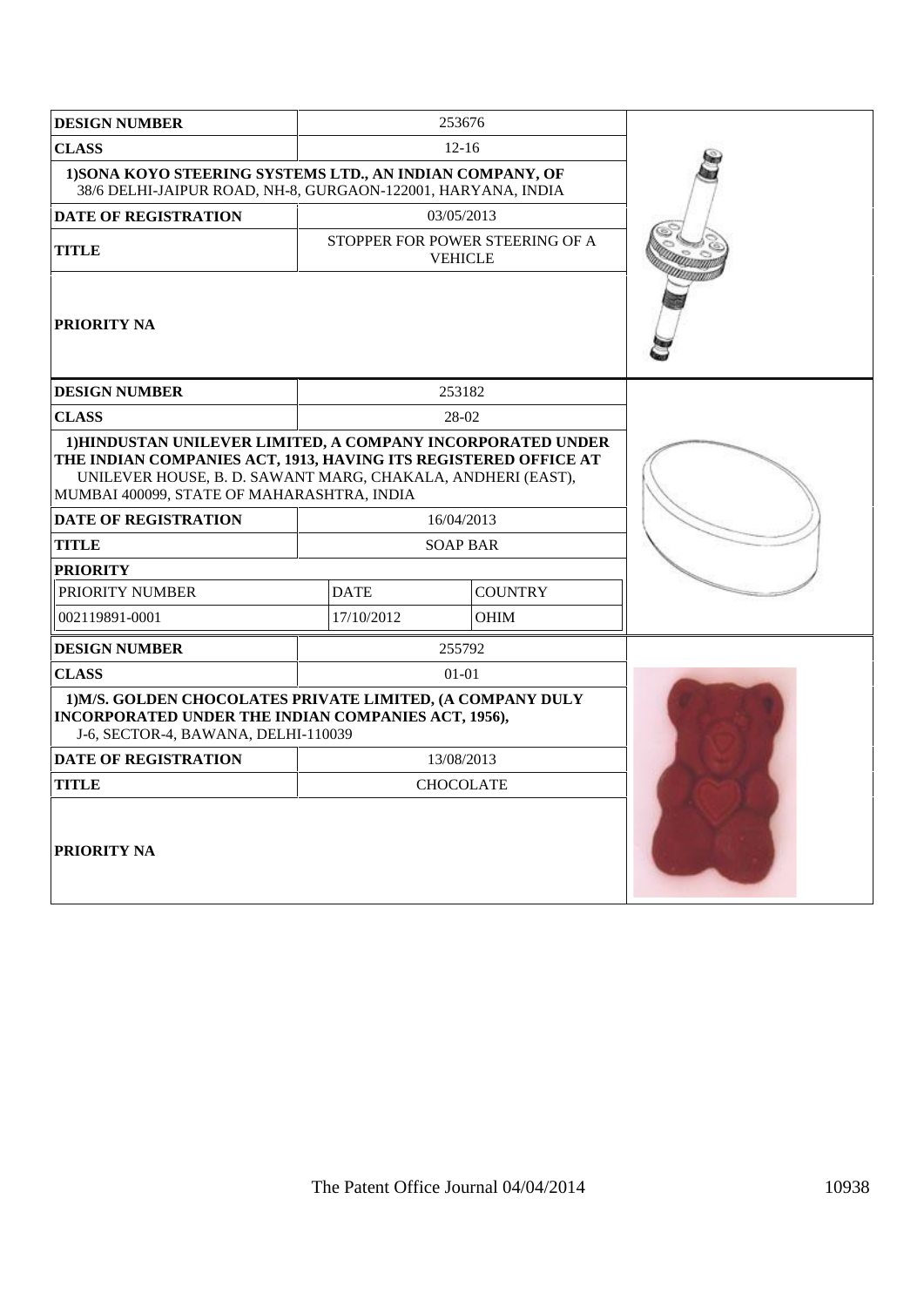| <b>DESIGN NUMBER</b>                                                            | 252534                                                          |  |
|---------------------------------------------------------------------------------|-----------------------------------------------------------------|--|
| <b>CLASS</b>                                                                    | $13-03$                                                         |  |
| 1) CROMPTON GREAVES LIMITED, (AN INDIAN COMPANY),<br>400030, MAHARASHTRA, INDIA | AVANTHA HOUSE, 6TH FLOOR, DR. ANNIE BESANT ROAD, WORLI, MUMBAI- |  |
| <b>DATE OF REGISTRATION</b>                                                     | 20/03/2013                                                      |  |
| <b>TITLE</b>                                                                    | PROTECTIVE RELAY FOR CIRCUIT BRAKER                             |  |
| PRIORITY NA                                                                     |                                                                 |  |
| <b>DESIGN NUMBER</b>                                                            | 256805                                                          |  |
| <b>CLASS</b>                                                                    | $08-06$                                                         |  |
| 1)GODREJ & BOYCE MFG. CO. LTD. OF<br>400079, MAHARASHTRA, INDIA, INDIAN COMPANY | LOCKS DIVISION (PLANT-18), PIROJSHANAGAR, VIKHROLI, MUMBAI -    |  |
| DATE OF REGISTRATION                                                            | 26/09/2013                                                      |  |
| <b>TITLE</b>                                                                    | <b>HANDLE</b>                                                   |  |
| <b>PRIORITY NA</b>                                                              |                                                                 |  |
| <b>DESIGN NUMBER</b>                                                            | 254278                                                          |  |
| <b>CLASS</b>                                                                    | $12 - 16$                                                       |  |
| FRANCE,<br>OF 99 ROUTE DE LYON, 69800 SAINT PRIEST, FRANCE                      | 1) RENAULT TRUCKS, A COMPANY ORGANIZED UNDER THE LAWS OF        |  |
| <b>DATE OF REGISTRATION</b>                                                     | 06/06/2013                                                      |  |
| <b>TITLE</b>                                                                    | FRAME COMPONENT FOR VEHICLE<br><b>HEADLIGHT</b>                 |  |
| <b>PRIORITY NA</b>                                                              |                                                                 |  |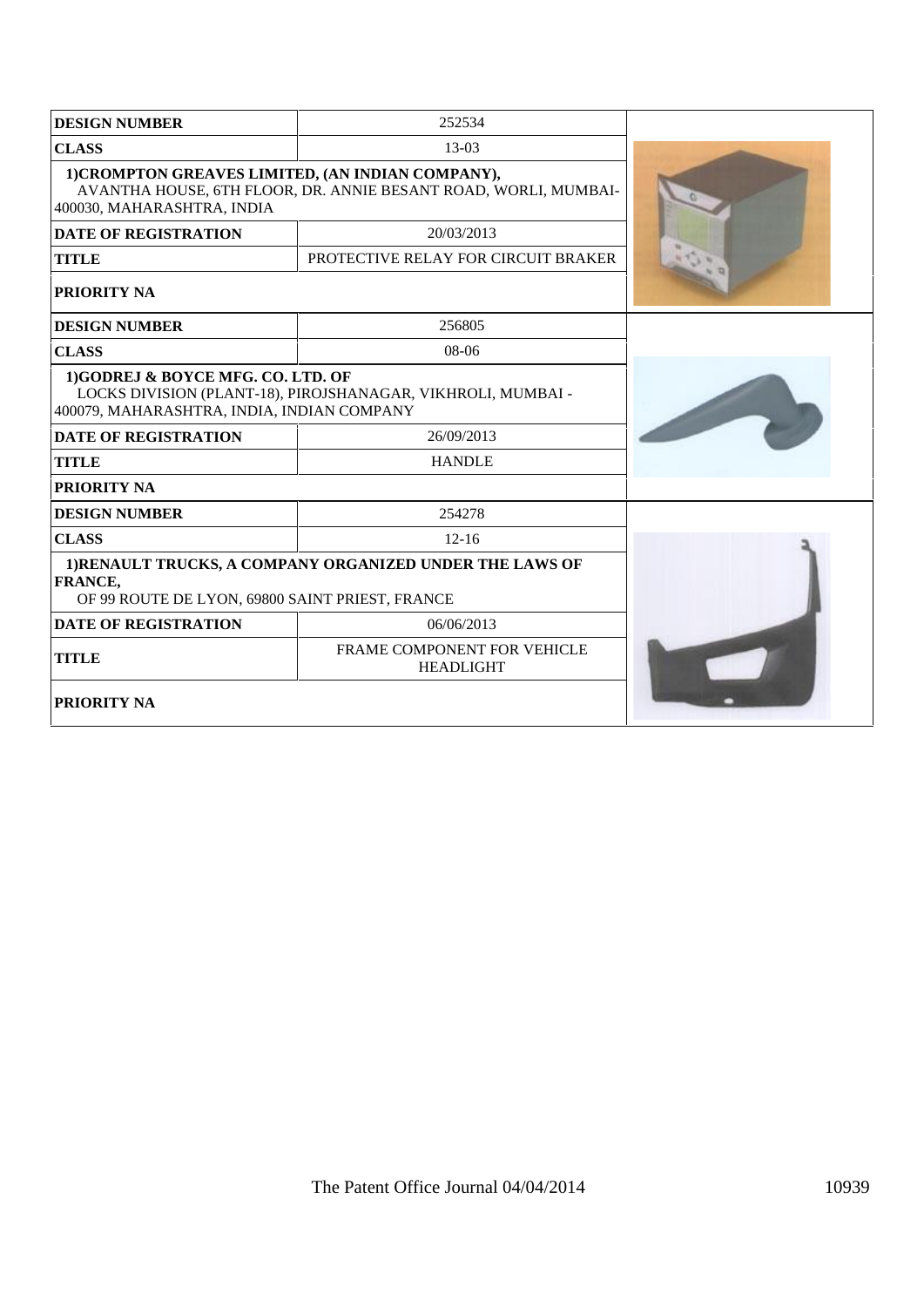| <b>DESIGN NUMBER</b>                                                                                                                                                                                                                   |             | 254371                |  |
|----------------------------------------------------------------------------------------------------------------------------------------------------------------------------------------------------------------------------------------|-------------|-----------------------|--|
| <b>CLASS</b>                                                                                                                                                                                                                           |             | $09-07$               |  |
| 1) PACKAGING PRODUCTS DEL PERU S.A., (A COMPANY INCORPORATED<br>AND EXISTING UNDER THE LAWS OF PERU) WHOSE ADDRESS IS<br>AV. MINERALES N0 349, LIMA 1, PERU                                                                            |             |                       |  |
| DATE OF REGISTRATION                                                                                                                                                                                                                   |             | 06/06/2013            |  |
| <b>TITLE</b>                                                                                                                                                                                                                           |             | <b>CAP FOR BOTTLE</b> |  |
| <b>PRIORITY NA</b>                                                                                                                                                                                                                     |             |                       |  |
| <b>DESIGN NUMBER</b>                                                                                                                                                                                                                   | 254559      |                       |  |
| <b>CLASS</b>                                                                                                                                                                                                                           |             | $07-02$               |  |
| 1) KONINKLIJKE PHILIPS N.V., A COMPANY ORGANIZED AND EXISTING<br>UNDER THE LAWS OF THE KINGDOM OF THE NETHERLANDS, RESIDING AT<br>EINDHOVEN,<br>WHOSE POST-OFFICE ADDRESS IS HIGH TECH CAMPUS 5, 5656 AE<br>EINDHOVEN, THE NETHERLANDS |             |                       |  |
| <b>DATE OF REGISTRATION</b>                                                                                                                                                                                                            |             | 18/06/2013            |  |
| <b>TITLE</b>                                                                                                                                                                                                                           |             | <b>COFFEE MAKER</b>   |  |
| <b>PRIORITY</b>                                                                                                                                                                                                                        |             |                       |  |
| PRIORITY NUMBER                                                                                                                                                                                                                        | <b>DATE</b> | <b>COUNTRY</b>        |  |
| 002156331-0003                                                                                                                                                                                                                         | 19/12/2012  | <b>OHIM</b>           |  |
| <b>DESIGN NUMBER</b>                                                                                                                                                                                                                   |             | 253414                |  |
| <b>CLASS</b>                                                                                                                                                                                                                           |             | 08-03                 |  |
| 1) WIRTGEN GMBH,<br>REINHARD-WIRTGEN-STR.2., 53578 WINDHAGEN, GERMANY                                                                                                                                                                  |             |                       |  |
| <b>DATE OF REGISTRATION</b>                                                                                                                                                                                                            |             | 25/04/2013            |  |
| <b>TITLE</b>                                                                                                                                                                                                                           |             | <b>CHISEL HOLDER</b>  |  |
| <b>PRIORITY</b>                                                                                                                                                                                                                        |             |                       |  |
| PRIORITY NUMBER                                                                                                                                                                                                                        | <b>DATE</b> | <b>COUNTRY</b>        |  |
| EM 002147884                                                                                                                                                                                                                           | 05/12/2012  | <b>OHIM</b>           |  |
|                                                                                                                                                                                                                                        |             |                       |  |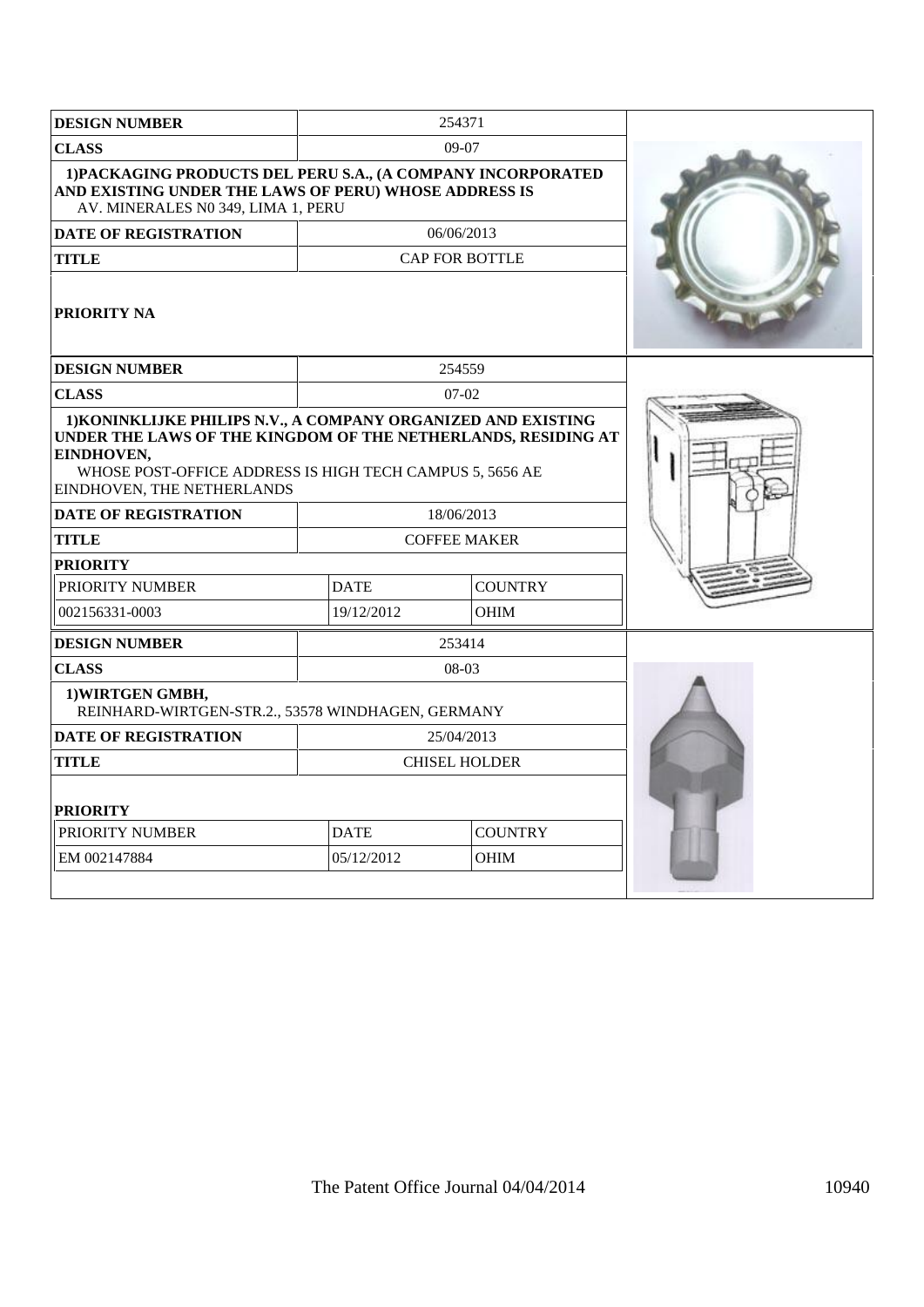| <b>DESIGN NUMBER</b>                                                                                                                                                                                                             |             |                      |                | 255788                         |  |
|----------------------------------------------------------------------------------------------------------------------------------------------------------------------------------------------------------------------------------|-------------|----------------------|----------------|--------------------------------|--|
| <b>CLASS</b>                                                                                                                                                                                                                     |             |                      |                | $12 - 11$                      |  |
| 1) M/S K. S. MUNJAL INDUSTRIES, E-602, PHASE VII, FOCAL<br>POINT, LUDHIANA-141010 (PUNJAB) INDIA<br>AN INDIAN PROPRIETORSHIP FIRM WHOSE PROPRIETOR IS:-<br>MANJINDER SINGH BEING INDIAN NATIONALS OF THE ABOVE<br><b>ADDRESS</b> |             |                      |                |                                |  |
| <b>DATE OF</b><br><b>REGISTRATION</b>                                                                                                                                                                                            |             |                      |                | 13/08/2013                     |  |
| <b>TITLE</b>                                                                                                                                                                                                                     |             |                      |                | FORK-CUP FOR BICYCLE           |  |
| <b>PRIORITY NA</b>                                                                                                                                                                                                               |             |                      |                |                                |  |
| <b>DESIGN NUMBER</b>                                                                                                                                                                                                             |             |                      | 255432         |                                |  |
| <b>CLASS</b>                                                                                                                                                                                                                     |             |                      | $24-01$        |                                |  |
| 1) MAQUET CRITICAL CARE AB; A SWEDISH<br><b>COMPANY OF</b><br>RÖNTGENVÄGEN 2, SE-171 54 SOLNA, SWEDEN                                                                                                                            |             |                      |                |                                |  |
| <b>DATE OF</b><br><b>REGISTRATION</b>                                                                                                                                                                                            |             | 26/07/2013           |                |                                |  |
| <b>TITLE</b>                                                                                                                                                                                                                     |             |                      |                | HANDLE OF VENTILATOR           |  |
| <b>PRIORITY</b>                                                                                                                                                                                                                  |             |                      |                |                                |  |
| PRIORITY NUMBER                                                                                                                                                                                                                  | <b>DATE</b> |                      | <b>COUNTRY</b> |                                |  |
| 002180356                                                                                                                                                                                                                        |             |                      |                | 07/02/2013 EUROPEAN UNION      |  |
| <b>DESIGN NUMBER</b>                                                                                                                                                                                                             |             |                      |                | 251967                         |  |
| <b>CLASS</b>                                                                                                                                                                                                                     |             |                      |                | $12 - 16$                      |  |
| 1) MITSUBA CORPORATION, A JAPANESE<br><b>CORPORATION, WHOSE ADDRESS IS</b><br>2681, HIROSAWACHO 1-CHOME, KIRYU-SHI, GUNMA 376-<br>85555, JAPAN                                                                                   |             |                      |                |                                |  |
| <b>DATE OF</b><br><b>REGISTRATION</b>                                                                                                                                                                                            |             |                      |                | 01/03/2013                     |  |
| <b>TITLE</b>                                                                                                                                                                                                                     |             | HOLDER FOR WIPER ARM |                |                                |  |
| <b>PRIORITY</b><br>PRIORITY NUMBER<br>2012-21217                                                                                                                                                                                 |             | <b>DATE</b>          | 03/09/2012     | <b>COUNTRY</b><br><b>JAPAN</b> |  |
|                                                                                                                                                                                                                                  |             |                      |                |                                |  |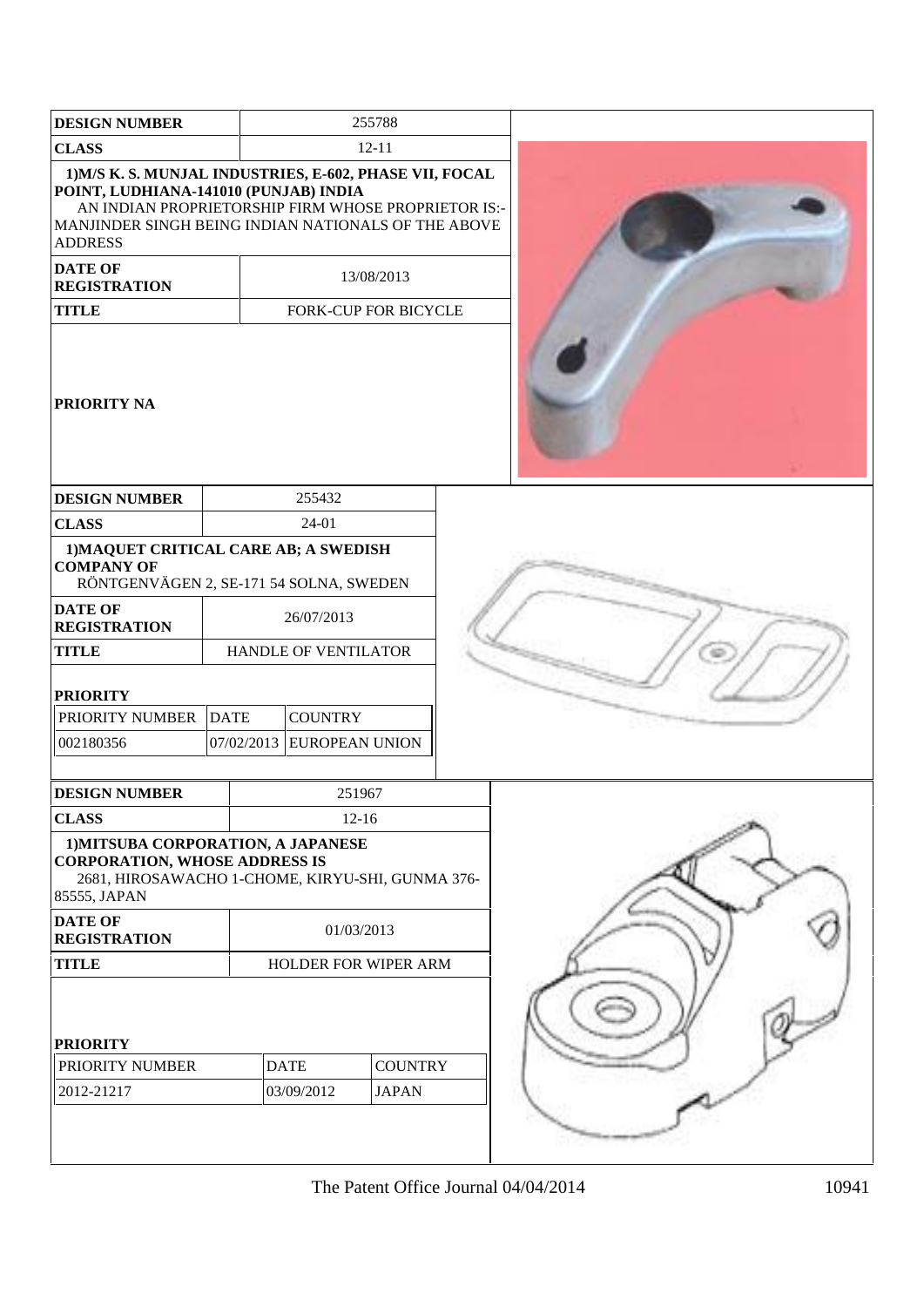| <b>DESIGN NUMBER</b>                                                                                                                                                                                                                                                                                                                                                                                                                       |             | 253194                        |  |
|--------------------------------------------------------------------------------------------------------------------------------------------------------------------------------------------------------------------------------------------------------------------------------------------------------------------------------------------------------------------------------------------------------------------------------------------|-------------|-------------------------------|--|
| <b>CLASS</b>                                                                                                                                                                                                                                                                                                                                                                                                                               |             | 26-04                         |  |
| 1) CREE, INC.,<br>4600 SILICON DRIVE, DURHAM, NC 27703, U.S.A                                                                                                                                                                                                                                                                                                                                                                              |             |                               |  |
| <b>DATE OF REGISTRATION</b>                                                                                                                                                                                                                                                                                                                                                                                                                |             | 17/04/2013                    |  |
| <b>TITLE</b>                                                                                                                                                                                                                                                                                                                                                                                                                               |             | <b>LAMP</b>                   |  |
| <b>PRIORITY</b>                                                                                                                                                                                                                                                                                                                                                                                                                            |             |                               |  |
| PRIORITY NUMBER                                                                                                                                                                                                                                                                                                                                                                                                                            | <b>DATE</b> | <b>COUNTRY</b>                |  |
| 29/435,253                                                                                                                                                                                                                                                                                                                                                                                                                                 | 22/10/2012  | U.S.A.                        |  |
|                                                                                                                                                                                                                                                                                                                                                                                                                                            |             |                               |  |
| <b>DESIGN NUMBER</b>                                                                                                                                                                                                                                                                                                                                                                                                                       |             | 252076                        |  |
| <b>CLASS</b>                                                                                                                                                                                                                                                                                                                                                                                                                               |             | $26-03$                       |  |
| 1) PROMPTEC RENEWABLE ENERGY SOLUTIONS PVT LTD A COMPANY<br>INCORPORATED UNDER INDIAN COMPANIES ACT, 1956 HAVING ITS<br><b>REGISTERED OFFICE:</b><br>SHIBRA FARMS, NAGASANDRA MAIN ROAD, 8TH MILE, TUMKUR ROAD,<br>BANGALORE-560 073 KARNATAKA STATE, INDIA                                                                                                                                                                                |             |                               |  |
| DATE OF REGISTRATION                                                                                                                                                                                                                                                                                                                                                                                                                       |             | 05/03/2013                    |  |
| <b>TITLE</b>                                                                                                                                                                                                                                                                                                                                                                                                                               |             | PUBLIC LIGHTING FIXTURE       |  |
| <b>PRIORITY NA</b>                                                                                                                                                                                                                                                                                                                                                                                                                         |             |                               |  |
| <b>DESIGN NUMBER</b>                                                                                                                                                                                                                                                                                                                                                                                                                       |             | 254361                        |  |
| <b>CLASS</b>                                                                                                                                                                                                                                                                                                                                                                                                                               |             | $12 - 16$                     |  |
| 1) FORD MOTOR COMPANY A COMPANY ORGANIZED AND EXISTING<br>UNDER THE LAWS OF UNITED STATES OF AMERICA, HAVING ITS OFFICE<br>AT DEARBORN, COUNTY OF WAYNE, STATE OF MICHIGAN, UNITED STATES<br>OF AMERICA, AND FORD OTOMOTIV SANAYI ANONIM SIRKETI A<br><b>COMPANY ORGANIZED AND EXISTING UNDER THE LAWS OF REPUBLIC OF</b><br>TURKEY, HAVING ITS OFFICE AT<br>AKPINAR MAHALLESI, HASAN BASRI CADDESI NO. 2, SANCAKTEPE,<br>ISTANBUL, TURKEY |             |                               |  |
| DATE OF REGISTRATION                                                                                                                                                                                                                                                                                                                                                                                                                       |             | 06/06/2013                    |  |
| <b>TITLE</b>                                                                                                                                                                                                                                                                                                                                                                                                                               |             | VEHICLE FENDER WITH STEPBLOCK |  |
| <b>PRIORITY</b>                                                                                                                                                                                                                                                                                                                                                                                                                            |             |                               |  |
| PRIORITY NUMBER                                                                                                                                                                                                                                                                                                                                                                                                                            | <b>DATE</b> | <b>COUNTRY</b>                |  |
| 29/443,888                                                                                                                                                                                                                                                                                                                                                                                                                                 | 23/01/2013  | U.S.A.                        |  |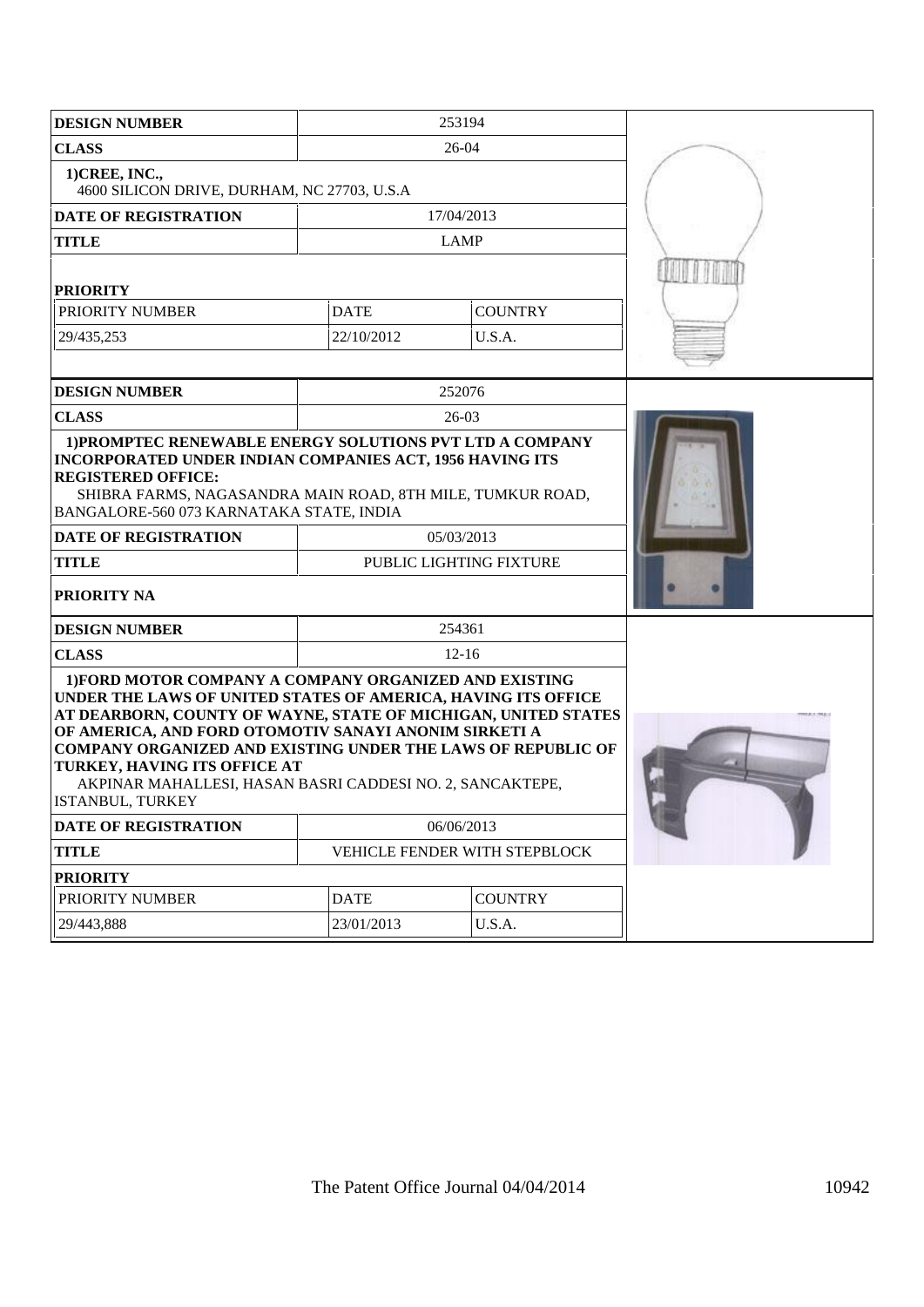| <b>DESIGN NUMBER</b>                                                                       | 255791                                                                                                                                                                                                                                                           |  |
|--------------------------------------------------------------------------------------------|------------------------------------------------------------------------------------------------------------------------------------------------------------------------------------------------------------------------------------------------------------------|--|
| <b>CLASS</b>                                                                               | $01 - 01$                                                                                                                                                                                                                                                        |  |
| INCORPORATED UNDER THE INDIAN COMPANIES ACT, 1956),<br>J-6, SECTOR-4, BAWANA, DELHI-110039 | 1) M/S. GOLDEN CHOCOLATES PRIVATE LIMITED, (A COMPANY DULY                                                                                                                                                                                                       |  |
| <b>DATE OF REGISTRATION</b>                                                                | 13/08/2013                                                                                                                                                                                                                                                       |  |
| <b>TITLE</b>                                                                               | <b>CHOCOLATE</b>                                                                                                                                                                                                                                                 |  |
| <b>PRIORITY NA</b>                                                                         |                                                                                                                                                                                                                                                                  |  |
| <b>DESIGN NUMBER</b>                                                                       | 256804                                                                                                                                                                                                                                                           |  |
| <b>CLASS</b>                                                                               | 08-06                                                                                                                                                                                                                                                            |  |
| 1)GODREJ & BOYCE MFG. CO. LTD. OF<br>400079, MAHARASHTRA, INDIA, INDIAN COMPANY            | LOCKS DIVISION (PLANT-18), PIROJSHANAGAR, VIKHROLI, MUMBAI -                                                                                                                                                                                                     |  |
| <b>DATE OF REGISTRATION</b>                                                                | 26/09/2013                                                                                                                                                                                                                                                       |  |
| <b>TITLE</b>                                                                               | <b>HANDLE</b>                                                                                                                                                                                                                                                    |  |
| <b>PRIORITY NA</b>                                                                         |                                                                                                                                                                                                                                                                  |  |
| <b>DESIGN NUMBER</b>                                                                       | 257061                                                                                                                                                                                                                                                           |  |
| <b>CLASS</b>                                                                               | $05-05$                                                                                                                                                                                                                                                          |  |
| ACT, 1956, AND HAVING ITS'S REGISTERED OFFICE AT<br><b>INDIA</b>                           | 1) M/S. BIBA APPARELS PRIVATE LIMITED, AN INDIAN PRIVATE LIMITED<br><b>COMPANY INCORPORATED UNDER THE PROVISION OF THE COMPANIES</b><br>RELIABLE HOUSE, SITUATED AT HANUMAN SILK MILL COMPOUND,<br>KANJURMARG (WEST), OPP. HUMA MALL, MUMBAI-400078 MAHARASHTRA, |  |
| <b>DATE OF REGISTRATION</b>                                                                | 30/09/2013                                                                                                                                                                                                                                                       |  |
| <b>TITLE</b>                                                                               | <b>TEXTILE FABRIC</b>                                                                                                                                                                                                                                            |  |
| <b>PRIORITY NA</b>                                                                         |                                                                                                                                                                                                                                                                  |  |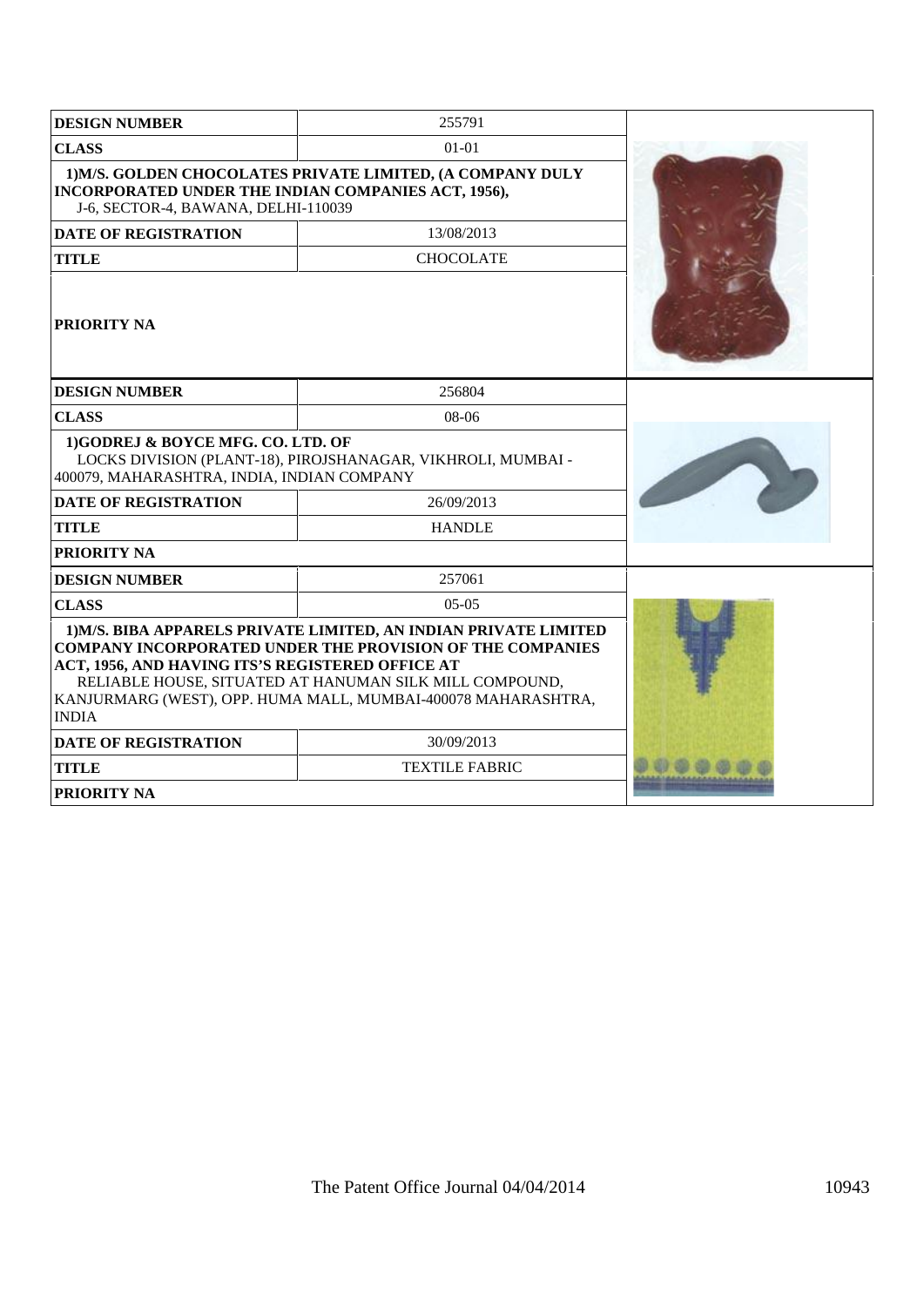| <b>DESIGN NUMBER</b>                                                                      |                                                                                                                                                                                           |  |
|-------------------------------------------------------------------------------------------|-------------------------------------------------------------------------------------------------------------------------------------------------------------------------------------------|--|
| <b>CLASS</b>                                                                              |                                                                                                                                                                                           |  |
| 1) M/S. PERSONAL CARE SYSTEMS<br>336/43 GIDC MAKARPURA, VADODARA - 390010. GUJRAT, INDIA. |                                                                                                                                                                                           |  |
| <b>DATE OF REGISTRATION</b>                                                               | 25/09/2009                                                                                                                                                                                |  |
| <b>TITLE</b>                                                                              | DECORATIVE ARTICLE                                                                                                                                                                        |  |
| PRIORITY NA                                                                               |                                                                                                                                                                                           |  |
| <b>DESIGN NUMBER</b>                                                                      | 254276                                                                                                                                                                                    |  |
| <b>CLASS</b>                                                                              | $12-16$                                                                                                                                                                                   |  |
| FRANCE,<br>OF 99 ROUTE DE LYON, 69800 SAINT PRIEST, FRANCE                                | 1) RENAULT TRUCKS, A COMPANY ORGANIZED UNDER THE LAWS OF                                                                                                                                  |  |
| <b>DATE OF REGISTRATION</b>                                                               | 06/06/2013                                                                                                                                                                                |  |
| <b>TITLE</b>                                                                              | BUMPER COMPONENT OF VEHICLE                                                                                                                                                               |  |
| PRIORITY NA                                                                               |                                                                                                                                                                                           |  |
| <b>DESIGN NUMBER</b>                                                                      | 252079                                                                                                                                                                                    |  |
| <b>CLASS</b>                                                                              |                                                                                                                                                                                           |  |
| <b>REGISTERED OFFICE:</b><br>BANGALORE-560073 KARNATAKA STATE, INDIA                      | 1) PROMPTEC RENEWABLE ENERGY SOLUTIONS PVT LTD A COMPANY<br><b>INCORPORATED UNDER INDIAN COMPANIES ACT, 1956 HAVING ITS</b><br>SHIBRA FARMS, NAGASANDRA MAIN ROAD, 8TH MILE, TUMKUR ROAD, |  |
| <b>DATE OF REGISTRATION</b>                                                               |                                                                                                                                                                                           |  |
| <b>TITLE</b>                                                                              | PUBLIC LIGHTING FIXTURES                                                                                                                                                                  |  |
| <b>PRIORITY NA</b>                                                                        |                                                                                                                                                                                           |  |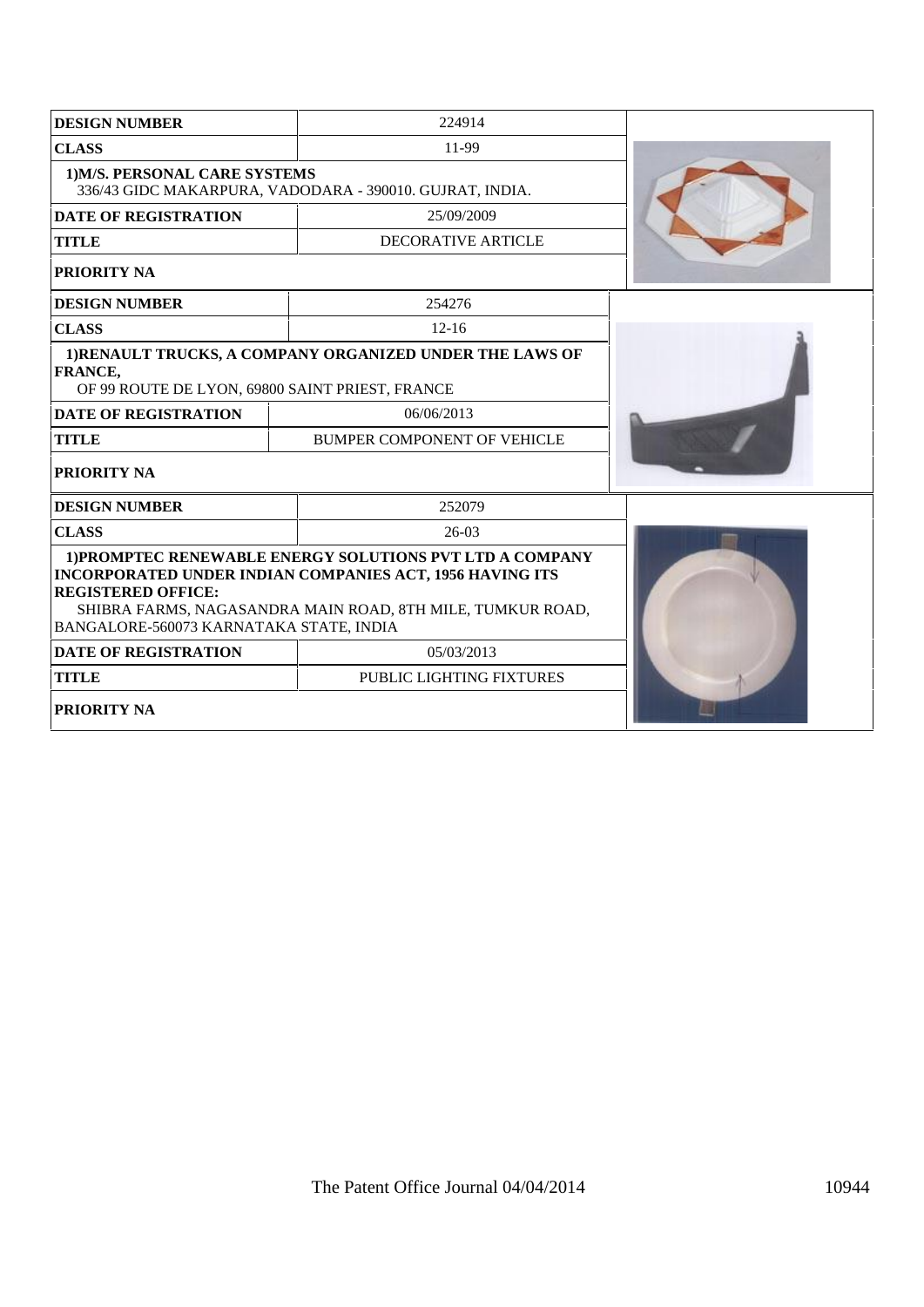| <b>DESIGN NUMBER</b>                                                                                                                                                                                                                          |             | 254558              |                                   |  |
|-----------------------------------------------------------------------------------------------------------------------------------------------------------------------------------------------------------------------------------------------|-------------|---------------------|-----------------------------------|--|
| <b>CLASS</b>                                                                                                                                                                                                                                  |             | 07-02               |                                   |  |
| 1) KONINKLIJKE PHILIPS N.V., A COMPANY ORGANIZED AND<br><b>EXISTING UNDER THE LAWS OF THE KINGDOM OF THE</b><br>NETHERLANDS, RESIDING AT EINDHOVEN,<br>WHOSE POST-OFFICE ADDRESS IS HIGH TECH CAMPUS 5, 5656<br>AE EINDHOVEN, THE NETHERLANDS |             |                     |                                   |  |
| <b>DATE OF REGISTRATION</b>                                                                                                                                                                                                                   |             | 18/06/2013          |                                   |  |
| <b>TITLE</b>                                                                                                                                                                                                                                  |             | <b>COFFEE MAKER</b> |                                   |  |
| <b>PRIORITY</b>                                                                                                                                                                                                                               |             |                     |                                   |  |
| PRIORITY NUMBER                                                                                                                                                                                                                               | <b>DATE</b> | <b>COUNTRY</b>      |                                   |  |
| 002156331-0002                                                                                                                                                                                                                                | 19/12/2012  | <b>OHIM</b>         |                                   |  |
|                                                                                                                                                                                                                                               |             |                     |                                   |  |
| <b>DESIGN NUMBER</b>                                                                                                                                                                                                                          |             |                     | 255429                            |  |
| <b>CLASS</b>                                                                                                                                                                                                                                  |             |                     | 28-03                             |  |
| 1) RECKITT BENCKISER (BRANDS) LIMITED,<br>103-105 BATH ROAD, SLOUGH BERKSHIRE, SL1 3UH, UNITED KINGDOM                                                                                                                                        |             |                     |                                   |  |
| <b>DATE OF REGISTRATION</b>                                                                                                                                                                                                                   |             |                     | 22/07/2013                        |  |
| <b>TITLE</b>                                                                                                                                                                                                                                  |             |                     | SKIN TREATMENT ARTICLE WITH COVER |  |
| <b>PRIORITY</b><br>PRIORITY NUMBER                                                                                                                                                                                                            | <b>DATE</b> |                     | <b>COUNTRY</b>                    |  |
| 002171074-0002                                                                                                                                                                                                                                | 23/01/2013  |                     | <b>OHIM</b>                       |  |
|                                                                                                                                                                                                                                               |             |                     |                                   |  |
| <b>DESIGN NUMBER</b>                                                                                                                                                                                                                          |             | 252725              |                                   |  |
| <b>CLASS</b>                                                                                                                                                                                                                                  |             | 11-01               |                                   |  |
| 1) YAIR SHIMANSKY, A NATIONAL OF REPUBLIC OF SOUTH AFRICA,<br>OF<br>8 LOQUAT, UNIT 2, MORENZON ESTATE, CONSTANTIA, 7806, CAPE<br>TOWN, REPUBLIC OF SOUTH AFRICA                                                                               |             |                     |                                   |  |
| <b>DATE OF REGISTRATION</b>                                                                                                                                                                                                                   |             | 01/04/2013          |                                   |  |
| <b>TITLE</b>                                                                                                                                                                                                                                  |             | <b>GEMSTONE</b>     |                                   |  |
| <b>PRIORITY</b>                                                                                                                                                                                                                               |             |                     |                                   |  |
|                                                                                                                                                                                                                                               |             |                     |                                   |  |
| PRIORITY NUMBER                                                                                                                                                                                                                               | <b>DATE</b> | <b>COUNTRY</b>      |                                   |  |
| A2012/01895                                                                                                                                                                                                                                   | 31/10/2012  | <b>SOUTH AFRICA</b> |                                   |  |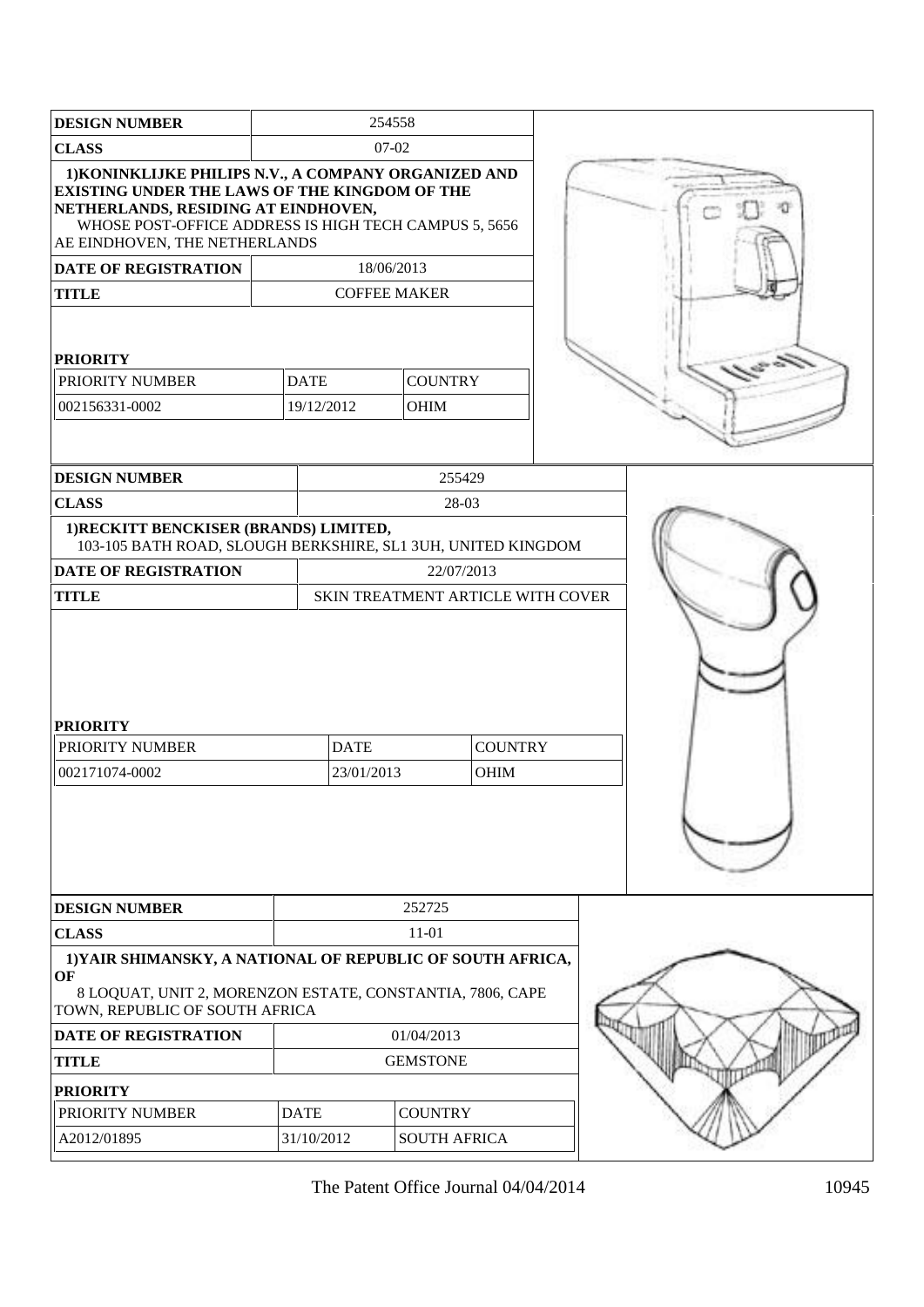| <b>DESIGN NUMBER</b>                                                                                                                                                                                                                                                                                                           | 257097                              |  |  |
|--------------------------------------------------------------------------------------------------------------------------------------------------------------------------------------------------------------------------------------------------------------------------------------------------------------------------------|-------------------------------------|--|--|
| <b>CLASS</b>                                                                                                                                                                                                                                                                                                                   |                                     |  |  |
| 1) M/S. BIBA APPARELS PRIVATE LIMITED, AN INDIAN PRIVATE LIMITED<br><b>COMPANY INCORPORATED UNDER THE PROVISION OF THE COMPANIES</b><br>ACT, 1956, AND HAVING ITS'S REGISTERED OFFICE AT<br>RELIABLE HOUSE, SITUATED AT HANUMAN SILK MILL COMPOUND,<br>KANJURMARG (WEST), OPP. HUMA MALL, MUMBAI-400078 MAHARASHTRA,<br>INDIA. |                                     |  |  |
| <b>DATE OF REGISTRATION</b>                                                                                                                                                                                                                                                                                                    | 30/09/2013                          |  |  |
| <b>TITLE</b>                                                                                                                                                                                                                                                                                                                   | <b>TEXTILE FABRIC</b>               |  |  |
| PRIORITY NA                                                                                                                                                                                                                                                                                                                    |                                     |  |  |
| <b>DESIGN NUMBER</b>                                                                                                                                                                                                                                                                                                           | 253672                              |  |  |
| <b>CLASS</b>                                                                                                                                                                                                                                                                                                                   |                                     |  |  |
| 1) SONA KOYO STEERING SYSTEMS LTD., AN INDIAN COMPANY, OF<br>38/6 DELHI-JAIPUR ROAD, NH-8, GURGAON-122001, HARYANA, INDIA                                                                                                                                                                                                      |                                     |  |  |
| <b>DATE OF REGISTRATION</b>                                                                                                                                                                                                                                                                                                    |                                     |  |  |
| <b>TITLE</b>                                                                                                                                                                                                                                                                                                                   |                                     |  |  |
| <b>PRIORITY NA</b>                                                                                                                                                                                                                                                                                                             |                                     |  |  |
| <b>DESIGN NUMBER</b>                                                                                                                                                                                                                                                                                                           | 254339                              |  |  |
| <b>CLASS</b>                                                                                                                                                                                                                                                                                                                   |                                     |  |  |
| 1) RENAULT TRUCKS, A COMPANY ORGANIZED UNDER THE LAWS OF<br>FRANCE,<br>OF 99 ROUTE DE LYON, 69800 SAINT PRIEST, FRANCE                                                                                                                                                                                                         |                                     |  |  |
| <b>DATE OF REGISTRATION</b>                                                                                                                                                                                                                                                                                                    |                                     |  |  |
| <b>TITLE</b>                                                                                                                                                                                                                                                                                                                   | WING WITH RUNNING BOARD FOR VEHICLE |  |  |
| PRIORITY NA                                                                                                                                                                                                                                                                                                                    |                                     |  |  |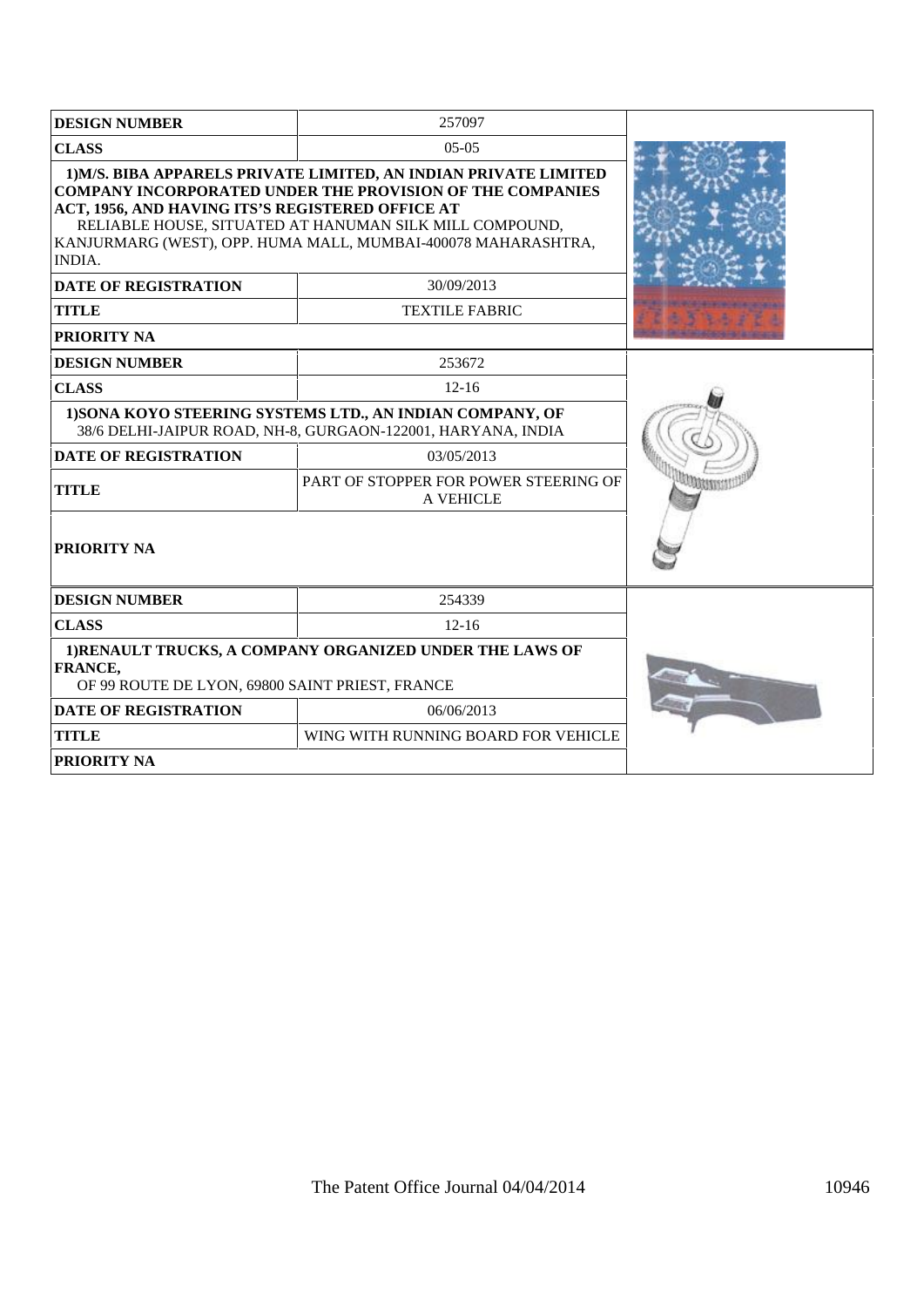| <b>DESIGN NUMBER</b>                                                                                                                                                                                          | 254548                                                   |  |
|---------------------------------------------------------------------------------------------------------------------------------------------------------------------------------------------------------------|----------------------------------------------------------|--|
| <b>CLASS</b>                                                                                                                                                                                                  | 23-04                                                    |  |
| 1) VIDEOCON INDUSTRIES LIMITED. A COMPANY INCORPORATED UNDER<br>THE INDIAN COMPANIES ACT,<br>AT 14 KMS. STONE, AURANGABAD-PAITHAN ROAD, CHITEGAON,<br>TQ.PAITHAN, DIST. AURANGABAD-431105, MAHARASHTRA, INDIA |                                                          |  |
| <b>DATE OF REGISTRATION</b>                                                                                                                                                                                   | 18/06/2013                                               |  |
| <b>TITLE</b>                                                                                                                                                                                                  | <b>AIR CONDITIONER</b>                                   |  |
| <b>PRIORITY NA</b>                                                                                                                                                                                            |                                                          |  |
| <b>DESIGN NUMBER</b>                                                                                                                                                                                          | 255789                                                   |  |
| <b>CLASS</b>                                                                                                                                                                                                  | 28-03                                                    |  |
| 1) MR. BANWARI LAL (INDIVIDUAL), WHOSE ADDRESS                                                                                                                                                                | 11159, GALI SWARN WALI, MOTIA KHAN, DELHI-110055, INDIAN |  |
| <b>DATE OF REGISTRATION</b>                                                                                                                                                                                   | 13/08/2013                                               |  |
| <b>TITLE</b>                                                                                                                                                                                                  | <b>BATH SPONGE</b>                                       |  |
| PRIORITY NA                                                                                                                                                                                                   |                                                          |  |
| <b>DESIGN NUMBER</b>                                                                                                                                                                                          | 256803                                                   |  |
| <b>CLASS</b>                                                                                                                                                                                                  | $08-06$                                                  |  |
| 1)GODREJ & BOYCE MFG. CO. LTD. OF<br>LOCKS DIVISION (PLANT-18), PIROJSHANAGAR, VIKHROLI, MUMBAI -<br>400079, MAHARASHTRA, INDIA, INDIAN COMPANY                                                               |                                                          |  |
| <b>DATE OF REGISTRATION</b>                                                                                                                                                                                   | 26/09/2013                                               |  |
| <b>TITLE</b>                                                                                                                                                                                                  | <b>HANDLE</b>                                            |  |
| <b>PRIORITY NA</b>                                                                                                                                                                                            |                                                          |  |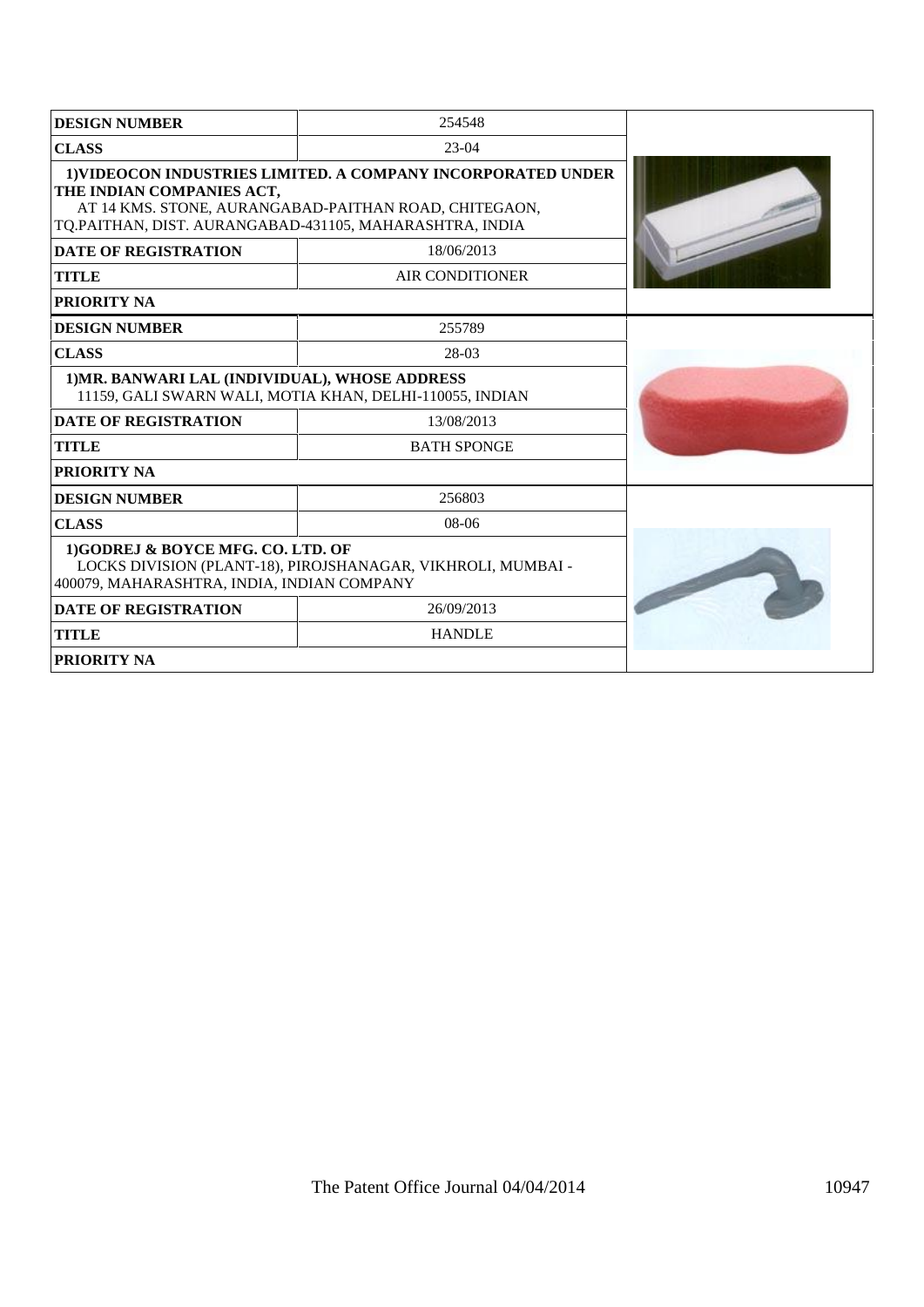| <b>DESIGN NUMBER</b>                                                                                                                                                               | 257053                                                                                                                                                                                                                                                           |  |
|------------------------------------------------------------------------------------------------------------------------------------------------------------------------------------|------------------------------------------------------------------------------------------------------------------------------------------------------------------------------------------------------------------------------------------------------------------|--|
| <b>CLASS</b>                                                                                                                                                                       | $0.5 - 0.5$                                                                                                                                                                                                                                                      |  |
| ACT, 1956, AND HAVING ITS'S REGISTERED OFFICE AT<br><b>INDIA</b>                                                                                                                   | 1) M/S. BIBA APPARELS PRIVATE LIMITED, AN INDIAN PRIVATE LIMITED<br><b>COMPANY INCORPORATED UNDER THE PROVISION OF THE COMPANIES</b><br>RELIABLE HOUSE, SITUATED AT HANUMAN SILK MILL COMPOUND,<br>KANJURMARG (WEST), OPP. HUMA MALL, MUMBAI-400078 MAHARASHTRA, |  |
| <b>DATE OF REGISTRATION</b>                                                                                                                                                        | 30/09/2013                                                                                                                                                                                                                                                       |  |
| <b>TITLE</b>                                                                                                                                                                       | <b>TEXTILE FABRIC</b>                                                                                                                                                                                                                                            |  |
| <b>PRIORITY NA</b>                                                                                                                                                                 |                                                                                                                                                                                                                                                                  |  |
| <b>DESIGN NUMBER</b>                                                                                                                                                               | 254273                                                                                                                                                                                                                                                           |  |
| <b>CLASS</b>                                                                                                                                                                       | $12-16$                                                                                                                                                                                                                                                          |  |
| <b>FRANCE,</b><br>OF 99 ROUTE DE LYON, 69800 SAINT PRIEST, FRANCE                                                                                                                  | 1) RENAULT TRUCKS, A COMPANY ORGANIZED UNDER THE LAWS OF                                                                                                                                                                                                         |  |
| <b>DATE OF REGISTRATION</b>                                                                                                                                                        | 06/06/2013                                                                                                                                                                                                                                                       |  |
| <b>TITLE</b>                                                                                                                                                                       |                                                                                                                                                                                                                                                                  |  |
| <b>PRIORITY NA</b>                                                                                                                                                                 |                                                                                                                                                                                                                                                                  |  |
| <b>DESIGN NUMBER</b>                                                                                                                                                               | 253205                                                                                                                                                                                                                                                           |  |
| <b>CLASS</b>                                                                                                                                                                       | 30-03                                                                                                                                                                                                                                                            |  |
| 1) SWASTIK INDUSTRIES, AN INDIAN PROPRIETORSHIP CONCERN, OF<br>WHICH THE PROPRIETOR IS NEERAJ JAIN, AN INDIAN NATIONAL OF<br>C-37/1 WAZIRPUR INDUSTRIAL AREA, DELHI, 110052, INDIA |                                                                                                                                                                                                                                                                  |  |
| <b>DATE OF REGISTRATION</b>                                                                                                                                                        | 17/04/2013                                                                                                                                                                                                                                                       |  |
| <b>TITLE</b>                                                                                                                                                                       | <b>ANIMAL FOOD BOWL</b>                                                                                                                                                                                                                                          |  |
| PRIORITY NA                                                                                                                                                                        |                                                                                                                                                                                                                                                                  |  |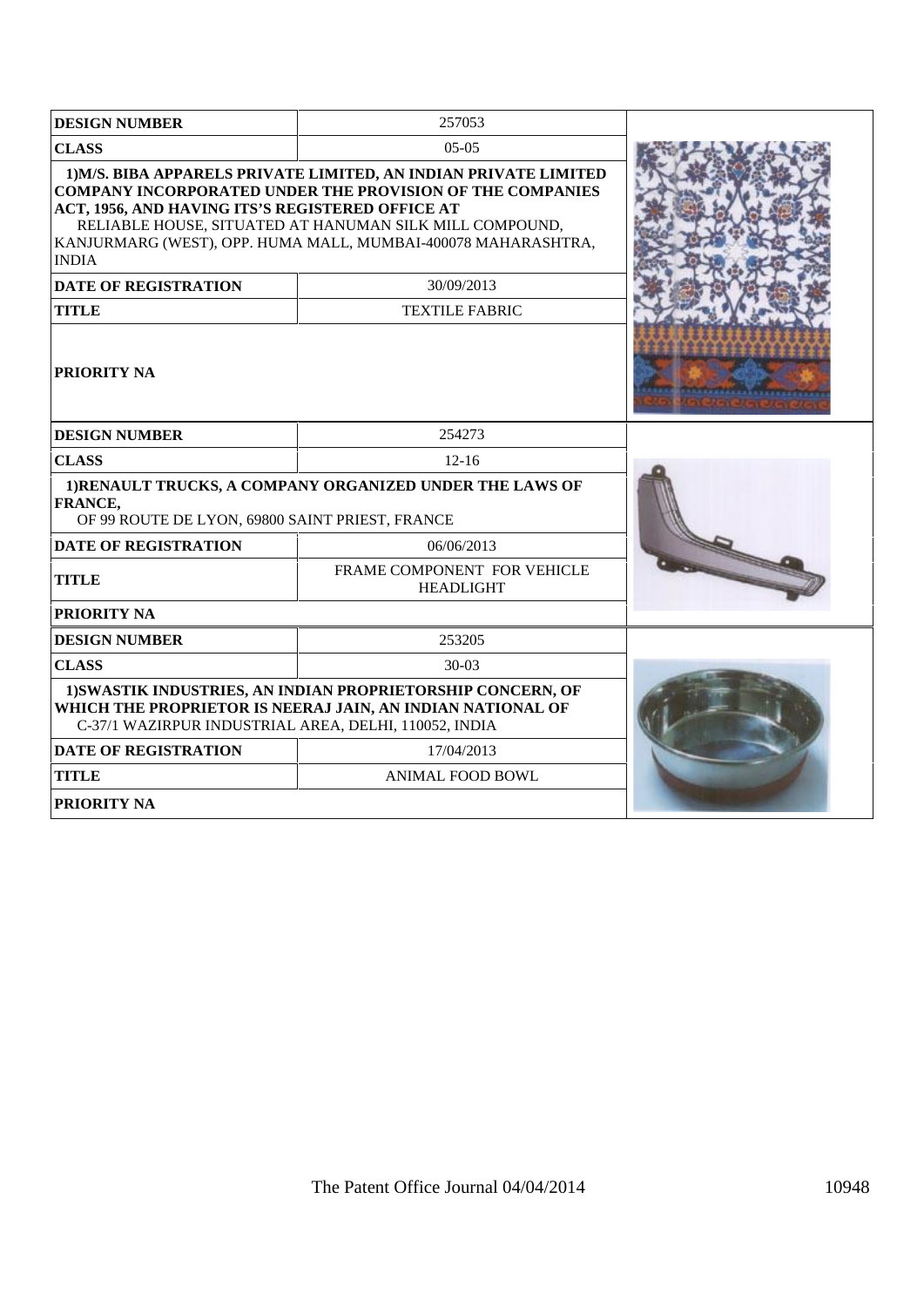| <b>DESIGN NUMBER</b>                                                                                                                                                                                                                                                                                                                                                                                                                                                                                      |                     | 254365     |                                |  |  |
|-----------------------------------------------------------------------------------------------------------------------------------------------------------------------------------------------------------------------------------------------------------------------------------------------------------------------------------------------------------------------------------------------------------------------------------------------------------------------------------------------------------|---------------------|------------|--------------------------------|--|--|
| <b>CLASS</b>                                                                                                                                                                                                                                                                                                                                                                                                                                                                                              | 26-06               |            |                                |  |  |
| 1) FORD MOTOR COMPANY A COMPANY ORGANIZED<br>AND EXISTING UNDER THE LAWS OF UNITED STATES OF<br>AMERICA, HAVING ITS OFFICE AT DEARBORN, COUNTY<br>OF WAYNE, STATE OF MICHIGAN, UNITED STATES OF<br>AMERICA, AND FORD OTOMOTIV SANAYI ANONIM<br>SIRKETI A COMPANY ORGANIZED AND EXISTING UNDER<br>THE LAWS OF REPUBLIC OF TURKEY, HAVING ITS<br><b>OFFICE AT</b><br>AKPINAR MAHALLESI, HASAN BASRI CADDESI NO. 2,<br>SANCAKTEPE, ISTANBUL, TURKEY<br><b>DATE OF</b><br><b>REGISTRATION</b><br><b>TITLE</b> | <b>VEHICLE LAMP</b> | 06/06/2013 |                                |  |  |
| <b>PRIORITY</b>                                                                                                                                                                                                                                                                                                                                                                                                                                                                                           |                     |            |                                |  |  |
| PRIORITY NUMBER                                                                                                                                                                                                                                                                                                                                                                                                                                                                                           | <b>DATE</b>         |            | <b>COUNTRY</b>                 |  |  |
| 29/443,888                                                                                                                                                                                                                                                                                                                                                                                                                                                                                                | 23/01/2013          | U.S.A.     |                                |  |  |
| <b>DESIGN NUMBER</b>                                                                                                                                                                                                                                                                                                                                                                                                                                                                                      |                     | 255538     |                                |  |  |
| <b>CLASS</b>                                                                                                                                                                                                                                                                                                                                                                                                                                                                                              |                     | $22-06$    |                                |  |  |
| 1) RECKITT BENCKISER (BRANDS) LIMITED,<br>103-105 BATH ROAD, SLOUGH BERKSHIRE, SL1 3UH, UNITED<br><b>KINGDOM</b>                                                                                                                                                                                                                                                                                                                                                                                          |                     |            |                                |  |  |
| <b>DATE OF REGISTRATION</b>                                                                                                                                                                                                                                                                                                                                                                                                                                                                               |                     | 29/07/2013 |                                |  |  |
| <b>TITLE</b>                                                                                                                                                                                                                                                                                                                                                                                                                                                                                              |                     |            | <b>INSECT REPELLENT DEVICE</b> |  |  |
| <b>PRIORITY</b>                                                                                                                                                                                                                                                                                                                                                                                                                                                                                           |                     |            |                                |  |  |
| PRIORITY NUMBER                                                                                                                                                                                                                                                                                                                                                                                                                                                                                           | <b>DATE</b>         |            | <b>COUNTRY</b>                 |  |  |
| 002175349-0003                                                                                                                                                                                                                                                                                                                                                                                                                                                                                            | 30/01/2013          |            | <b>OHIM</b>                    |  |  |
|                                                                                                                                                                                                                                                                                                                                                                                                                                                                                                           |                     |            |                                |  |  |
| <b>DESIGN NUMBER</b>                                                                                                                                                                                                                                                                                                                                                                                                                                                                                      | 255268              |            |                                |  |  |
| <b>CLASS</b>                                                                                                                                                                                                                                                                                                                                                                                                                                                                                              | 07-01               |            |                                |  |  |
| 1) MARICO LIMITED, AN INDIAN COMPANY, OF<br>RANG SHARDA, K.C. MARG, BANDRA RECLAMATION,<br>BANDRA WEST, MUMBAI-400050 (INDIA)                                                                                                                                                                                                                                                                                                                                                                             |                     |            |                                |  |  |
| <b>DATE OF</b><br><b>REGISTRATION</b>                                                                                                                                                                                                                                                                                                                                                                                                                                                                     | 16/07/2013          |            |                                |  |  |
| <b>TITLE</b>                                                                                                                                                                                                                                                                                                                                                                                                                                                                                              | <b>BOWL</b>         |            |                                |  |  |
| <b>PRIORITY NA</b>                                                                                                                                                                                                                                                                                                                                                                                                                                                                                        |                     |            |                                |  |  |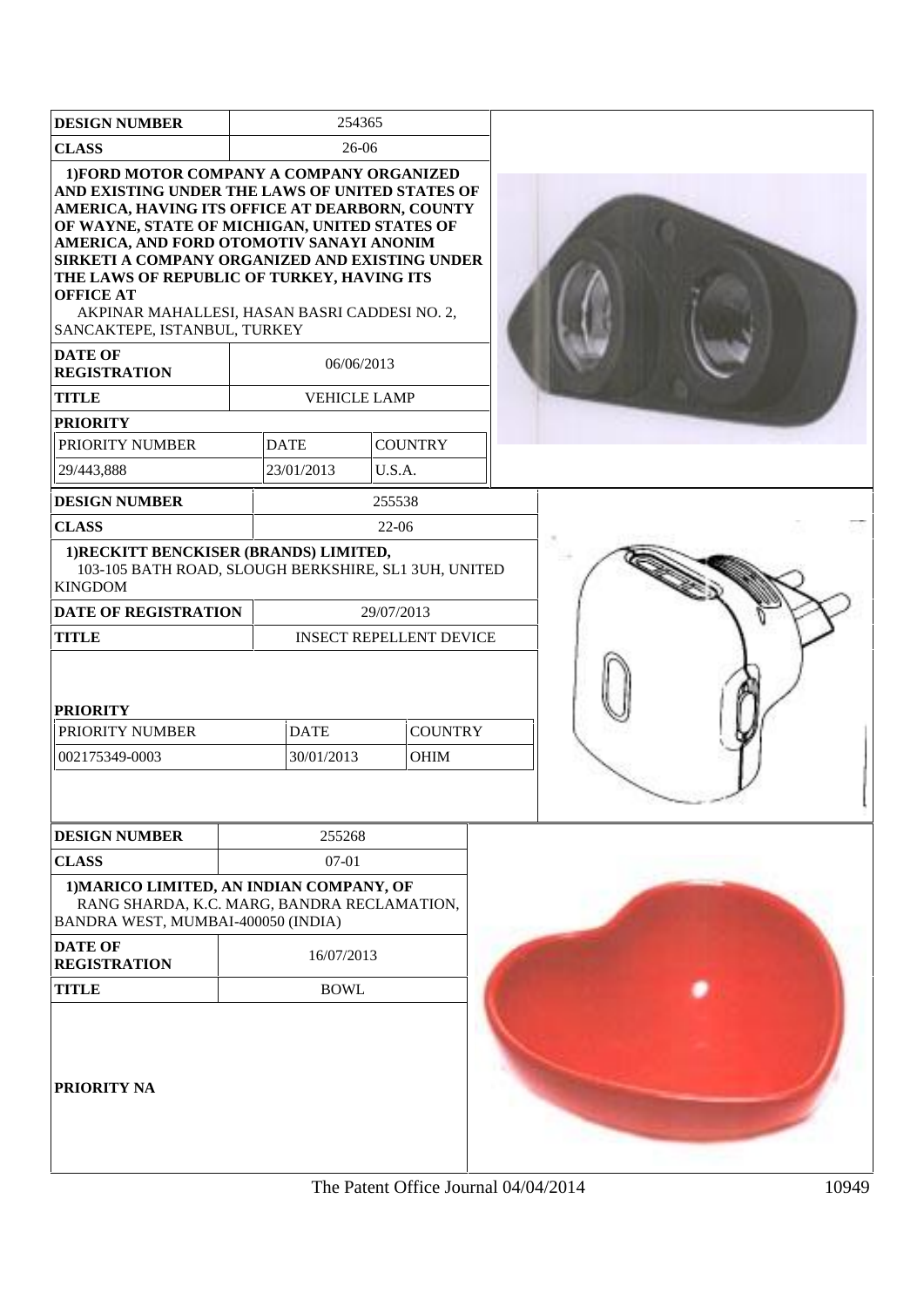| <b>DESIGN NUMBER</b>                                                                                                                                       |             | 255795                                                     |  |
|------------------------------------------------------------------------------------------------------------------------------------------------------------|-------------|------------------------------------------------------------|--|
| <b>CLASS</b>                                                                                                                                               |             | 23-04                                                      |  |
| 1) DAIKIN INDUSTRIES LTD. A JAPANESE COMPANY OF THE ADDRESS:<br>UMEDA CENTER BUILDING, 4-12 NAKAZAKI-NISHI 2-CHOME, KITA-KU,<br>OSAKA-SHI, OSAKA-FU, JAPAN |             |                                                            |  |
| <b>DATE OF REGISTRATION</b>                                                                                                                                |             | 13/08/2013                                                 |  |
| <b>TITLE</b>                                                                                                                                               |             | AIR CONDITIONER                                            |  |
| <b>PRIORITY NA</b>                                                                                                                                         |             |                                                            |  |
| <b>DESIGN NUMBER</b>                                                                                                                                       |             | 252771                                                     |  |
| <b>CLASS</b>                                                                                                                                               |             | $12 - 16$                                                  |  |
| THE INDIAN COMPANIES ACT,<br>AT 21/1, HADAPSAR INDUSTRIAL ESTATE, HADAPSAR, PUNE-411013,<br>MAHARASHTRA, INDIA.<br><b>DATE OF REGISTRATION</b>             |             |                                                            |  |
| <b>TITLE</b>                                                                                                                                               |             | HATRACK BRACKET IN LUGGAGE RACK<br><b>USED IN VEHICLES</b> |  |
| <b>PRIORITY NA</b>                                                                                                                                         |             |                                                            |  |
| <b>DESIGN NUMBER</b>                                                                                                                                       |             | 256026                                                     |  |
| <b>CLASS</b>                                                                                                                                               |             | $09-01$                                                    |  |
| 1) THE ABSOLUT COMPANY AKTIEBOLAG A COMPANY ORGANIZED AND<br>EXISTING UNDER THE LAWS OF SWEDEN, HAVING ITS OFFICE AT<br>117 97 STOCKHOLM, SWEDEN           |             |                                                            |  |
| <b>DATE OF REGISTRATION</b>                                                                                                                                |             | 23/08/2013                                                 |  |
| <b>TITLE</b>                                                                                                                                               |             | <b>BOTTLE</b>                                              |  |
| <b>PRIORITY</b>                                                                                                                                            |             |                                                            |  |
| PRIORITY NUMBER                                                                                                                                            | <b>DATE</b> | <b>COUNTRY</b>                                             |  |
| 002190439                                                                                                                                                  | 25/02/2013  | <b>OHIM</b>                                                |  |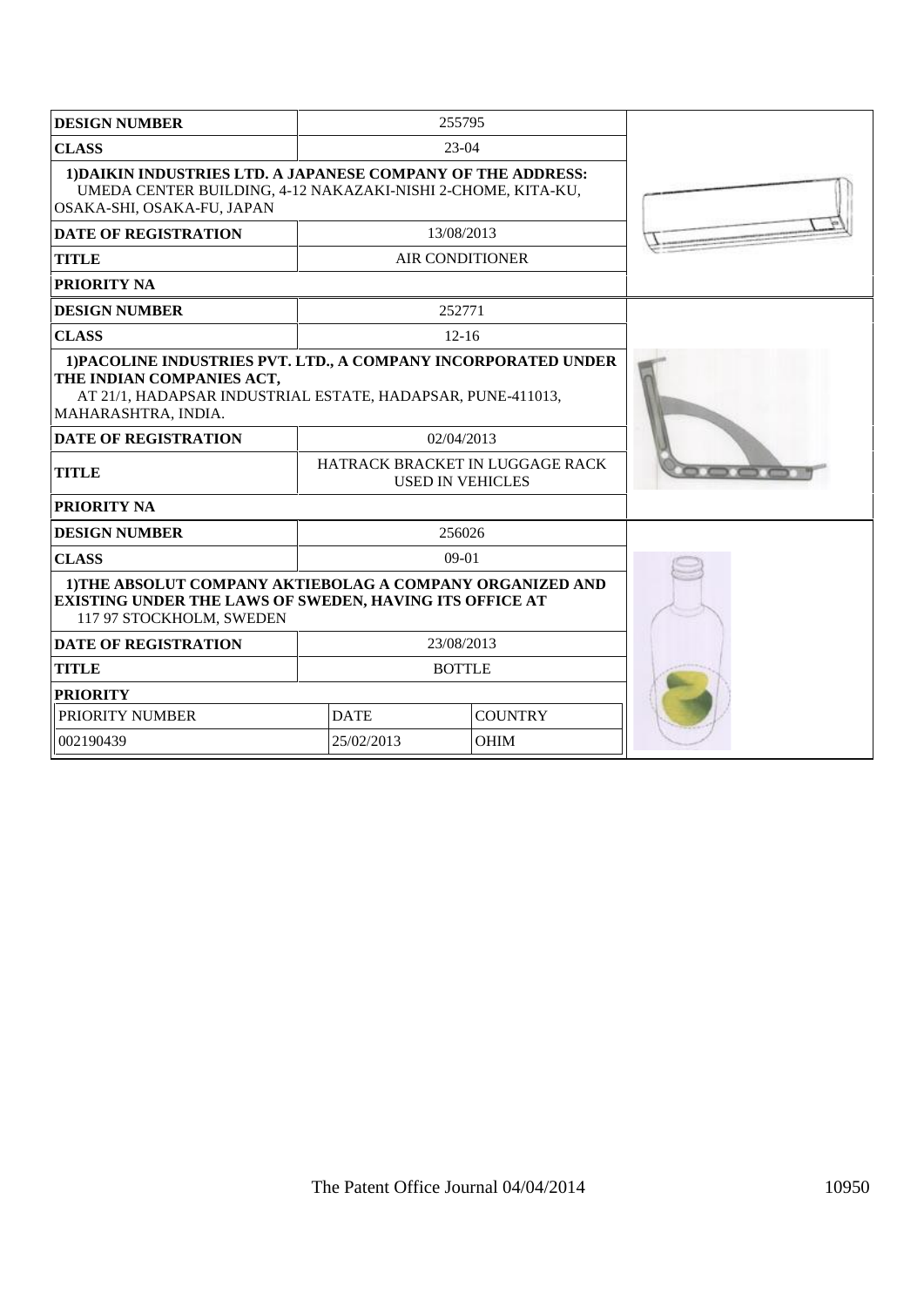| <b>DESIGN NUMBER</b>                                                                                                                                                                                                                               | 256807                                          |             |  |
|----------------------------------------------------------------------------------------------------------------------------------------------------------------------------------------------------------------------------------------------------|-------------------------------------------------|-------------|--|
| <b>CLASS</b>                                                                                                                                                                                                                                       | 08-06                                           |             |  |
| 1)GODREJ & BOYCE MFG. CO. LTD. OF<br>LOCKS DIVISION (PLANT-18), PIROJSHANAGAR, VIKHROLI, MUMBAI -<br>400079, MAHARASHTRA, INDIA, INDIAN COMPANY                                                                                                    |                                                 |             |  |
| <b>DATE OF REGISTRATION</b>                                                                                                                                                                                                                        | 26/09/2013                                      |             |  |
| <b>TITLE</b>                                                                                                                                                                                                                                       | <b>HANDLE</b>                                   |             |  |
| PRIORITY NA                                                                                                                                                                                                                                        |                                                 |             |  |
| <b>DESIGN NUMBER</b>                                                                                                                                                                                                                               | 254280                                          |             |  |
| <b>CLASS</b>                                                                                                                                                                                                                                       | $12-16$                                         |             |  |
| 1) RENAULT TRUCKS, A COMPANY ORGANIZED UNDER THE LAWS OF<br><b>FRANCE,</b><br>OF 99 ROUTE DE LYON, 69800 SAINT PRIEST, FRANCE                                                                                                                      |                                                 |             |  |
| <b>DATE OF REGISTRATION</b>                                                                                                                                                                                                                        | 06/06/2013                                      |             |  |
| <b>TITLE</b>                                                                                                                                                                                                                                       | FRAME COMPONENT FOR VEHICLE<br><b>HEADLIGHT</b> |             |  |
| <b>PRIORITY NA</b>                                                                                                                                                                                                                                 |                                                 |             |  |
| <b>DESIGN NUMBER</b>                                                                                                                                                                                                                               | 254031                                          |             |  |
| <b>CLASS</b>                                                                                                                                                                                                                                       | $24-01$                                         |             |  |
| 1) KONINKLIJKE PHILIPS ELECTRONICS N.V., A COMPANY ORGANIZED<br>AND EXISTING UNDER THE LAWS OF THE KINGDOM OF THE<br>NETHERLANDS, RESIDING AT<br>EINDHOVEN, WHOSE POST-OFFICE ADDRESS IS HIGH TECH CAMPUS 5, 5656<br>AE EINDHOVEN, THE NETHERLANDS |                                                 |             |  |
| <b>DATE OF REGISTRATION</b>                                                                                                                                                                                                                        | 22/05/2013                                      |             |  |
| <b>TITLE</b>                                                                                                                                                                                                                                       | COMPUTERISED TOMOGRAPHY SCANNER                 |             |  |
| <b>PRIORITY</b>                                                                                                                                                                                                                                    |                                                 |             |  |
| PRIORITY NUMBER                                                                                                                                                                                                                                    | <b>DATE</b><br><b>COUNTRY</b>                   |             |  |
| 002140863-0002                                                                                                                                                                                                                                     | 22/11/2012                                      | <b>OHIM</b> |  |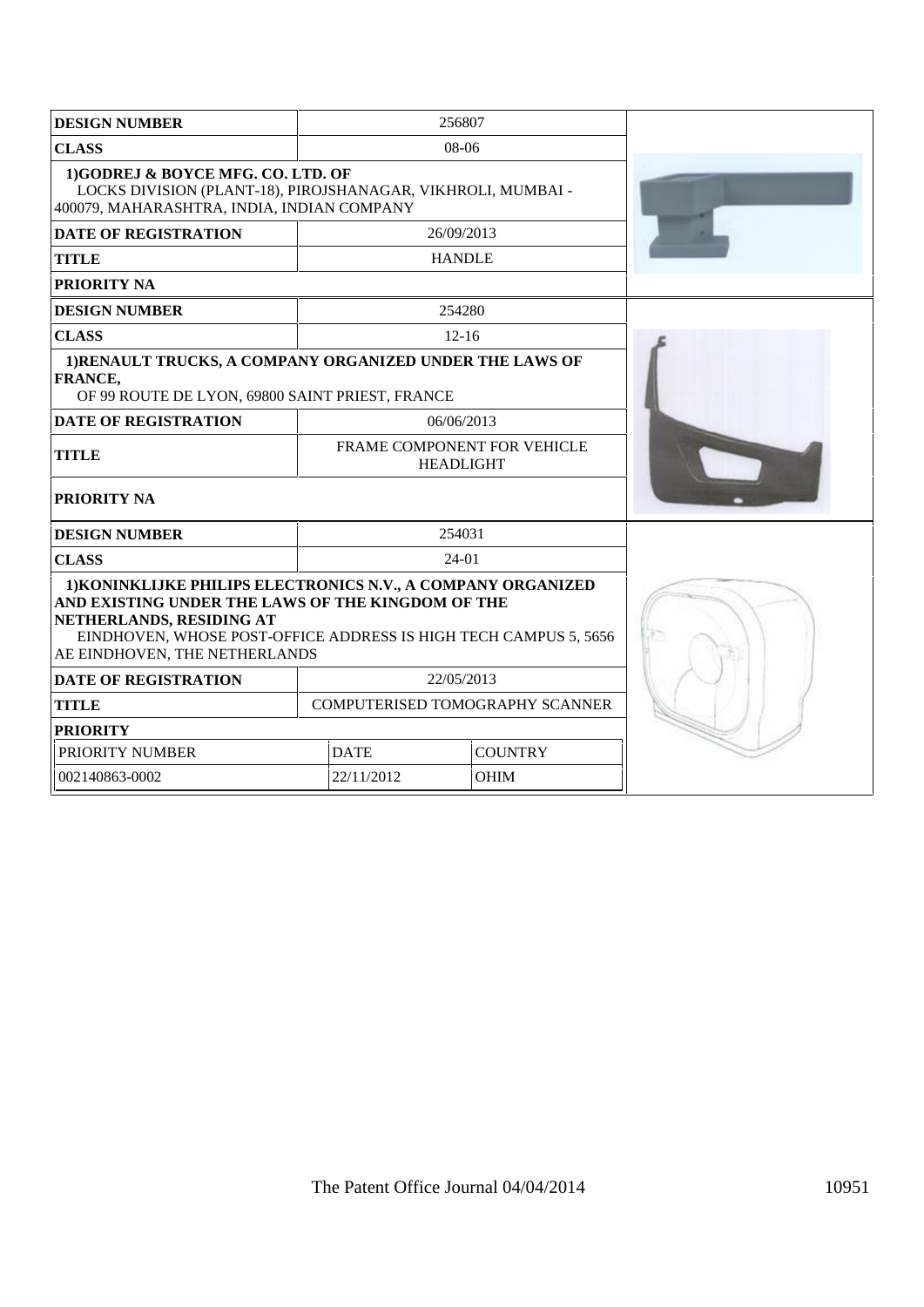| <b>DESIGN NUMBER</b>                                                                                                                                                                                                                                                                 |                       | 254646                   |                                 |  |
|--------------------------------------------------------------------------------------------------------------------------------------------------------------------------------------------------------------------------------------------------------------------------------------|-----------------------|--------------------------|---------------------------------|--|
| <b>CLASS</b>                                                                                                                                                                                                                                                                         |                       | $12 - 16$                |                                 |  |
| 1) SCANIA CV AB, A SWEDISH COMPANY OF,<br>SE-151 87, SÖDERTÄLJE, SWEDEN                                                                                                                                                                                                              |                       |                          |                                 |  |
| <b>DATE OF REGISTRATION</b>                                                                                                                                                                                                                                                          |                       | 21/06/2013               |                                 |  |
| <b>TITLE</b>                                                                                                                                                                                                                                                                         |                       | PILLAR PANEL FOR VEHICLE |                                 |  |
| <b>PRIORITY</b>                                                                                                                                                                                                                                                                      |                       |                          |                                 |  |
| PRIORITY NUMBER                                                                                                                                                                                                                                                                      |                       | <b>DATE</b>              | <b>COUNTRY</b>                  |  |
| 201330031583.0                                                                                                                                                                                                                                                                       |                       | 31/01/2013               | <b>CHINA</b>                    |  |
| <b>DESIGN NUMBER</b>                                                                                                                                                                                                                                                                 |                       | 252153                   |                                 |  |
| <b>CLASS</b>                                                                                                                                                                                                                                                                         |                       | $10 - 05$                |                                 |  |
| 1) COSTRUZIONI ELETTRONICHE INDUSTRIALI AUTOMATISMI S.P.A.<br>C.E.I.A. S.P.A., A CORPORATION ORGANIZED UNDER THE LAWS OF ITALY,<br><b>WHOSE ADDRESS IS</b><br>CIVITELLA IN VAL DI CHIANA (AR), VIA STRADA PROVINCIALE PESCAIOLA,<br>54/G-56 CAP, I-52040 FRAZIONE VICIOMAGGIO, ITALY |                       |                          |                                 |  |
| <b>DATE OF REGISTRATION</b>                                                                                                                                                                                                                                                          | 06/03/2013            |                          |                                 |  |
| <b>TITLE</b>                                                                                                                                                                                                                                                                         | <b>METAL DETECTOR</b> |                          |                                 |  |
| <b>PRIORITY</b>                                                                                                                                                                                                                                                                      |                       |                          |                                 |  |
| PRIORITY NUMBER                                                                                                                                                                                                                                                                      |                       | <b>DATE</b>              | <b>COUNTRY</b>                  |  |
| 001342570-0001                                                                                                                                                                                                                                                                       |                       | 06/09/2012               | <b>OHIM</b>                     |  |
| <b>DESIGN NUMBER</b>                                                                                                                                                                                                                                                                 |                       | 254561                   |                                 |  |
| <b>CLASS</b>                                                                                                                                                                                                                                                                         |                       | $07-02$                  |                                 |  |
| 1) KONINKLIJKE PHILIPS N.V., A COMPANY ORGANIZED AND EXISTING<br>UNDER THE LAWS OF THE KINGDOM OF THE NETHERLANDS, RESIDING AT<br>EINDHOVEN,<br>WHOSE POST-OFFICE ADDRESS IS HIGH TECH CAMPUS 5, 5656 AE<br>EINDHOVEN, THE NETHERLANDS                                               |                       |                          |                                 |  |
| <b>DATE OF REGISTRATION</b>                                                                                                                                                                                                                                                          | 18/06/2013            |                          |                                 |  |
| <b>TITLE</b>                                                                                                                                                                                                                                                                         |                       |                          | MILK CONTAINER FOR COFFEE MAKER |  |
| <b>PRIORITY</b>                                                                                                                                                                                                                                                                      |                       |                          |                                 |  |
| PRIORITY NUMBER                                                                                                                                                                                                                                                                      |                       | <b>DATE</b>              | <b>COUNTRY</b>                  |  |
| 002156331-0005                                                                                                                                                                                                                                                                       |                       | 19/12/2012               | <b>OHIM</b>                     |  |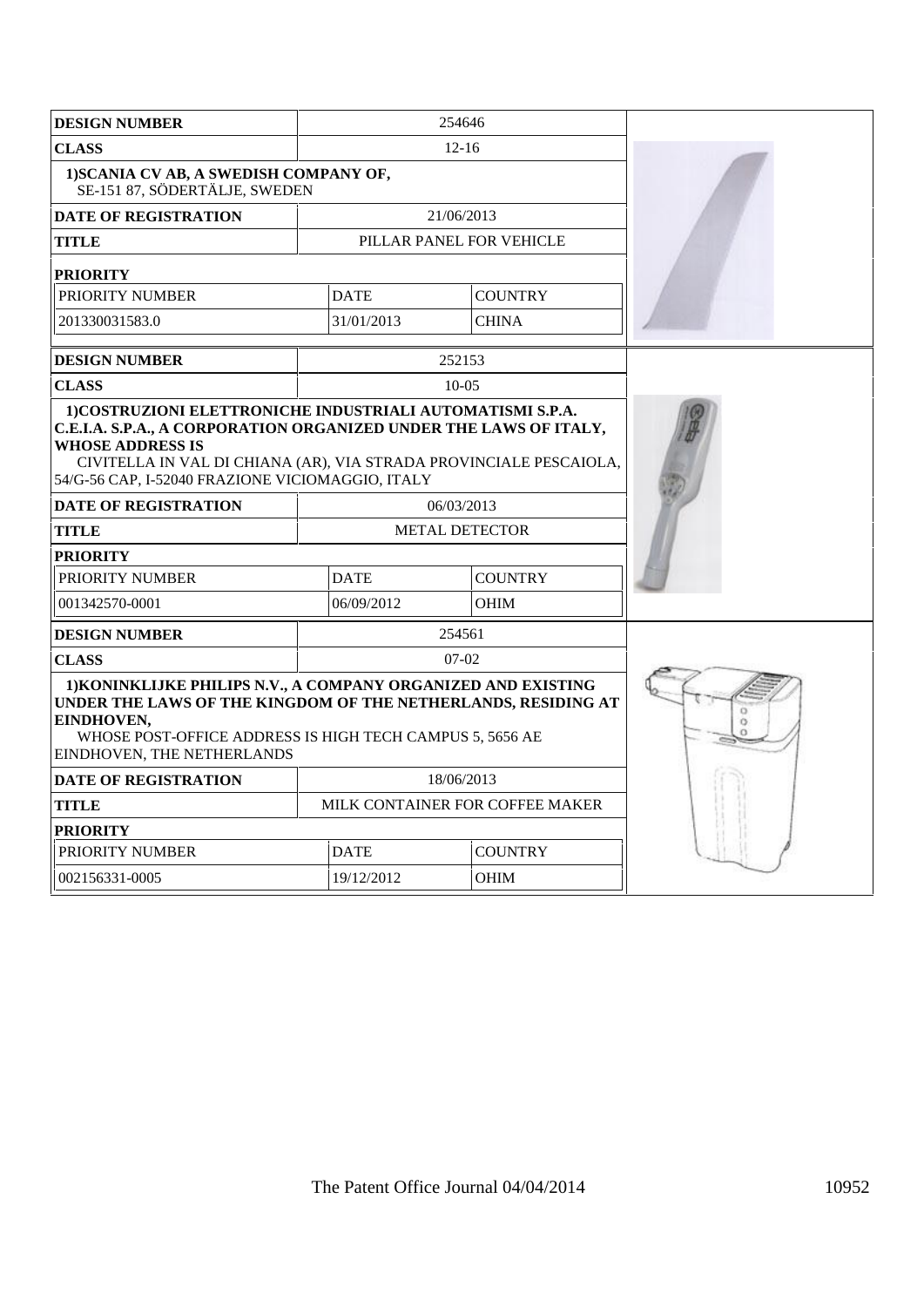| <b>DESIGN NUMBER</b>                  | 255793                                                                                                                                        |  |
|---------------------------------------|-----------------------------------------------------------------------------------------------------------------------------------------------|--|
| <b>CLASS</b>                          | $01 - 01$                                                                                                                                     |  |
| J-6, SECTOR-4, BAWANA, DELHI-110039   | 1) M/S. GOLDEN CHOCOLATES PRIVATE LIMITED, (A COMPANY DULY<br>INCORPORATED UNDER THE INDIAN COMPANIES ACT, 1956),                             |  |
| <b>DATE OF REGISTRATION</b>           | 13/08/2013                                                                                                                                    |  |
| <b>TITLE</b>                          | <b>CHOCOLATE</b>                                                                                                                              |  |
| <b>PRIORITY NA</b>                    |                                                                                                                                               |  |
| <b>DESIGN NUMBER</b>                  | 255266                                                                                                                                        |  |
| <b>CLASS</b>                          | 26-03                                                                                                                                         |  |
| <b>OFFICE AT</b>                      | 1) HAVELLS INDIA LIMITED HAVING REGISTERED<br>1, RAJ NARAIN MARG, CIVIL LINES, DELHI 110054.                                                  |  |
| <b>DATE OF</b><br><b>REGISTRATION</b> | 16/07/2013                                                                                                                                    |  |
| <b>TITLE</b>                          | STREET LIGHT LUMINAIRE                                                                                                                        |  |
| <b>PRIORITY NA</b>                    |                                                                                                                                               |  |
| <b>DESIGN NUMBER</b>                  | 252770                                                                                                                                        |  |
| <b>CLASS</b>                          | $12 - 16$                                                                                                                                     |  |
| PUNE-411013, MAHARASHTRA, INDIA       | 1) PACOLINE INDUSTRIES PVT. LTD., A COMPANY<br>INCORPORATED UNDER THE INDIAN COMPANIES ACT,<br>AT 21/1, HADAPSAR INDUSTRIAL ESTATE, HADAPSAR, |  |
| <b>DATE OF</b><br><b>REGISTRATION</b> | 02/04/2013                                                                                                                                    |  |
| <b>TITLE</b>                          | HATRACK BRACKET IN LUGGAGE<br>RACK USED IN VEHICLES                                                                                           |  |
| PRIORITY NA                           |                                                                                                                                               |  |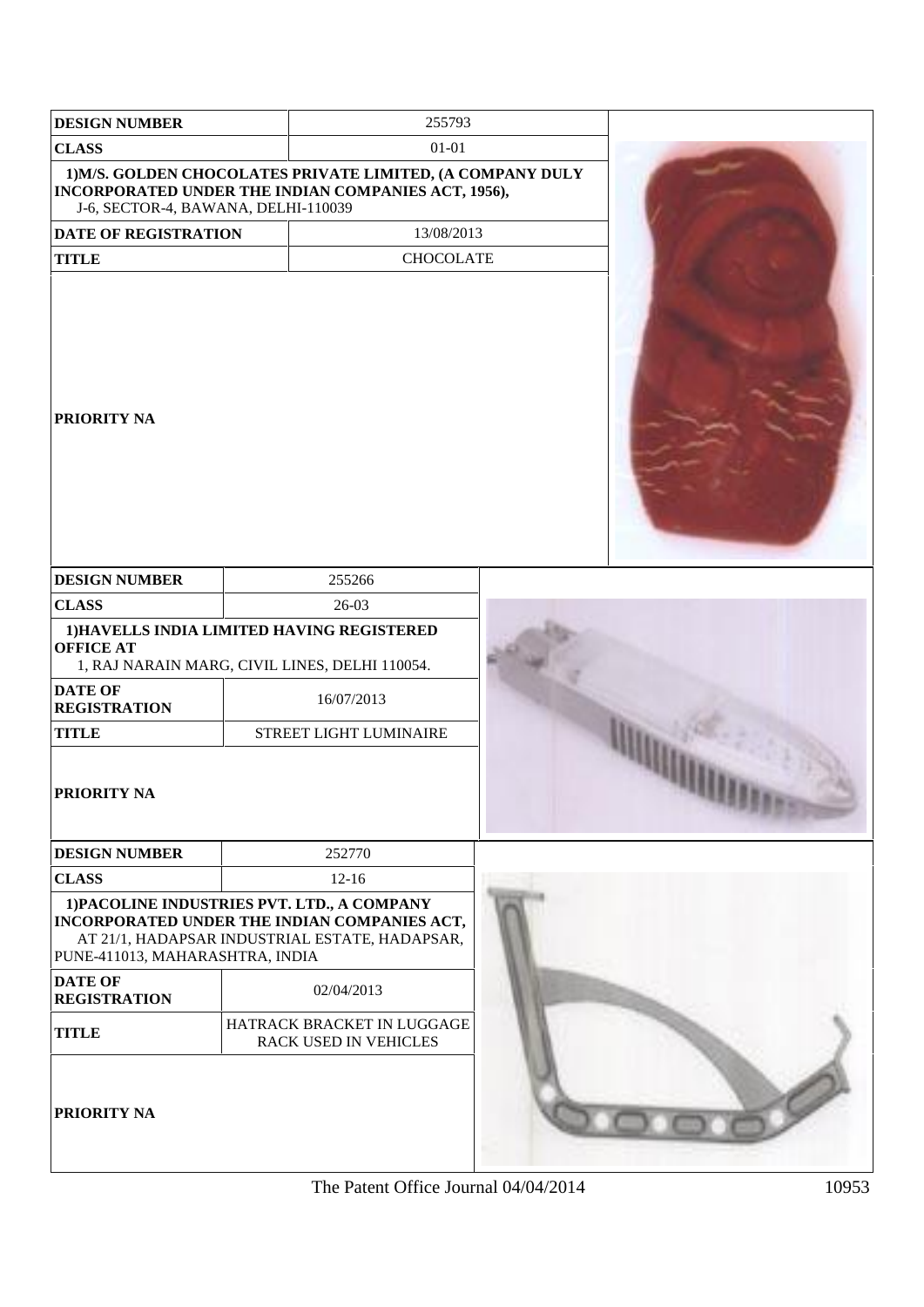| <b>DESIGN NUMBER</b>                                                                                                                                          |             | 252546                            |                                                                                                                                                                                                                                |
|---------------------------------------------------------------------------------------------------------------------------------------------------------------|-------------|-----------------------------------|--------------------------------------------------------------------------------------------------------------------------------------------------------------------------------------------------------------------------------|
| <b>CLASS</b>                                                                                                                                                  |             | $02-03$                           |                                                                                                                                                                                                                                |
| 1) JSP LTD, A UK CORPORATION,<br>WORSHAM MILL, MINSTER LOVELL, OXFORD, OX29 0TA, UNITED KINGDOM                                                               |             |                                   | No of the Contract of the Contract of the Contract of the Contract of The Contract of The Contract of The Contract of The Contract of The Contract of The Contract of The Contract of The Contract of The Contract of The Cont |
| <b>DATE OF REGISTRATION</b>                                                                                                                                   |             | 20/03/2013                        |                                                                                                                                                                                                                                |
| <b>TITLE</b>                                                                                                                                                  |             | SAFETY HELMET INTERNAL HARNESS    |                                                                                                                                                                                                                                |
| <b>PRIORITY NA</b>                                                                                                                                            |             |                                   |                                                                                                                                                                                                                                |
| <b>DESIGN NUMBER</b>                                                                                                                                          |             | 256735                            |                                                                                                                                                                                                                                |
| <b>CLASS</b>                                                                                                                                                  |             | $15-01$                           |                                                                                                                                                                                                                                |
| 1) YANMAR CO., LTD., A CORPORATION ORGANIZED AND EXISTING<br><b>UNDER THE LAWS OF JAPAN, OF</b><br>1-9, TSURUNOCHO, KITA-KU, OSAKA-SHI, OSAKA 530-8311, JAPAN |             |                                   |                                                                                                                                                                                                                                |
| <b>DATE OF REGISTRATION</b>                                                                                                                                   |             | 24/09/2013                        |                                                                                                                                                                                                                                |
| <b>TITLE</b>                                                                                                                                                  |             | <b>INTERNAL COMBUSTION ENGINE</b> |                                                                                                                                                                                                                                |
| <b>PRIORITY</b>                                                                                                                                               |             |                                   |                                                                                                                                                                                                                                |
| PRIORITY NUMBER                                                                                                                                               | <b>DATE</b> | <b>COUNTRY</b>                    |                                                                                                                                                                                                                                |
| 2013-6642                                                                                                                                                     | 26/03/2013  | <b>JAPAN</b>                      |                                                                                                                                                                                                                                |
| <b>DESIGN NUMBER</b>                                                                                                                                          |             | 256806                            |                                                                                                                                                                                                                                |
| <b>CLASS</b>                                                                                                                                                  |             | $08-06$                           |                                                                                                                                                                                                                                |
| 1)GODREJ & BOYCE MFG. CO. LTD. OF<br>LOCKS DIVISION (PLANT-18), PIROJSHANAGAR, VIKHROLI, MUMBAI -<br>400079, MAHARASHTRA, INDIA, INDIAN COMPANY               |             |                                   |                                                                                                                                                                                                                                |
| <b>DATE OF REGISTRATION</b>                                                                                                                                   |             | 26/09/2013                        |                                                                                                                                                                                                                                |
| <b>TITLE</b>                                                                                                                                                  |             | <b>HANDLE</b>                     |                                                                                                                                                                                                                                |
| <b>PRIORITY NA</b>                                                                                                                                            |             |                                   |                                                                                                                                                                                                                                |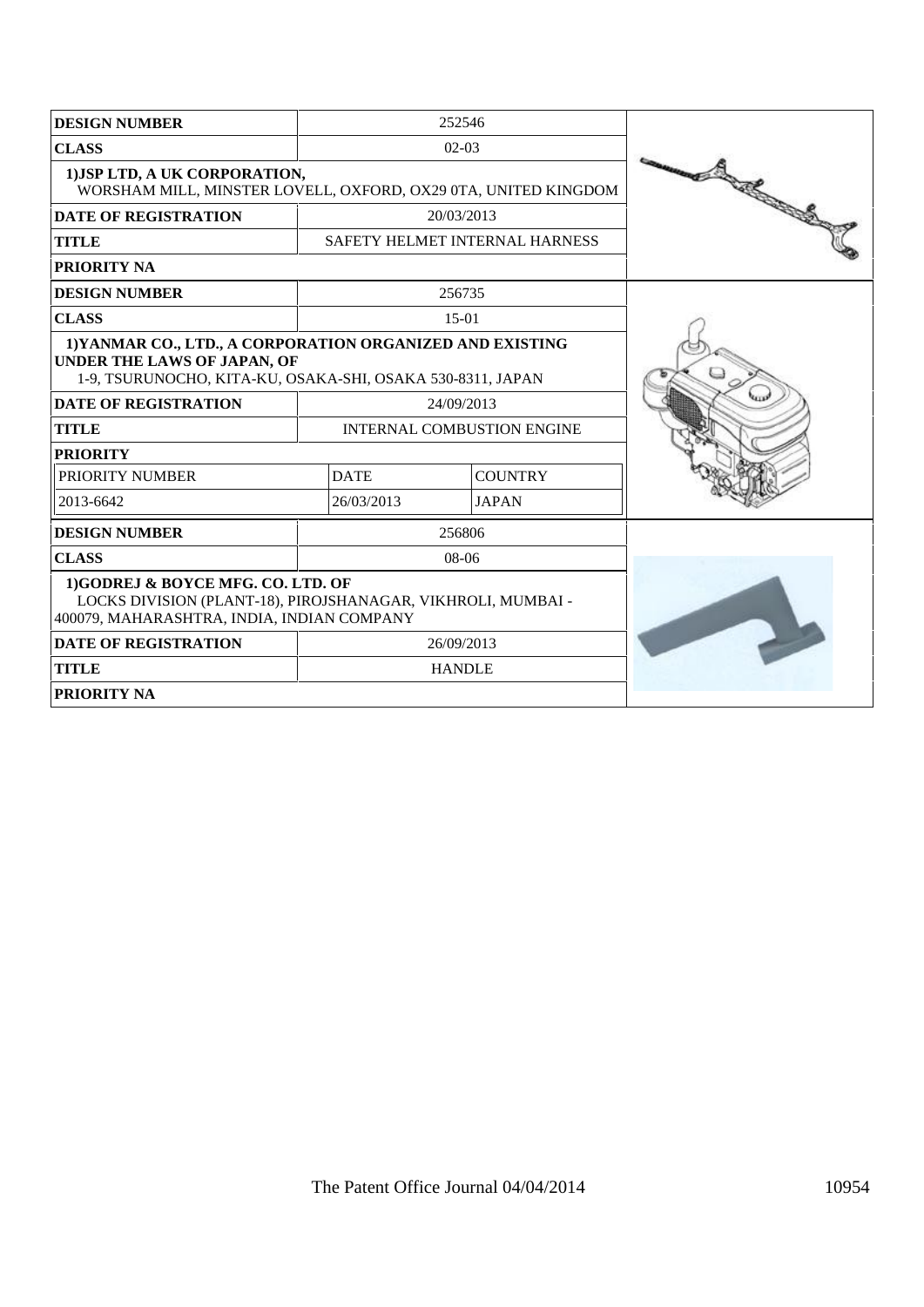| <b>DESIGN NUMBER</b>                                                                                                                                                                                                                                                                 |             | 255090                      |  |
|--------------------------------------------------------------------------------------------------------------------------------------------------------------------------------------------------------------------------------------------------------------------------------------|-------------|-----------------------------|--|
| <b>CLASS</b>                                                                                                                                                                                                                                                                         |             | $10-02$                     |  |
| 1) BULGARI HORLOGERIE SA, A COMPANY ORGANIZED AND EXISTING<br>UNDER THE LAWS OF SWITZERLAND,<br>OF THE ADDRESS RUE DE MONRUZ 34, 2000 NEUCHATEL, SWITZERLAND                                                                                                                         |             |                             |  |
| <b>DATE OF REGISTRATION</b>                                                                                                                                                                                                                                                          |             | 09/07/2013                  |  |
| <b>TITLE</b>                                                                                                                                                                                                                                                                         |             | WRISTWATCH                  |  |
| <b>PRIORITY</b>                                                                                                                                                                                                                                                                      |             |                             |  |
| PRIORITY NUMBER                                                                                                                                                                                                                                                                      | <b>DATE</b> | <b>COUNTRY</b>              |  |
| 716681101                                                                                                                                                                                                                                                                            | 28/01/2013  | <b>WIPO</b>                 |  |
| <b>DESIGN NUMBER</b>                                                                                                                                                                                                                                                                 |             | 254279                      |  |
| <b>CLASS</b>                                                                                                                                                                                                                                                                         |             | $12 - 16$                   |  |
| 1) RENAULT TRUCKS, A COMPANY ORGANIZED UNDER THE LAWS OF<br>FRANCE,<br>OF 99 ROUTE DE LYON, 69800 SAINT PRIEST, FRANCE                                                                                                                                                               |             |                             |  |
| <b>DATE OF REGISTRATION</b>                                                                                                                                                                                                                                                          |             | 06/06/2013                  |  |
| <b>TITLE</b>                                                                                                                                                                                                                                                                         |             | BUMPER COMPONENT OF VEHICLE |  |
| PRIORITY NA                                                                                                                                                                                                                                                                          |             |                             |  |
| <b>DESIGN NUMBER</b>                                                                                                                                                                                                                                                                 |             | 252152                      |  |
| <b>CLASS</b>                                                                                                                                                                                                                                                                         |             | $10-0.5$                    |  |
| 1) COSTRUZIONI ELETTRONICHE INDUSTRIALI AUTOMATISMI S.P.A.<br>C.E.I.A. S.P.A., A CORPORATION ORGANIZED UNDER THE LAWS OF ITALY,<br><b>WHOSE ADDRESS IS</b><br>CIVITELLA IN VAL DI CHIANA (AR), VIA STRADA PROVINCIALE PESCAIOLA,<br>54/G-56 CAP, I-52040 FRAZIONE VICIOMAGGIO, ITALY |             |                             |  |
| <b>DATE OF REGISTRATION</b>                                                                                                                                                                                                                                                          |             | 06/03/2013                  |  |
| <b>TITLE</b>                                                                                                                                                                                                                                                                         |             | <b>METAL DETECTOR</b>       |  |
| <b>PRIORITY</b>                                                                                                                                                                                                                                                                      |             |                             |  |
| PRIORITY NUMBER                                                                                                                                                                                                                                                                      | <b>DATE</b> | <b>COUNTRY</b>              |  |
| 001342570-0002                                                                                                                                                                                                                                                                       | 06/09/2012  | OHIM                        |  |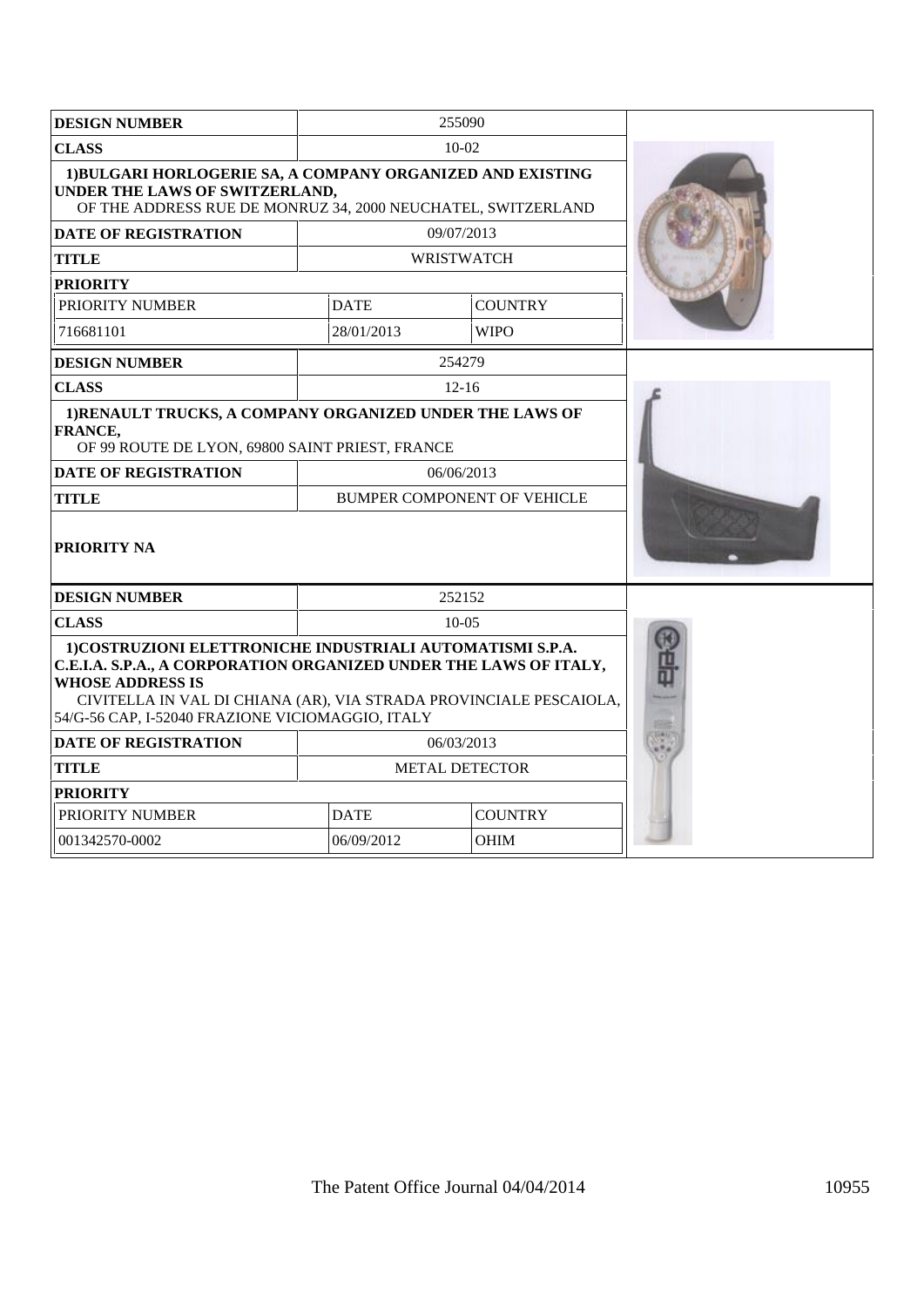| <b>DESIGN NUMBER</b>                                                                                                                                                                                                                                                                                                 |             | 254560              |  |
|----------------------------------------------------------------------------------------------------------------------------------------------------------------------------------------------------------------------------------------------------------------------------------------------------------------------|-------------|---------------------|--|
| <b>CLASS</b>                                                                                                                                                                                                                                                                                                         |             | $07-05$             |  |
| 1) KONINKLIJKE PHILIPS N.V., A COMPANY ORGANIZED AND EXISTING<br>UNDER THE LAWS OF THE KINGDOM OF THE NETHERLANDS, RESIDING AT<br>EINDHOVEN,<br>WHOSE POST-OFFICE ADDRESS IS HIGH TECH CAMPUS 5, 5656 AE<br>EINDHOVEN, THE NETHERLANDS                                                                               |             |                     |  |
| <b>DATE OF REGISTRATION</b>                                                                                                                                                                                                                                                                                          |             | 18/06/2013          |  |
| <b>TITLE</b>                                                                                                                                                                                                                                                                                                         |             | ELECTRIC STEAM IRON |  |
| <b>PRIORITY</b>                                                                                                                                                                                                                                                                                                      |             |                     |  |
| PRIORITY NUMBER                                                                                                                                                                                                                                                                                                      | <b>DATE</b> | <b>COUNTRY</b>      |  |
| 002157149-0001                                                                                                                                                                                                                                                                                                       | 20/12/2012  | <b>OHIM</b>         |  |
| <b>DESIGN NUMBER</b>                                                                                                                                                                                                                                                                                                 |             | 252840              |  |
| <b>CLASS</b>                                                                                                                                                                                                                                                                                                         |             | 09-01               |  |
| 1) DABUR INDIA LIMITED CORPORATE OFFICE<br>KAUSHAMBI, SAHIBABAD-201010, DISTT. GHAZIABAD (U.P.) INDIA, AN<br><b>INDIAN COMPANY</b>                                                                                                                                                                                   |             |                     |  |
| <b>DATE OF REGISTRATION</b>                                                                                                                                                                                                                                                                                          |             | 03/04/2013          |  |
| <b>TITLE</b>                                                                                                                                                                                                                                                                                                         |             | <b>BOTTLE</b>       |  |
| PRIORITY NA                                                                                                                                                                                                                                                                                                          |             |                     |  |
| <b>DESIGN NUMBER</b>                                                                                                                                                                                                                                                                                                 | 256003      |                     |  |
| <b>CLASS</b><br>$11-01$                                                                                                                                                                                                                                                                                              |             |                     |  |
| 1) R. R. JEWELLERS IS A PARTNERSHIP FIRM REGISTERED UNDER THE<br>PARTNERSHIP ACT, 1932 BETWEEN 1) JIGNESH RAMESHBHAI SHAH 2)<br>TEJAS RAMESHBHAI SHAH AND 3) ALPA JIGNESHBHAI SHAH WHOSE<br><b>OFFICE IS AT</b><br>3RD FLOOR, "PANNA MANEK", OPP. MAA ASHAPURA TEMPLE, PALACE<br>ROAD, RAJKOT-360001, GUJARAT, INDIA |             |                     |  |
| <b>DATE OF REGISTRATION</b>                                                                                                                                                                                                                                                                                          |             | 23/08/2013          |  |
| <b>TITLE</b>                                                                                                                                                                                                                                                                                                         |             | <b>EARRING</b>      |  |
| <b>PRIORITY NA</b>                                                                                                                                                                                                                                                                                                   |             |                     |  |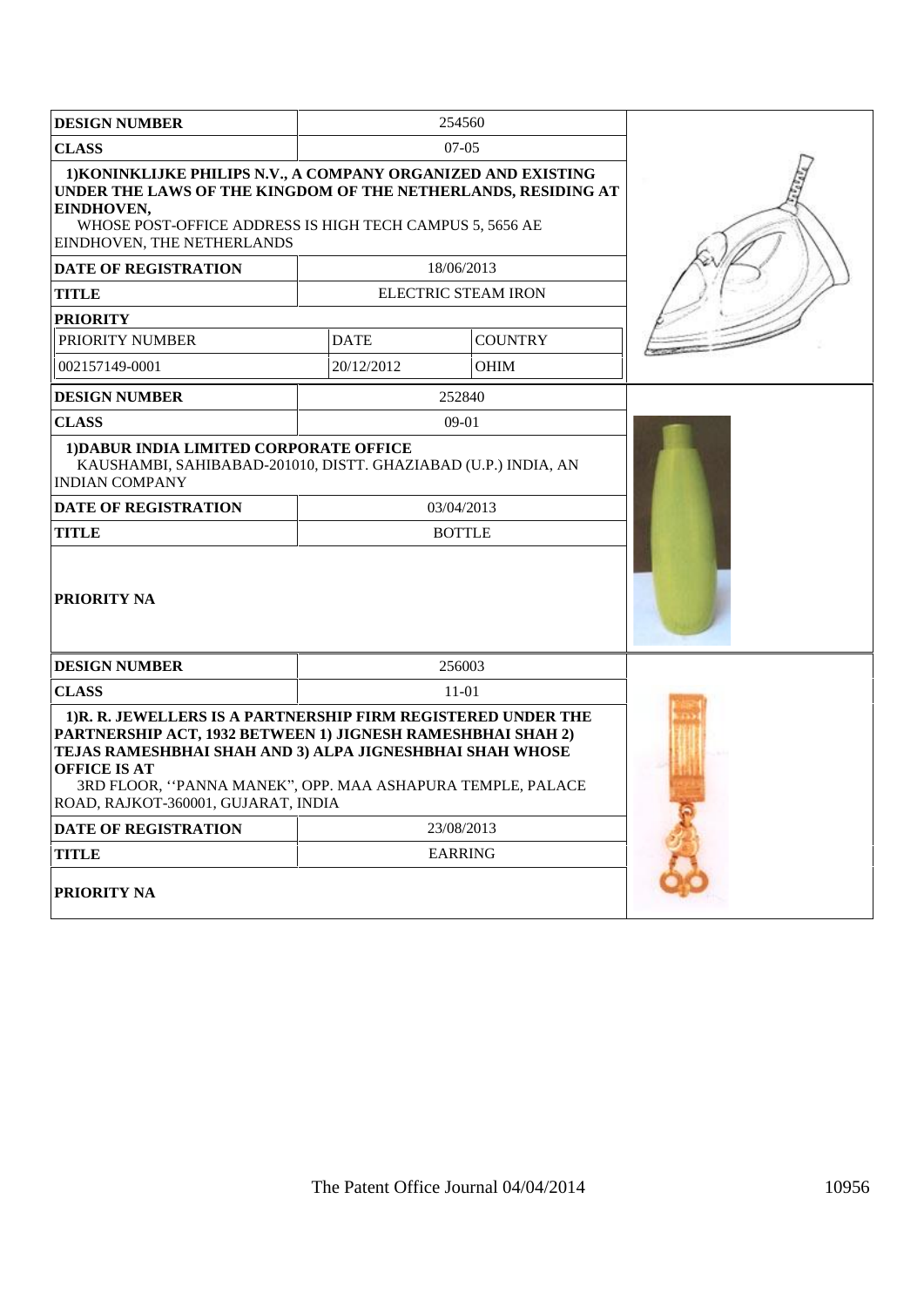| <b>DESIGN NUMBER</b>                                                                                                                                                                                                                                                               | 254948                                                  |                               |  |  |
|------------------------------------------------------------------------------------------------------------------------------------------------------------------------------------------------------------------------------------------------------------------------------------|---------------------------------------------------------|-------------------------------|--|--|
| <b>CLASS</b>                                                                                                                                                                                                                                                                       | $15-09$                                                 |                               |  |  |
| 1)1. D A V COLLEGE MANAGING COMMITTEE, CHITRA GUPTA<br>ROAD, NEW DELHI-110055, 2. DR. B. R. AMBEDKAR, NATIONAL<br>INSTITUTE OF TECHNOLOGY, JALANDHAR-144011 (PUNJAB)<br>INDIA,<br>3. NATIONAL INSTITUTE OF TECHNOLOGY, KURUKSHETRA-<br>136119 (HARYANA) INDIA, ALL INDIAN NATIONAL |                                                         |                               |  |  |
| <b>DATE OF REGISTRATION</b>                                                                                                                                                                                                                                                        | 03/07/2013                                              |                               |  |  |
| <b>TITLE</b>                                                                                                                                                                                                                                                                       | HEAT TREATMENT TRAY FOR<br>HARDENING OF STEEL           |                               |  |  |
| PRIORITY NA                                                                                                                                                                                                                                                                        |                                                         |                               |  |  |
| <b>DESIGN NUMBER</b>                                                                                                                                                                                                                                                               | 256204                                                  |                               |  |  |
| <b>CLASS</b>                                                                                                                                                                                                                                                                       | 21-02                                                   |                               |  |  |
| 1) FREEWILL SPORTS PRIVATE LIMITED, A COMPANY<br><b>INCORPORATED UNDER THE INDIAN COMPANIES ACT, 1956</b><br>AND HAVING ITS PRINCIPAL PLACE OF BUSINESS AT<br>S32, 33, INDUSTRIAL AREA, JALANDHAR 144004                                                                           |                                                         |                               |  |  |
| <b>DATE OF REGISTRATION</b>                                                                                                                                                                                                                                                        | 04/09/2013                                              |                               |  |  |
| <b>TITLE</b>                                                                                                                                                                                                                                                                       | <b>BASKET BALL</b>                                      |                               |  |  |
| <b>PRIORITY NA</b>                                                                                                                                                                                                                                                                 |                                                         |                               |  |  |
| <b>DESIGN NUMBER</b>                                                                                                                                                                                                                                                               |                                                         | 254401                        |  |  |
| <b>CLASS</b>                                                                                                                                                                                                                                                                       | 12-05                                                   |                               |  |  |
| 1) KONE CORPORATION, A COMPANY ORGANIZED AND EXISTING UNDER<br>THE LAWS OF FINLAND, OF THE ADDRESS<br>KARTANONTIE 1, 00330 HELSINKI, FINLAND                                                                                                                                       |                                                         |                               |  |  |
| <b>DATE OF REGISTRATION</b>                                                                                                                                                                                                                                                        |                                                         | 10/06/2013                    |  |  |
| <b>TITLE</b>                                                                                                                                                                                                                                                                       | PUSH BUTTON IN PANELS FOR LIFTS AND<br><b>ELEVATORS</b> |                               |  |  |
| <b>PRIORITY</b><br>PRIORITY NUMBER<br>002164954-0001                                                                                                                                                                                                                               | <b>DATE</b><br>11/01/2013                               | <b>COUNTRY</b><br><b>OHIM</b> |  |  |
|                                                                                                                                                                                                                                                                                    |                                                         |                               |  |  |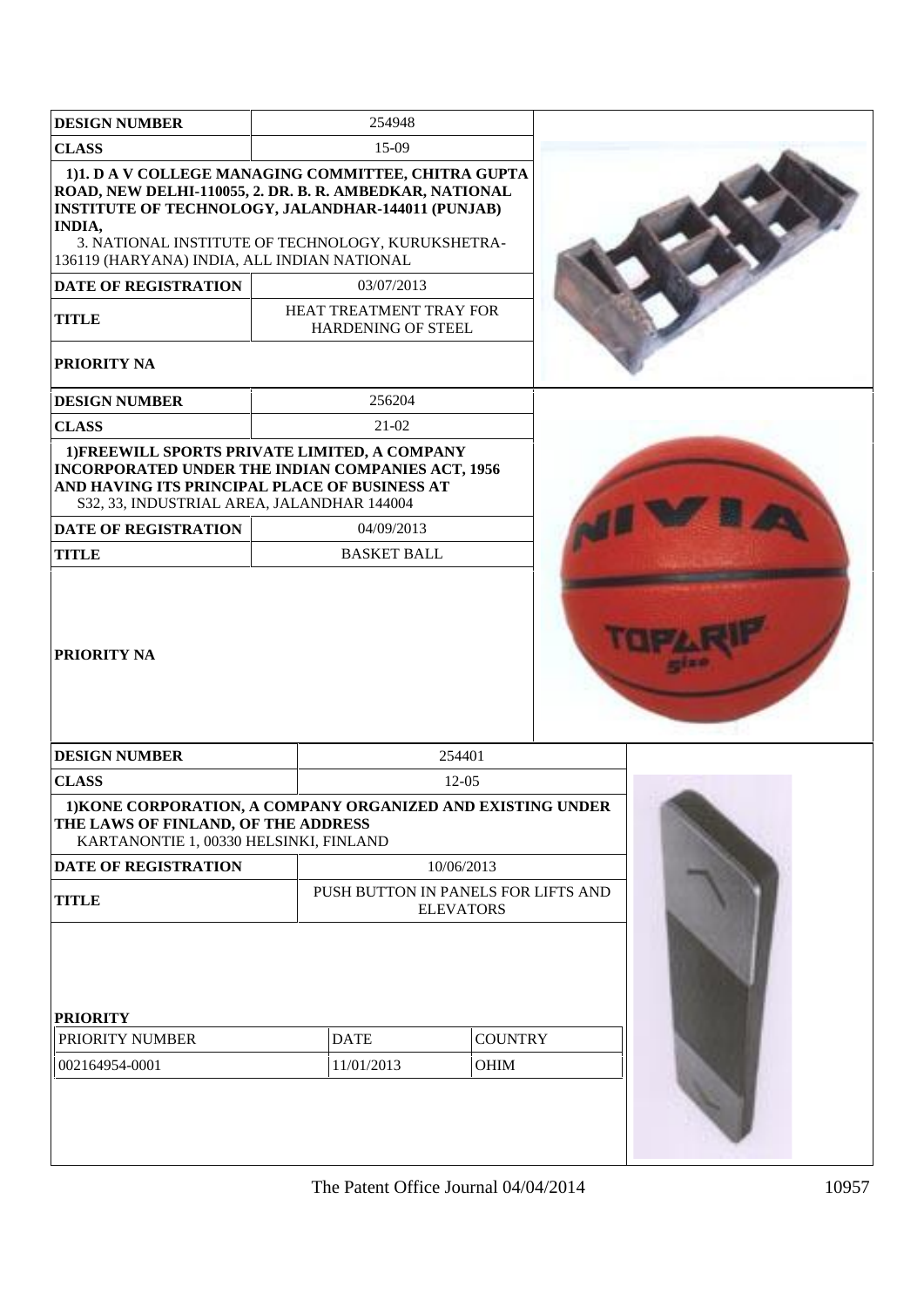| <b>DESIGN NUMBER</b>                                                                                                                                                                                                                                            | 254520               |                                                  |  |
|-----------------------------------------------------------------------------------------------------------------------------------------------------------------------------------------------------------------------------------------------------------------|----------------------|--------------------------------------------------|--|
| <b>CLASS</b>                                                                                                                                                                                                                                                    |                      | $13-02$                                          |  |
| 1) MOTEURS LEROY-SOMER, A COMPANY DULY ORGANIZED AND<br><b>EXISTING UNDER THE LAWS OF FRANCE OF</b><br>BOULEVARD MARCELLIN LEROY-CS 10015, 16915 ANGOULÊME CEDEX 9,<br><b>FRANCE</b>                                                                            |                      |                                                  |  |
| <b>DATE OF REGISTRATION</b>                                                                                                                                                                                                                                     | 14/06/2013           |                                                  |  |
| TITLE                                                                                                                                                                                                                                                           |                      | <b>ALTERNATOR</b>                                |  |
| <b>PRIORITY</b>                                                                                                                                                                                                                                                 |                      |                                                  |  |
| PRIORITY NUMBER                                                                                                                                                                                                                                                 | <b>DATE</b>          | <b>COUNTRY</b>                                   |  |
| 002195537-0001                                                                                                                                                                                                                                                  | 04/03/2013           | <b>OHIM</b>                                      |  |
| <b>DESIGN NUMBER</b>                                                                                                                                                                                                                                            |                      | 255852                                           |  |
| <b>CLASS</b>                                                                                                                                                                                                                                                    |                      | 31-01                                            |  |
| 1) ASHVINBHAI BHIKHUBHAI SAPARA AN INDIAN NATIONAL AND HAVING<br><b>ITS PLACE OF BUSINESS AT</b><br>MADHURAM VRUNDAVAN SOCIETY, YADAV ACADEMY, OPP. SHYAM<br>BHUVAN, JUNAGADH, GUJARAT (INDIA)<br><b>DATE OF REGISTRATION</b><br>TITLE<br><b>PRIORITY NA</b>    |                      | 16/08/2013<br><b>BUTTERMILK CHURNING MACHINE</b> |  |
| <b>DESIGN NUMBER</b>                                                                                                                                                                                                                                            |                      | 255880                                           |  |
| <b>CLASS</b>                                                                                                                                                                                                                                                    | $09-03$              |                                                  |  |
| 1) NIMESHKUMAR HIMMATLAL SHAH AN INDIAN NATIONAL SOLE<br>PROPRIETOR OF PADMAVATI PETROLEUM AN INDIAN PROPRIETORSHIP<br>FIRM HAVING ITS PRINCIPAL PLACE OF BUSINESS AT<br>DHARM-RAJ BUILDING, NEAR S.B.I. BANK, SARDAR GANJ ROAD, ANAND,<br><b>GUJARAT-INDIA</b> |                      |                                                  |  |
| <b>DATE OF REGISTRATION</b>                                                                                                                                                                                                                                     | 16/08/2013           |                                                  |  |
| TITLE                                                                                                                                                                                                                                                           | <b>OIL CONTAINER</b> |                                                  |  |
| PRIORITY NA                                                                                                                                                                                                                                                     |                      |                                                  |  |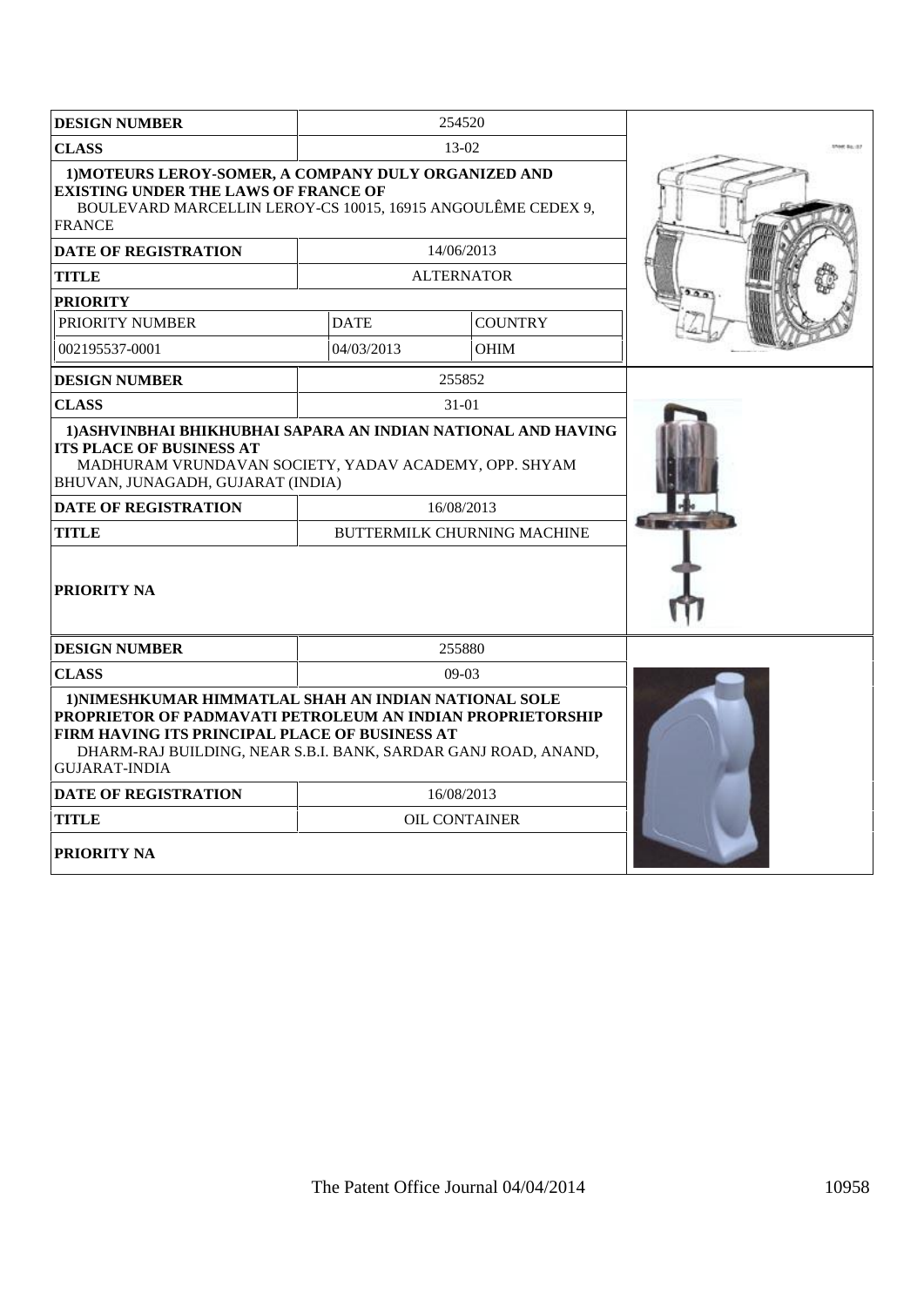| <b>DESIGN NUMBER</b>                                                                                                                                                    | 256034                                                                                                                                                                                                                                                                                                                    |  |
|-------------------------------------------------------------------------------------------------------------------------------------------------------------------------|---------------------------------------------------------------------------------------------------------------------------------------------------------------------------------------------------------------------------------------------------------------------------------------------------------------------------|--|
| <b>CLASS</b>                                                                                                                                                            | $12 - 16$                                                                                                                                                                                                                                                                                                                 |  |
| <b>RESIDING AT</b><br>JUNAGADH, GUJARAT, INDIAN NATIONALS                                                                                                               | 1) SHREE RAGHURAM KRUPA STEEL, INDIAN PROPRIETORSHIP FIRM<br>HAVING PRINCIPAL PLACE OF BUSINESS AT JUNAGADH ROAD, OPP.<br>RELIANCE PETROL PUMP, VILLAGE-BHESAN, DIST. JUNAGADH, GUJARAT,<br>INDIA AND HAVING PROPRIETOR PARESHBHAI VINUBHAI ASODIYA,<br>"JUNAGADH ROAD, B/H. RELIANCE PETROL PUMP, VILLAGE-BHESAN, DIST., |  |
| <b>DATE OF REGISTRATION</b>                                                                                                                                             | 26/08/2013                                                                                                                                                                                                                                                                                                                |  |
| <b>TITLE</b>                                                                                                                                                            | <b>FRAME OF TRACTOR CAB</b>                                                                                                                                                                                                                                                                                               |  |
| <b>PRIORITY NA</b>                                                                                                                                                      |                                                                                                                                                                                                                                                                                                                           |  |
| <b>DESIGN NUMBER</b>                                                                                                                                                    | 252563                                                                                                                                                                                                                                                                                                                    |  |
| <b>CLASS</b>                                                                                                                                                            | $07-03$                                                                                                                                                                                                                                                                                                                   |  |
| 1) MUDITA MULL, OF<br><b>CITIZEN</b>                                                                                                                                    | MULL BUILDINGS, 4, ASHOK MARG, LUCKNOW-226001, INDIA, AN INDIAN                                                                                                                                                                                                                                                           |  |
| <b>DATE OF REGISTRATION</b>                                                                                                                                             | 20/03/2013                                                                                                                                                                                                                                                                                                                |  |
| <b>TITLE</b>                                                                                                                                                            | <b>KNIFE</b>                                                                                                                                                                                                                                                                                                              |  |
| PRIORITY NA                                                                                                                                                             |                                                                                                                                                                                                                                                                                                                           |  |
| <b>DESIGN NUMBER</b>                                                                                                                                                    | 251830                                                                                                                                                                                                                                                                                                                    |  |
| <b>CLASS</b>                                                                                                                                                            | $08-09$                                                                                                                                                                                                                                                                                                                   |  |
| 1)EBCO PVT. LTD., A COMPANY INCORPORATED UNDER THE INDIAN<br><b>COMPANIES ACT, AT</b><br>402-3, HYDE PARK, SAKI VIHAR ROAD, MUMBAI-400072, MAHARASHTRA,<br><b>INDIA</b> |                                                                                                                                                                                                                                                                                                                           |  |
| <b>DATE OF REGISTRATION</b>                                                                                                                                             | 22/02/2013                                                                                                                                                                                                                                                                                                                |  |
| <b>TITLE</b>                                                                                                                                                            | <b>MAGNETIC CATCH</b>                                                                                                                                                                                                                                                                                                     |  |
| <b>PRIORITY NA</b>                                                                                                                                                      |                                                                                                                                                                                                                                                                                                                           |  |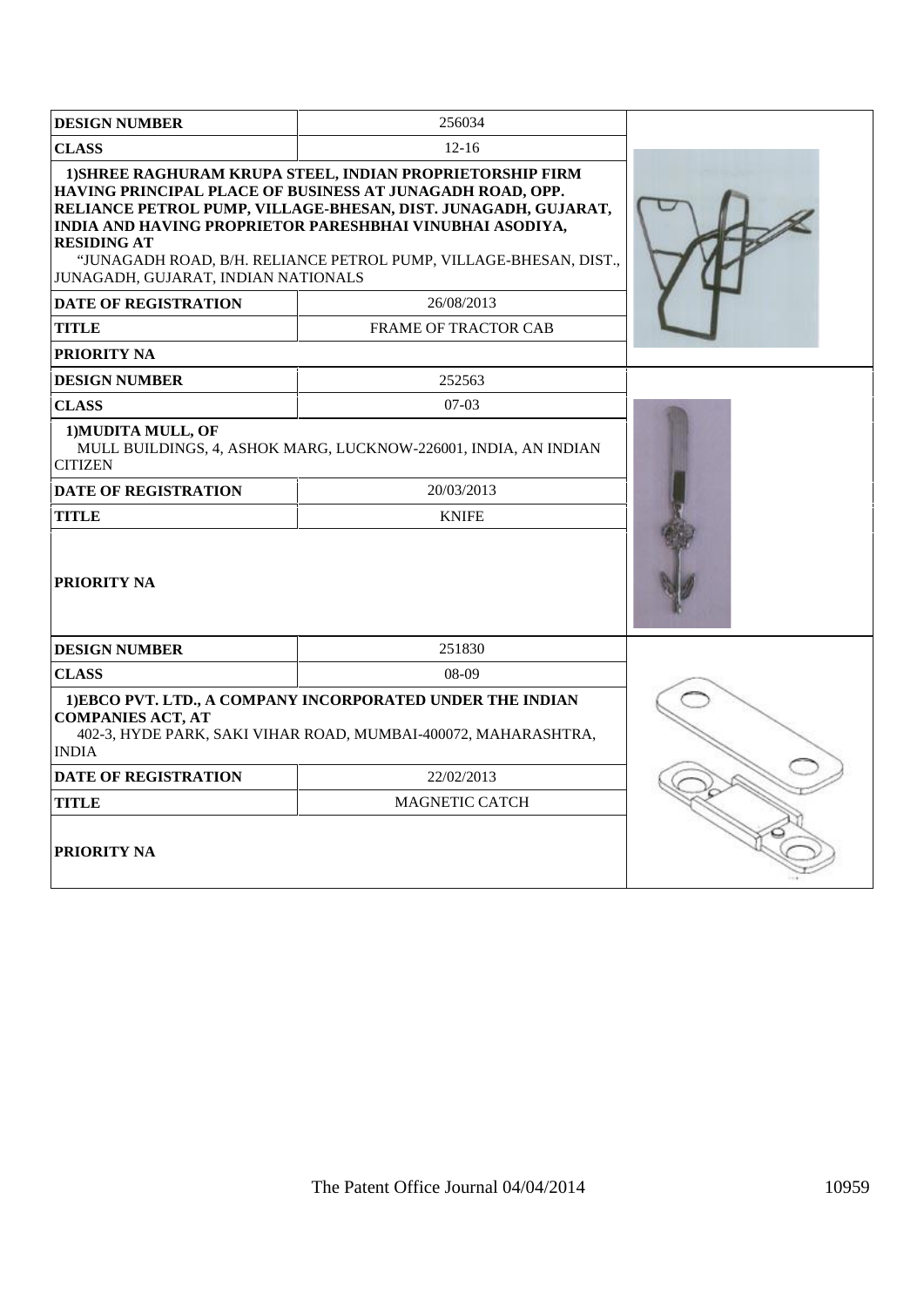| <b>DESIGN NUMBER</b>                                                                                                                                                                                                                                                                                                                                                | 257019                                                                                                                                               |  |
|---------------------------------------------------------------------------------------------------------------------------------------------------------------------------------------------------------------------------------------------------------------------------------------------------------------------------------------------------------------------|------------------------------------------------------------------------------------------------------------------------------------------------------|--|
| <b>CLASS</b><br>$05-05$                                                                                                                                                                                                                                                                                                                                             |                                                                                                                                                      |  |
| 1) M/S. BIBA APPARELS PRIVATE LIMITED, AN INDIAN PRIVATE LIMITED<br><b>COMPANY INCORPORATED UNDER THE PROVISION OF THE COMPANIES</b><br>ACT, 1956, AND HAVING ITS'S REGISTERED OFFICE AT<br>RELIABLE HOUSE, SITUATED AT HANUMAN SILK MILL COMPOUND,<br>KANJURMARG (WEST), OPP. HUMA MALL, MUMBAI-400078 MAHARASHTRA,<br><b>INDIA</b><br><b>DATE OF REGISTRATION</b> |                                                                                                                                                      |  |
| <b>TITLE</b>                                                                                                                                                                                                                                                                                                                                                        | <b>TEXTILE FABRIC</b>                                                                                                                                |  |
| <b>PRIORITY NA</b>                                                                                                                                                                                                                                                                                                                                                  |                                                                                                                                                      |  |
| <b>DESIGN NUMBER</b>                                                                                                                                                                                                                                                                                                                                                | 254181                                                                                                                                               |  |
| <b>CLASS</b>                                                                                                                                                                                                                                                                                                                                                        | 23-01                                                                                                                                                |  |
| OF<br><b>DATE OF REGISTRATION</b><br><b>TITLE</b><br>  PRIORITY NA                                                                                                                                                                                                                                                                                                  | 1)LUBRIZOL ADVANCED MATERIALS, INC, A DELAWARE CORPORATION<br>9919 BRECKSVILLE ROAD, CLEVELAND, OHIO 44141-3247, U.S.A.<br>30/05/2013<br><b>PIPE</b> |  |
| <b>DESIGN NUMBER</b>                                                                                                                                                                                                                                                                                                                                                | 254391                                                                                                                                               |  |
| <b>CLASS</b>                                                                                                                                                                                                                                                                                                                                                        | 24-02                                                                                                                                                |  |
| 1) EPPENDORF AG, ADDRESS AT<br>BARKHAUSENWEG 1, 22339 HAMBURG, GERMANY, A GERMAN COMPANY                                                                                                                                                                                                                                                                            |                                                                                                                                                      |  |
| DATE OF REGISTRATION                                                                                                                                                                                                                                                                                                                                                | 07/06/2013                                                                                                                                           |  |
| <b>TITLE</b>                                                                                                                                                                                                                                                                                                                                                        | <b>THERMOMIXER</b>                                                                                                                                   |  |
| <b>PRIORITY NA</b>                                                                                                                                                                                                                                                                                                                                                  |                                                                                                                                                      |  |